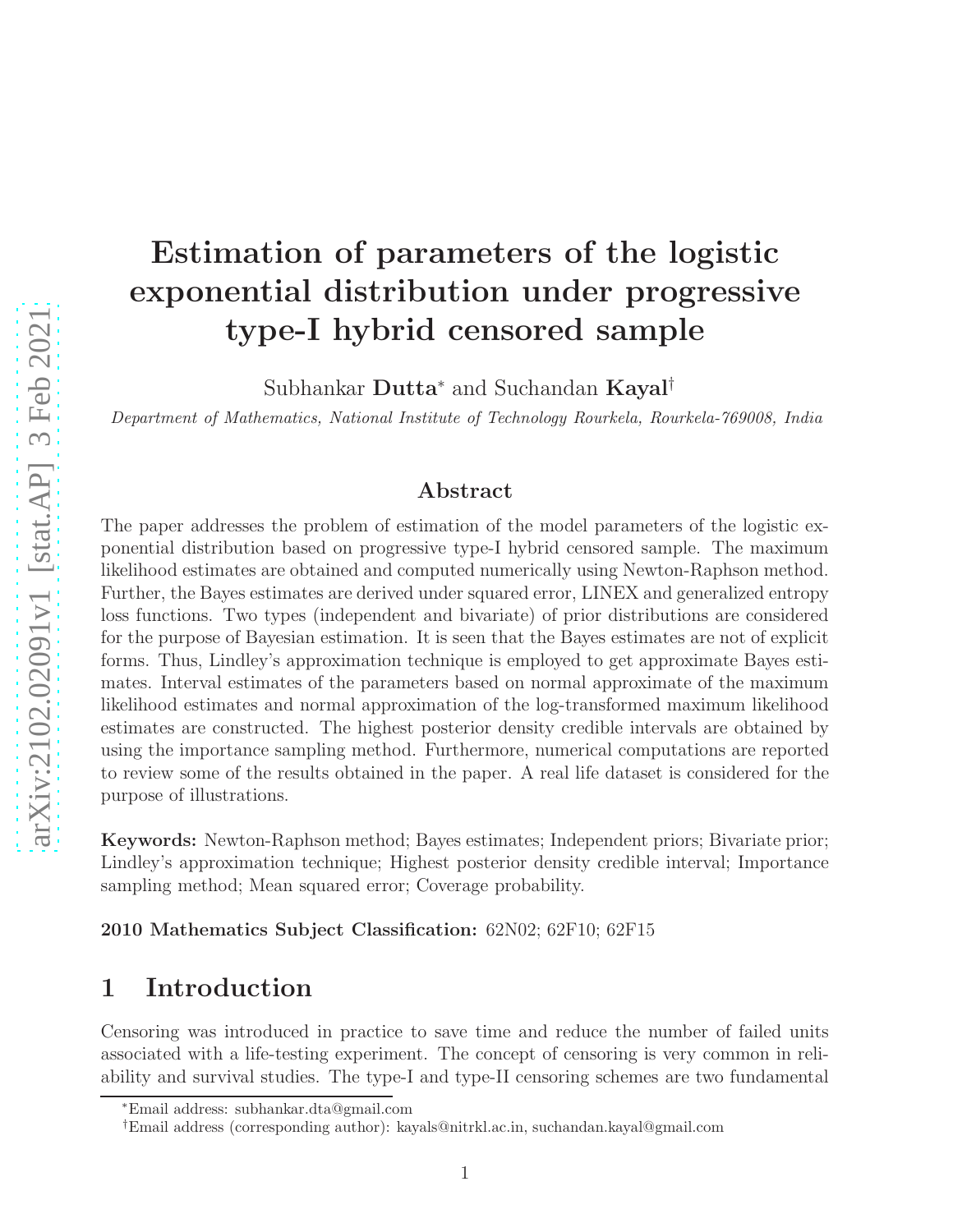censoring schemes among all the schemes, developed so far. Suppose that  $n$  units are placed to conduct a life-testing experiment. In type-I censoring scheme, it is assumed that the experiment runs up to a prefixed time, say T. Here, the random number of failures, say  $m < n$ in the time interval  $[0, T]$  is observed. For the case of the type-II censoring scheme, the experiment continues till a predefined number of failures, say  $m$ . Thus, clearly the time, say T at which the experiment stops is random. Epstein  $(1954)$  introduced a censoring scheme, which is a mixture of type-I and type-II schemes. This is dubbed as the hybrid censoring scheme in the literature. The main drawback of the hybrid censoring scheme is that it does not have flexibility of removing experimental units before the experiment terminates. However, the progressive type-II censoring scheme has such flexibility. Due to this virtue, the progressive type-II censoring design has been widely utilized to analyse lifetime data. But, these days, the components of a system are highly reliable because of advanced technology. As a result, in the progressive type-II censoring scheme, the duration of the total experiment may be very large. To overcome this difficulty, [Kundu and Joarder \(2006\)](#page-33-0) introduced a general censoring scheme, known as the progressive type-I hybrid censing scheme. Note that the progressive type-I hybrid censoring scheme is a mixture of the hybrid and progressive type-II censoring schemes. The progressive type-I hybrid censoring scheme is described briefly in the following.

Suppose an experiment with n identical components has started to work. The random lifetimes of the *n* components are denoted by  $X_1, \ldots, X_n$ . Let an integer  $m \leq n$  and the time point T are fixed when the experiment starts. At the time of first failure, say  $X_{1:m:n}$ ,  $R_1$  number of live units are randomly taken out. At the time of second failure, say  $X_{2:m:n}$ ,  $R_2$  number of units are randomly removed. Similarly, for the third failure, fourth failure and so on. Now, assume that the mth failure occurs at time  $X_{m:m:n}$ , which is less than T. Then, the experiment stops at  $X_{m:m:n}$ . Other ways, let the mth failure occurs after the time point T. The  $j$   $(0 \le j < m)$  number of failures occur before T. Then, at T, the remaining units  $R_j^* = n - R_1 - R_2 - \dots - R_j - j$  are removed and the experiment terminates. These two cases are named as  $\text{Case-}A$  and  $\text{Case-}B$ . This censoring scheme is known as the progressive type-I hybrid censoring scheme. For details on this censoring design, one may refer to [Kundu and Joarder \(2006](#page-33-0)). Thus, for the progressive type-I hybrid censored sample, one has either Case- $A$  or Case- $B$ , where

Case-A : 
$$
\{X_{1:m:n}, \ldots, X_{m:m:n}\}\
$$
, if  $X_{m:m:n} < T$ ;  
Case-B :  $\{X_{1:m:n}, \ldots, X_{j:m:n}\}\$ , if  $X_{j:m:n} < T < X_{j+1:m:n}$ .

For Case-B, it is noted that  $X_{j+1:m:n}$  is not observed. However, the meaning of  $X_{j:m:n} < T <$  $X_{j+1:m:n}$  is that the j<sup>th</sup> failure occurs before T, and no failure occurs between the points  $X_{j:m:m}$  and T. That is,  $X_{j+1:m:n}, \ldots, X_{m:m:n}$  are not observed. Due to the importance of progressive type-I hybrid censoring scheme, many authors have studied estimation of the parameters of various lifetime distributions based on this scheme. [Lin et al. \(2009\)](#page-33-1) obtained some useful classical estimates of the unknown parameters of Weibull distribution under progressive type-I hybrid censoring scheme. They obtained maximum likelihood estimates (MLEs) and approximate MLEs of the unknown parameters, and then compared the performance of proposed estimates using numerical simulations. [Hemmati and Khorram \(2013](#page-33-2))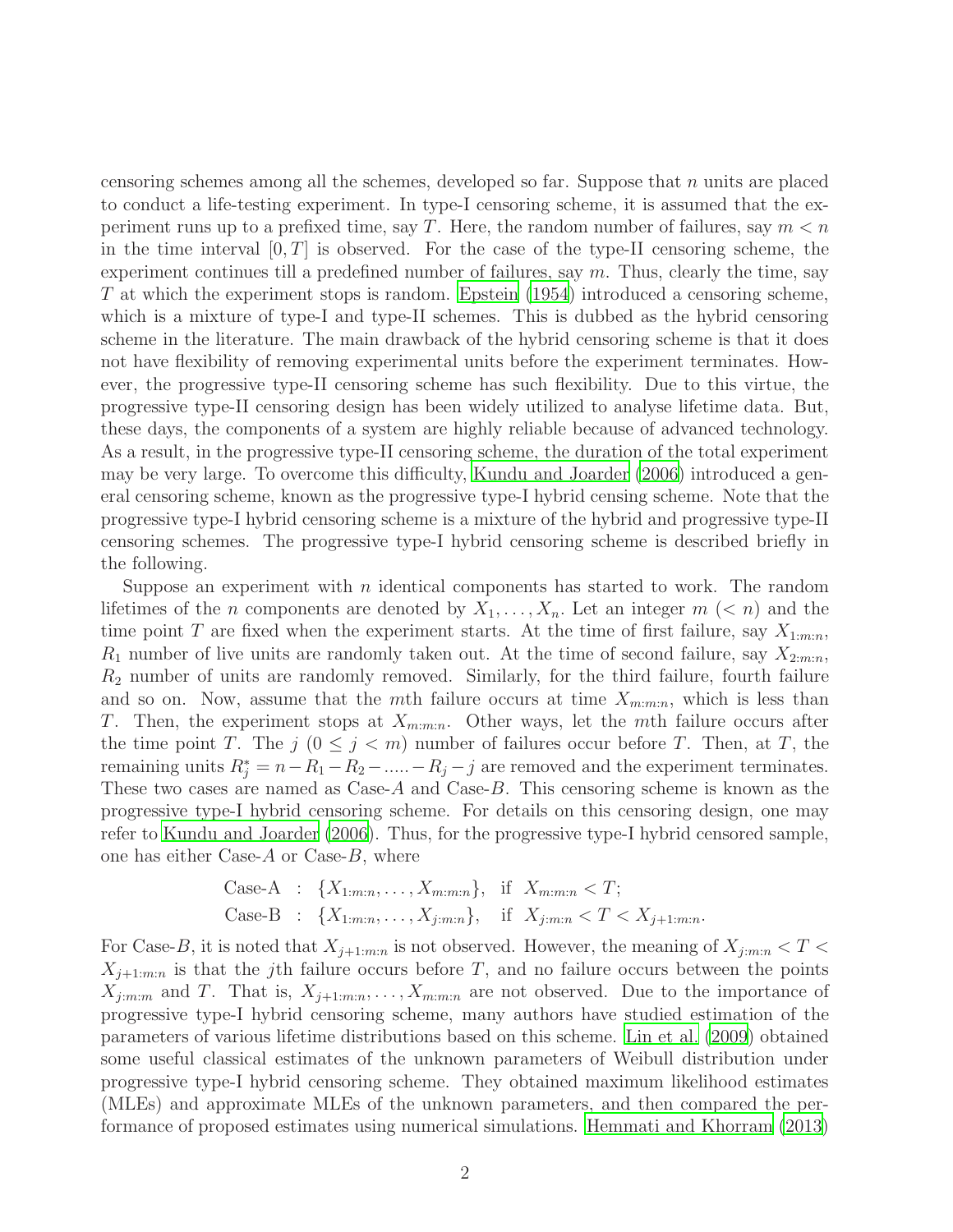obtained various estimates for the log-normal distribution under progressive type-I hybrid censored data. [Sultana et al. \(2019\)](#page-33-3) studied estimation of parameters of the generalized half-normal distribution under progressive type-I hybrid censored sample. They obtained maximum likelihood and Bayes estimates. Further, they computed Bayes estimates based on different approximation techniques. [Gamchi et al. \(2019](#page-32-1)) considered classical and Bayesian inference of the Burr type-III distribution based on progressive type-I hybrid censored data. The authors proposed various estimates. One may refer to [Kayal](#page-33-4) et al. [\(2019\)](#page-33-4), [Goyal et al.](#page-32-2) [\(2020\)](#page-32-2) and [Sultana et al. \(2020\)](#page-33-5) and the references therein for some more references in this topic.

Let  $X$  be a random variable following logistic exponential distribution (see [Lan and Leemis](#page-33-6)  $(2008)$ ) with probability density function (PDF) f and cumulative distribution function  $(CDF)$  F, where

<span id="page-2-1"></span>
$$
f(x; \alpha, \lambda) = \frac{\alpha \lambda e^{\lambda x} (e^{\lambda x} - 1)^{\alpha - 1}}{\left[1 + (e^{\lambda x} - 1)^{\alpha}\right]^2}; \ x > 0, \ \alpha, \ \lambda > 0
$$
 (1.1)

and

<span id="page-2-0"></span>
$$
F(x; \alpha, \lambda) = 1 - [1 + (e^{\lambda x} - 1)^{\alpha}]^{-1}; \ x > 0, \ \alpha, \ \lambda > 0.
$$
 (1.2)

For convenience, henceforth,  $f(x)$  and  $F(x)$  are used to denote the probability density function (PDF) and cumulative distribution function (CDF) of the logistic exponential distribution instead of  $f(x; \alpha, \lambda)$  and  $F(x; \alpha, \lambda)$ , respectively. The logistic exponential distribution is a generalization of the exponential distribution. [Lan and Leemis \(2008\)](#page-33-6) pointed out that the shape of the hazard rate function of the logistic exponential distribution is constant, increasing, decreasing, bathtub and upside-down bathtub. Due to various shapes of the hazard rate function, the logistic exponential distribution is very flexible to use in different areas of research such as clinical, reliability and survival studies. Because of the importance of the logistic exponential distribution as well as the progressive type-I hybrid censoring scheme, it is always of interest to study the problem of estimation of the unknown model parameters of the logistic exponential distribution when progressive type-I hybrid censored samples are available.

The paper is arranged as follows. In Section 2, the MLEs of the parameters are computed using Newton-Raphson iterative method. To get rough idea on the existence and uniqueness of the MLEs, the plots of the profile log-likelihood function of the parameters are presented. The Bayes estimates are obtained using three loss functions. Two different types of the prior distributions are considered in this purpose. The form of the Bayes estimates are not of closed form. Thus, Lindley's approximation method is employed in Section 4. Further, importance sampling method is employed in order to construct highest posterior density (HPD) credible interval estimates. In Section 5, two methods are used to compute asymptotic confidence intervals of the parameters. A simulation study is conducted in Section 6 to observe the comparative performance of the proposed estimates. Section 7, deals with a real life dataset. Based on the dataset, the introduced estimates are evaluated. Finally, in Section 8, some concluding remarks are added.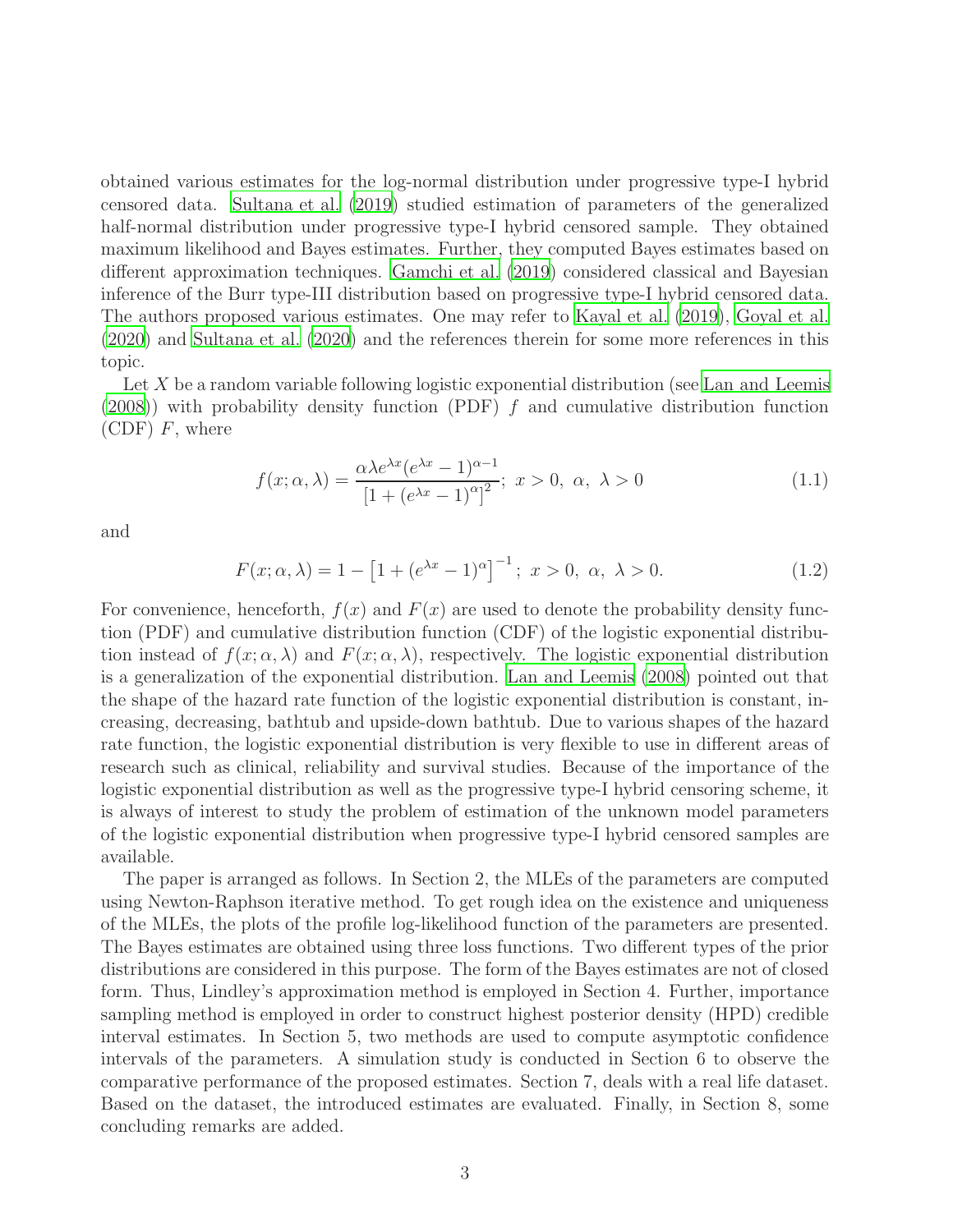### 2 Maximum likelihood estimation

This section focuses on the maximum likelihood estimation of the unknown model parameters  $\alpha$  and  $\lambda$  of the logistic exponential distribution with CDF [\(1.2\)](#page-2-0) based on the progressive type-I hybrid censored sample. Given the observed data, the likelihood function of  $\alpha$  and  $\lambda$ can be written as follows:

 $Case-A$ :

<span id="page-3-1"></span><span id="page-3-0"></span>
$$
L(\alpha, \lambda) \propto \prod_{i=1}^{m} f(x_{i:m:n}) [1 - F(x_{i:m:n})]^{R_i},
$$
\n(2.1)

 $\text{Case-}B$ :

$$
L(\alpha, \lambda) \propto \prod_{i=1}^{j} f(x_{i:m:n}) [1 - F(x_{i:m:n})]^{R_i} [1 - F(T)]^{R_j^*}, \qquad (2.2)
$$

where  $m \leq n$  is a prefixed integer and  $R_j^* = n - R_1 - R_2 - \ldots - R_j - j$ . Henceforth, for notational convenience,  $x_i$  is used for  $x_{i:m:n}$ . The Eqs. [\(2](#page-3-0).1) and (2.[2\)](#page-3-1) can be combined as

<span id="page-3-2"></span>
$$
L(\alpha, \lambda) \propto \prod_{i=1}^{D} f(x_i) [1 - F(x_i)]^{R_i} [1 - F(T)]^{R_D^*}, \qquad (2.3)
$$

where for Case-A,  $D = m$ ,  $R_D^* = 0$ , and for Case-B,  $D = j$ ,  $R_D^* = n - R_1 - R_2 - ... - R_D - D$ . Now, using [\(1.1\)](#page-2-1) and [\(1.2\)](#page-2-0), the likelihood function in [\(2.3\)](#page-3-2) becomes

$$
L(\alpha, \lambda) \propto \alpha^D \lambda^D e^{\lambda \sum_{i=1}^D x_i} \prod_{i=1}^D (e^{\lambda x_i} - 1)^{\alpha - 1} [1 + (e^{\lambda x_i} - 1)^{\alpha}]^{-(R_i + 2)} [1 + (e^{\lambda T} - 1)^{\alpha}]^{-R_D^*}. \tag{2.4}
$$

Thus, the log-likelihood function is

<span id="page-3-3"></span>
$$
\log L(\alpha, \lambda) = D \log \alpha + D \log \lambda + \lambda \sum_{i=1}^{D} x_i + (\alpha - 1) \sum_{i=1}^{D} \log(e^{\lambda x_i} - 1)
$$

$$
- \sum_{i=1}^{D} (R_i + 2) \log[1 + (e^{\lambda x_i} - 1)^\alpha] - R_D^* \log[1 + (e^{\lambda T} - 1)^\alpha]. \tag{2.5}
$$

Now, differentiating [\(2.5\)](#page-3-3) with respect to  $\alpha$  and  $\lambda$ , and equating to zero, the likelihood equations are obtained as

<span id="page-3-4"></span>
$$
\frac{\partial \log L}{\partial \alpha} = \frac{D}{\alpha} + \sum_{i=1}^{D} \log(e^{\lambda x_i} - 1) - \sum_{i=1}^{D} \frac{(R_i + 2)(e^{\lambda x_i} - 1)^{\alpha} \log(e^{\lambda x_i} - 1)}{[1 + (e^{\lambda x_i} - 1)^{\alpha}]}
$$

$$
-\frac{R_D^*(e^{\lambda T} - 1)^{\alpha} \log(e^{\lambda T} - 1)}{[1 + (e^{\lambda T} - 1)^{\alpha}]}
$$

$$
= 0
$$
(2.6)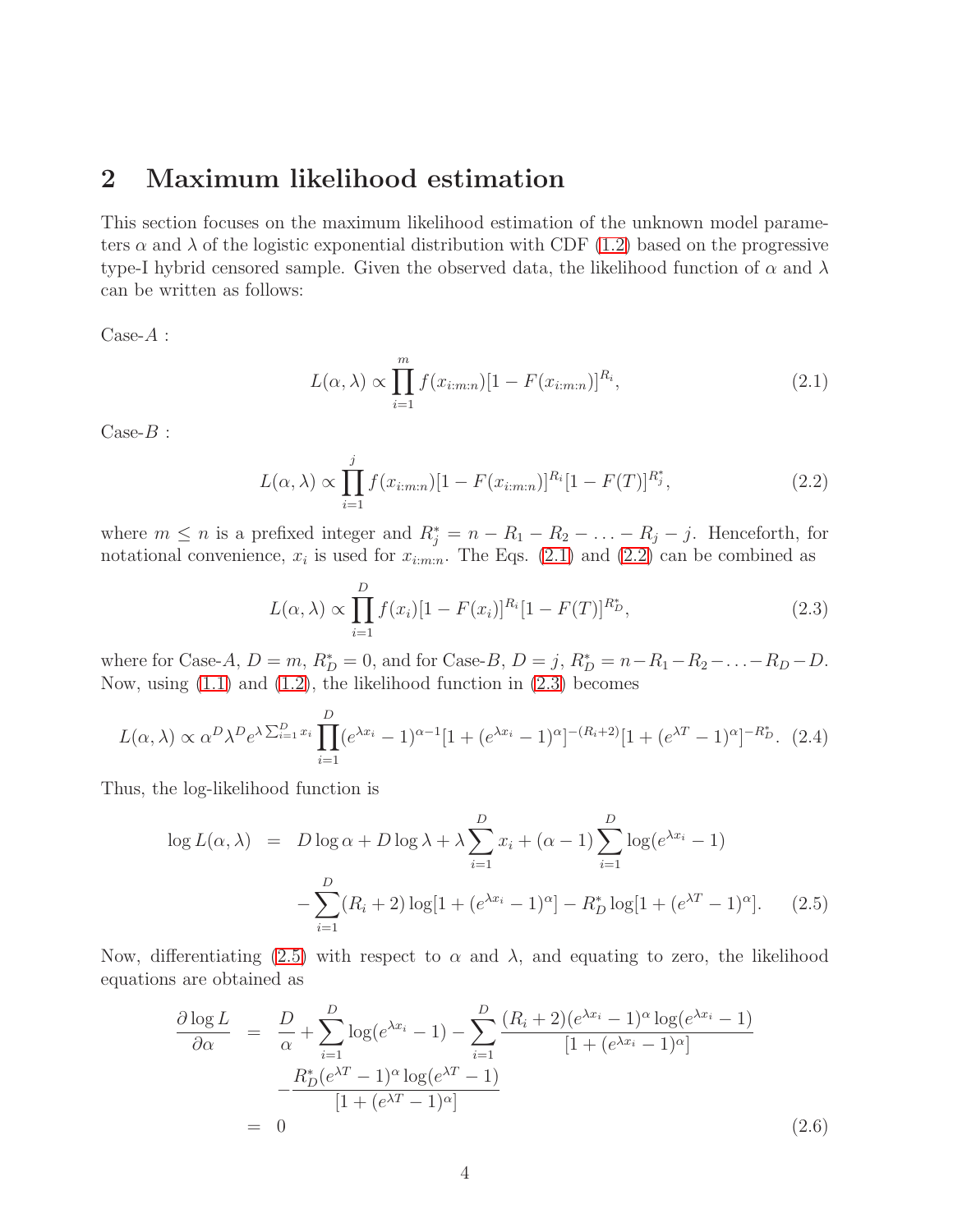and

<span id="page-4-0"></span>
$$
\frac{\partial \log L}{\partial \lambda} = \frac{D}{\lambda} + \sum_{i=1}^{D} x_i + (\alpha - 1) \sum_{i=1}^{D} \frac{x_i e^{\lambda x_i}}{(e^{\lambda x_i} - 1)} - \sum_{i=1}^{D} \frac{(R_i + 2) \alpha x_i (e^{\lambda x_i} - 1)^{\alpha - 1} e^{\lambda x_i}}{[1 + (e^{\lambda x_i} - 1)^\alpha]} - \frac{R_D^* \alpha T (e^{\lambda T} - 1)^{\alpha - 1} e^{\lambda T}}{[1 + (e^{\lambda T} - 1)^\alpha]}
$$
\n
$$
= 0. \tag{2.7}
$$

The MLEs of  $\alpha$  and  $\lambda$  are the simultaneous solutions of the equations given by [\(2.6\)](#page-3-4) and [\(2.7\)](#page-4-0). It is not easy to get solution of these equations in explicit form. So, Newton-Raphson iterative method is utilized to compute the MLEs of  $\alpha$  and  $\lambda$ , which are respectively denoted by  $\hat{\alpha}$  and  $\hat{\lambda}$ . It is worth pointing that in statistical inference, it is always of interest to study



Figure 1: Profile log-likelihood function of (a)  $\alpha$  and (b)  $\lambda$ , for the real dataset in Section 7.

the existence and uniqueness of the MLEs of the parameters. In order to achieve this, one requires to show two conditions proposed by Mäkeläinen et al. (1981). These are difficult to establish due to the complicated nature of the expressions of the second order partial derivatives of the log-likelihood function. However, to have rough idea on the existence and uniqueness of the MLEs of  $\alpha$  and  $\lambda$  for the logistic exponential distribution under progressive type-I hybrid censored sample, the profile log-likelihood function for the parameters are presented in Figure 1. These plots show that the MLEs may exist uniquely.

# 3 Bayesian estimation

This section deals with the derivation of the Bayes estimates of the parameters  $\alpha$  and  $\lambda$  of the logistic exponential distribution with respect to three loss functions when progressively type-I hybrid censored sample is available. The loss functions are squared error, LINEX and generalized entropy. Among these, the squared error loss function is symmetric and other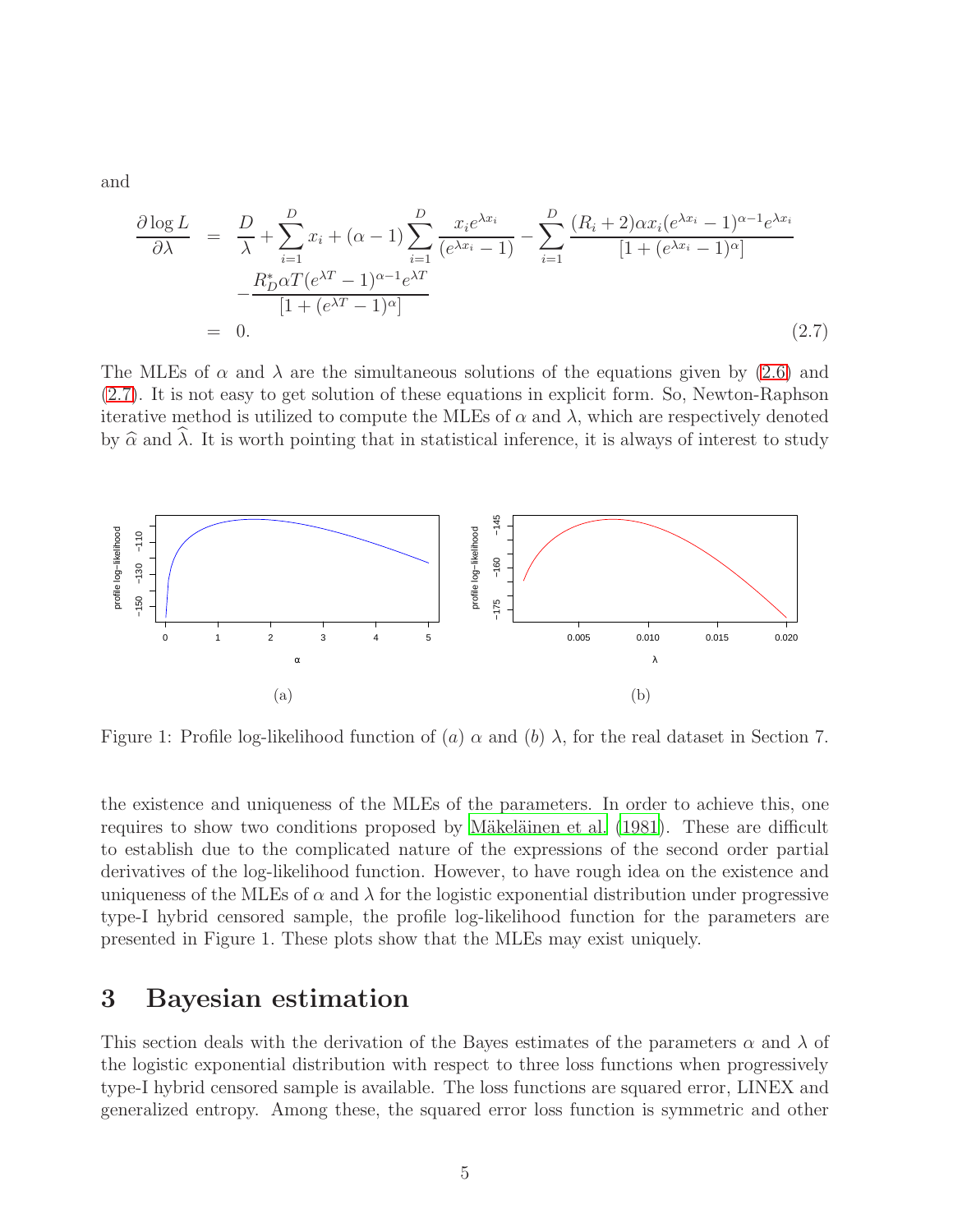two are asymmetric. Let  $\delta$  be an estimator of the parameter  $\eta$ . Then, the squared error loss function is given by

<span id="page-5-0"></span>
$$
L_{SQ}(\eta, \delta) = (\delta - \eta)^2.
$$
\n(3.1)

The squared error loss function assigns equal weight in underestimation as well as overestimation. Sometimes, it is also called balanced loss function. There are various situations, where symmetric loss function is not an appropriate tool to use. For example, when estimating lifetime of a satellite, overestimation is more serious than underestimation. Further, for estimating water level of a river in rainy season, underestimation is more serious than overestimation. In these situations, the following loss functions, known as the LINEX loss (see [Varian \(1975](#page-33-8))) and generalized entropy loss (see [Calabria and](#page-32-3) Pulcini [\(1994](#page-32-3))) are useful, which are respectively given by

<span id="page-5-1"></span>
$$
L_{LI}(\eta, \delta) = e^{p(\delta - \eta)} - p(\delta - \eta) - 1, \ \ p \neq 0
$$
\n(3.2)

and

<span id="page-5-2"></span>
$$
L_{GE}(\eta, \delta) = \left(\frac{\delta}{\eta}\right)^q - q \log\left(\frac{\delta}{\eta}\right) - 1, \quad q \neq 0.
$$
 (3.3)

Under the loss functions given by  $(3.1), (3.2)$  $(3.1), (3.2)$  and  $(3.3),$  the Bayes estimators can be written in terms of the conditional expectation as

<span id="page-5-3"></span>
$$
\widehat{\eta}_{SQ} = E_{\eta}(\eta | \underline{x}) \tag{3.4}
$$

$$
\widehat{\eta}_{LI} = -p^{-1} \log[E_{\eta}(e^{-p\eta}|\underline{x})], \quad p \neq 0 \tag{3.5}
$$

$$
\widehat{\eta}_{GE} = [E_{\eta}(\eta^{-q}|\underline{x})]^{-\frac{1}{q}}, \quad q \neq 0. \tag{3.6}
$$

In Bayesian estimation, prior distribution has an important role. According to [Arnold and Press](#page-32-4) [\(1983\)](#page-32-4) there is no way, in which someone can say which prior is better than other one. They additionally stated that it is all the more regularly the case that somebody chooses to confine consideration regarding a given adaptable group of priors, and then picks one from that family which appears to be the best match with their own convictions. Here, the Bayesian estimation has been studied under two kinds of priors.

#### 3.1 Independent priors

The prior distributions for the model parameters  $\alpha$  and  $\gamma$  are considered to be gamma distributions. Let  $\alpha \sim Gamma(a, b)$  and  $\lambda \sim Gamma(c, d)$ , where the PDFs of  $\alpha$  and  $\lambda$  are respectively given by

<span id="page-5-4"></span>
$$
\pi_1(\alpha) \propto \alpha^{a-1} e^{-b\alpha}
$$
 and  $\pi_2(\lambda) \propto \lambda^{c-1} e^{-d\lambda}$ ;  $\alpha, \lambda > 0$ ,  $a, b, c, d > 0$ . (3.7)

The joint prior distribution of  $\alpha$  and  $\lambda$  is

$$
\pi_3(\alpha,\lambda) \propto \alpha^{a-1} e^{-b\alpha} \lambda^{c-1} e^{-d\lambda}; \ \alpha, \ \lambda > 0, \ \ a, \ b, \ c, \ d > 0.
$$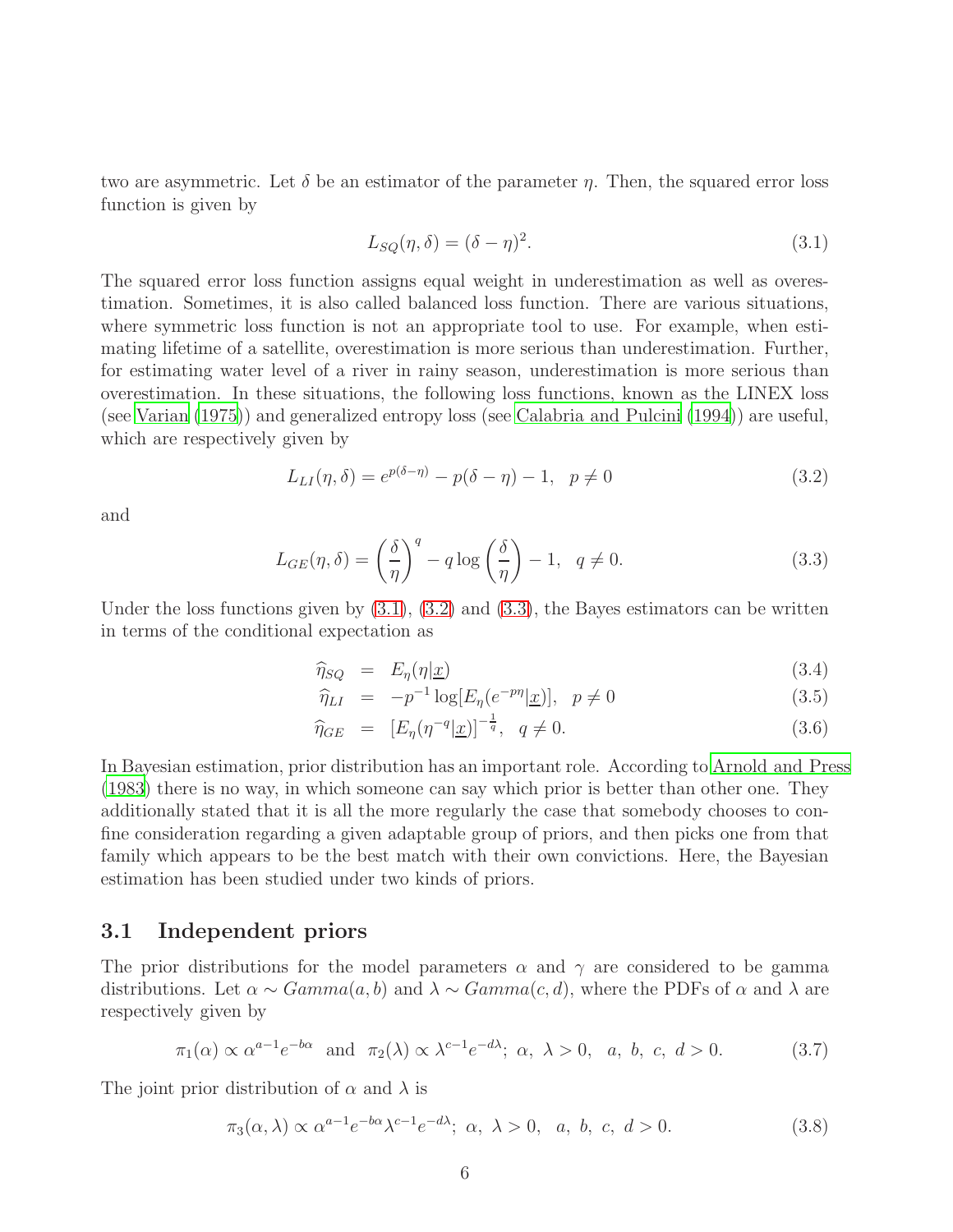After some calculations, the posterior PDF of  $\alpha$  and  $\lambda$  given  $\underline{X} = \underline{x}$  is obtained as

<span id="page-6-1"></span>
$$
\pi(\alpha, \lambda | \underline{x}) = k_1^{-1} \alpha^{D+a-1} \lambda^{D+c-1} e^{-b\alpha} e^{-\lambda(d - \sum_{i=1}^D x_i)} \prod_{i=1}^D (e^{\lambda x_i} - 1)^{\alpha - 1} [1 + (e^{\lambda x_i} - 1)^{\alpha}]^{-(R_i + 2)} \times [1 + (e^{\lambda T} - 1)^{\alpha}]^{-R_D^*},
$$
\n(3.9)

where

$$
k_1 = \int_0^\infty \int_0^\infty \alpha^{D+a-1} \lambda^{D+c-1} e^{-b\alpha} e^{-\lambda(d-\sum_{i=1}^D x_i)} \prod_{i=1}^D (e^{\lambda x_i} - 1)^{\alpha-1} [1 + (e^{\lambda x_i} - 1)^\alpha]^{-(R_i+2)} \times [1 + (e^{\lambda T} - 1)^\alpha]^{-R_D^*} d\alpha d\lambda.
$$

Now, consider a function of the parameters  $\alpha$  and  $\lambda$ , say  $\phi(\alpha, \lambda)$ . Then, from [\(3.4\)](#page-5-3), [\(3.5\)](#page-5-3) and [\(3.6\)](#page-5-3), the forms of the Bayes estimates of  $\phi(\alpha, \lambda)$  with respect to the squared error, LINEX and generalized entropy loss functions are given by

<span id="page-6-0"></span>
$$
\widehat{\phi}_{SQ} = \int_0^\infty \int_0^\infty \phi(\alpha, \lambda) \pi(\alpha, \lambda | \underline{x}) d\alpha d\lambda \tag{3.10}
$$

$$
\widehat{\phi}_{LI} = -\left(\frac{1}{p}\right) \log \left[ \int_0^\infty \int_0^\infty \phi(\alpha, \lambda) \pi(\alpha, \lambda | \underline{x}) d\alpha d\lambda \right], \quad p \neq 0 \tag{3.11}
$$

$$
\widehat{\phi}_{GE} = \left[ \int_0^\infty \int_0^\infty (\phi(\alpha, \lambda))^{-q} \pi(\alpha, \lambda | \underline{x}) d\alpha d\lambda \right]^{-\frac{1}{q}}, \quad q \neq 0,
$$
\n(3.12)

respectively. Note that (3.[12\)](#page-6-0) reduces to (3.[10\)](#page-6-0), for  $q = -1$ . Next, Bayes estimates of the parameters  $\alpha$  and  $\lambda$  are obtained. To derive the Bayes estimates of  $\alpha$  and  $\lambda$  with respect to the loss functions given by [\(3.1\)](#page-5-0), [\(3.2\)](#page-5-1) and [\(3.3\)](#page-5-2), one needs to replace  $\phi(\alpha, \lambda)$  by  $\alpha$  and  $\lambda$ , respectively in [\(3.10\)](#page-6-0), [\(3.11\)](#page-6-0) and [\(3.12\)](#page-6-0). In the following, the form of the Bayes estimates of  $\alpha$  with respect to the loss functions [\(3.1\)](#page-5-0), [\(3.2\)](#page-5-1) and [\(3.3\)](#page-5-2) are respectively obtained as

$$
\widehat{\alpha}_{SQ} = k_1^{-1} \int_0^\infty \int_0^\infty \alpha^{D+a+c} \lambda^{D+c-1} e^{-b\alpha} e^{-\lambda(d\alpha - \sum_{i=1}^D x_i)} \prod_{i=1}^D [1 + (e^{\lambda x_i} - 1)^\alpha]^{-(R_i+2)} \times (e^{\lambda x_i} - 1)^{\alpha - 1} [1 + (e^{\lambda T} - 1)^\alpha]^{-R_D^*} d\alpha d\lambda,
$$
\n(3.13)

$$
\widehat{\alpha}_{LI} = -\left(\frac{1}{p}\right) \log \left[ k_1^{-1} \int_0^{\infty} \int_0^{\infty} \alpha^{D+a+c-1} \lambda^{D+c-1} e^{-\alpha(b+m)} e^{-\lambda(d\alpha - \sum_{i=1}^D x_i)} \prod_{i=1}^D (e^{\lambda x_i} - 1)^{\alpha - 1} \times \left[ 1 + (e^{\lambda x_i} - 1)^{\alpha} \right]^{-(R_i + 2)} \left[ 1 + (e^{\lambda T} - 1)^{\alpha} \right]^{-R_D^*} d\alpha d\lambda \right]
$$
\n(3.14)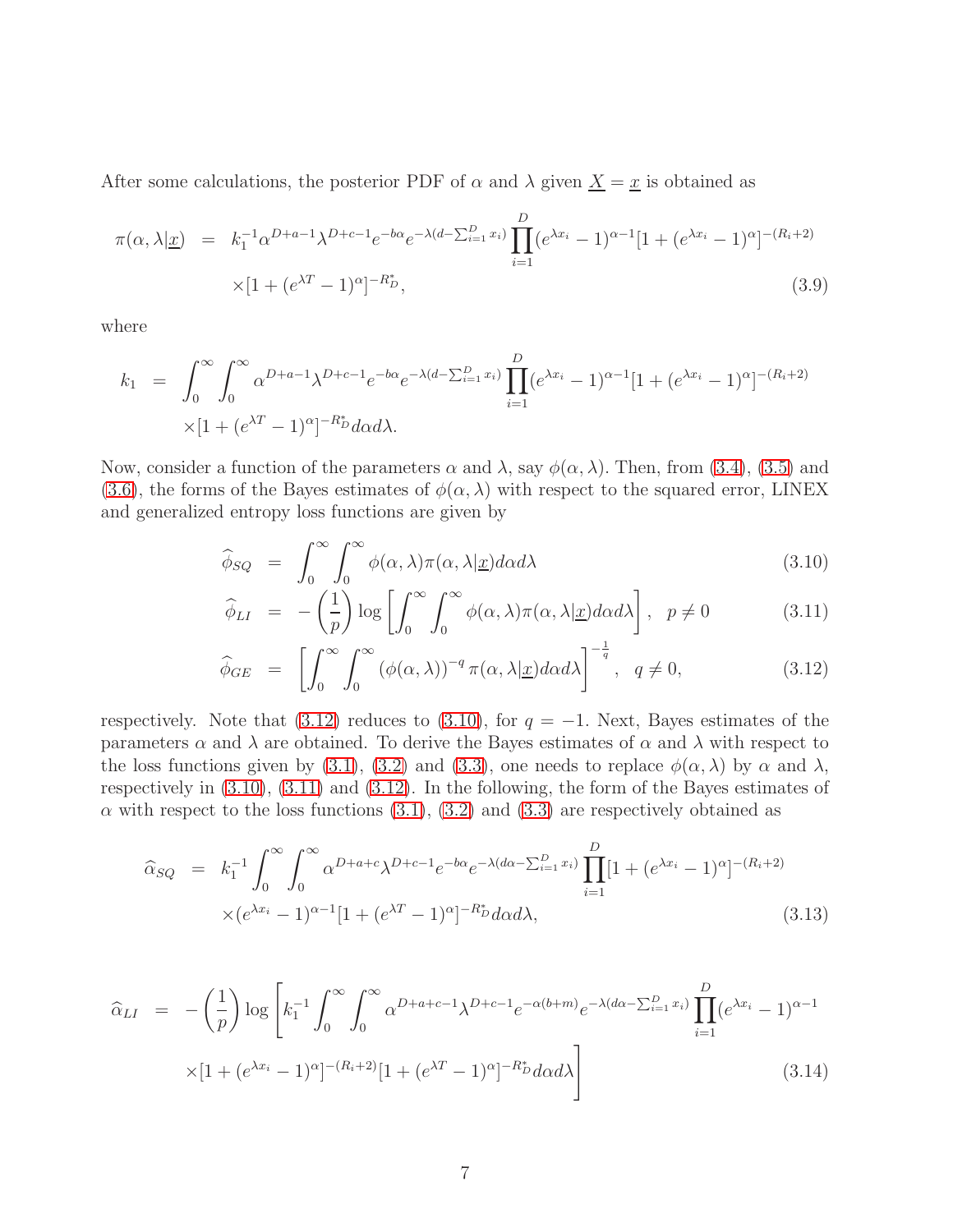and

$$
\widehat{\alpha}_{GE} = \left[ k_1^{-1} \int_0^\infty \int_0^\infty \alpha^{D+a+c-q-1} \lambda^{D+c-1} e^{-b\alpha} e^{-\lambda(d\alpha - \sum_{i=1}^D x_i)} \prod_{i=1}^D [1 + (e^{\lambda x_i} - 1)^\alpha]^{-(R_i+2)} \times (e^{\lambda x_i} - 1)^{\alpha - 1} [1 + (e^{\lambda T} - 1)^\alpha]^{-R_D^*} d\alpha d\lambda \right]^{-\frac{1}{q}}.
$$
\n(3.15)

In analogy to  $\hat{\alpha}_{SQ}$ ,  $\hat{\alpha}_{LI}$  and  $\hat{\alpha}_{GE}$ , the Bayes estimates of  $\lambda$  under the loss functions [\(3.1\)](#page-5-0), [\(3.2\)](#page-5-1) and [\(3.3\)](#page-5-2), respectively denoted by  $\widehat{\lambda}_{SQ}$ ,  $\widehat{\lambda}_{LI}$  and  $\widehat{\lambda}_{GE}$  can be obtained. These are omitted for the sake of conciseness.

#### 3.2 Bivariate prior

In this subsection, let us consider a bivariate prior for  $\alpha$  and  $\lambda$ , which is given by

<span id="page-7-0"></span>
$$
\pi^*(\alpha,\lambda) = \pi_1^*(\alpha|\lambda)\pi_2(\lambda); \quad \alpha > 0, \quad \lambda > 0.
$$
\n(3.16)

where  $\pi_2(\lambda)$  is given by [\(3.7\)](#page-5-4) and

$$
\pi_1^*(\alpha|\lambda) \propto \frac{1}{\lambda}; \quad \alpha > 0, \quad \lambda > 0. \tag{3.17}
$$

The prior  $\pi_1^*(\alpha|\lambda)$  is known as the noninformative prior of  $\alpha$  when  $\lambda$  is fixed. Thus, from [\(3.16\)](#page-7-0), the bivariate prior distribution of  $\alpha$  and  $\lambda$  is given by

$$
\pi^*(\alpha,\lambda) \propto \lambda^{(c-2)} e^{-d\lambda}; \quad \alpha, \lambda > 0, \quad c, \ d > 0. \tag{3.18}
$$

Similar to the preceding subsection, the posterior PDF of  $\alpha$  and  $\lambda$  given the data  $\underline{x}$  is obtained as

<span id="page-7-1"></span>
$$
\pi_2^*(\alpha, \lambda | \underline{x}) = k_2^{-1} \alpha^D \lambda^{D+c-2} e^{-\lambda(d - \sum_{i=1}^D x_i)} \prod_{i=1}^D (e^{\lambda x_i} - 1)^{\alpha - 1} [1 + (e^{\lambda x_i} - 1)^{\alpha}]^{-(R_i + 2)} \times [1 + (e^{\lambda T} - 1)^{\alpha}]^{-R_D^*},
$$
\n(3.19)

where

$$
k_2 = \int_0^\infty \int_0^\infty \alpha^D \lambda^{D+c-2} e^{-\lambda(d-\sum_{i=1}^D x_i)} \prod_{i=1}^D (e^{\lambda x_i} - 1)^{\alpha-1} [1 + (e^{\lambda x_i} - 1)^{\alpha}]^{-(R_i+2)} \times [1 + (e^{\lambda T} - 1)^{\alpha}]^{-R_D^*} d\alpha \, d\lambda.
$$

Based on the posterior density function given by [\(3.19\)](#page-7-1), the Bayes estimates of the parameters  $\alpha$  and  $\lambda$  are obtained with respect to the loss functions [\(3.1\)](#page-5-0), [\(3.2\)](#page-5-1) and [\(3.3\)](#page-5-2). The expressions are omitted for the sake of brevity. Considering the bivariate prior distributions, the Bayes estimates of  $\alpha$  under the loss functions [\(3.1\)](#page-5-0), [\(3.2\)](#page-5-1) and [\(3.3\)](#page-5-2) are denoted by  $\hat{\alpha}_{dSQ}$ ,  $\hat{\alpha}_{dLI}$  and  $\hat{\alpha}_{dGE}$ , respectively. Further, the Bayes estimates of  $\lambda$  under the loss functions [\(3.1\)](#page-5-0), [\(3.2\)](#page-5-1) and [\(3.3\)](#page-5-2) are denoted by  $\hat{\lambda}_{dSQ}$ ,  $\hat{\lambda}_{dLI}$  and  $\hat{\lambda}_{dGE}$ , respectively.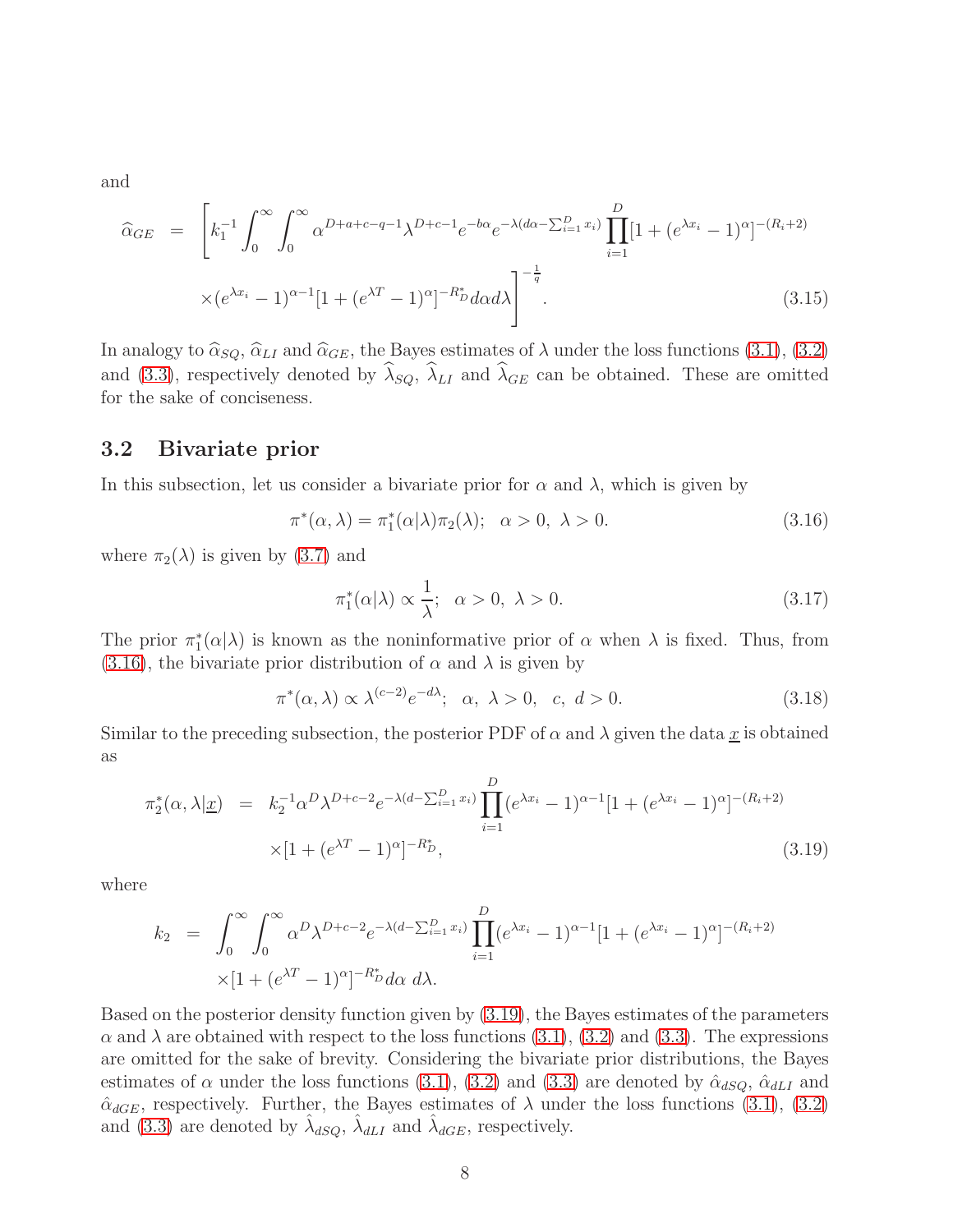### 4 Approximation techniques

There are various techniques in the literature which have been used to compute approximate Bayes estimates. In this section, two approaches are employed for the evaluation of the Bayes estimates obtained in the preceding section. First, consider Lindley's method, which expresses how to approximate a ratio of two particular form of integrations. For details, please refer to [Lindley \(1980\)](#page-33-9).

#### 4.1 Lindley's approximation method

This subsection deals with the computation of the Bayes estimates of  $\alpha$  and  $\lambda$  of logistic exponential distribution under the loss functions  $(3.1)$ ,  $(3.2)$  and  $(3.3)$  when progressively type-I hybrid censored sample is available. First, let us write the Bayes estimate of  $\alpha$  with respect to the LINEX loss function. Please refer to Appendix A for some idea on Lindley's approximation method. In this case, for  $p \neq 0$ , one has

$$
\phi(\alpha, \lambda) = e^{-p\alpha}, v_1 = -pe^{-p\alpha}, v_{11} = p^2 e^{-p\alpha}, v_2 = v_{12} = v_{21} = v_{22} = 0.
$$

Thus, using  $(A.1)$  $(A.1)$  $(A.1)$ , the approximate Bayes estimate of  $\alpha$  under LINEX loss function is obtained as

<span id="page-8-0"></span>
$$
\widehat{\alpha}_{LI} \approx -\left(\frac{1}{p}\right) \log \left[e^{-p\alpha} + \frac{1}{2} \{p^2 e^{-p\alpha} - p e^{-p\alpha} (l_{30} \tau_{11}^2 + l_{03} \tau_{21} \tau_{22} + 3 l_{21} \tau_{11} \tau_{12} + l_{12} (\tau_{11} \tau_{22} + 2 \tau_{21}^2) + 2 P_1 \tau_{11} + 2 P_2 \tau_{21})\}\right],
$$
\n(4.20)

where the other unknown terms in  $(4.20)$  are given in Appendix A. Next, consider the general entropy loss function given by [\(3.3\)](#page-5-2). Under this loss function,

$$
\phi(\alpha, \lambda) = \alpha^{-q}, v_1 = -q\alpha^{-(q+1)}, v_2 = q(q+1)\alpha^{-(q+2)}, v_2 = v_{12} = v_{21} = v_{22} = 0.
$$

Therefore, under the general entropy loss function, the approximate Bayes estimate of  $\alpha$  can be obtained, which is given by

<span id="page-8-1"></span>
$$
\hat{\alpha}_{GE} \approx \left[ \alpha^{-q} + 0.5 \{ q(q+1)\alpha^{-(q+2)} - q\alpha^{-(q+1)}(l_{30}\tau_{11}^2 + l_{03}\tau_{21}\tau_{22} + 3l_{21}\tau_{11}\tau_{12} + l_{12}(\tau_{11}\tau_{22} + 2\tau_{21}^2) + 2P_1\tau_{11} + 2P_2\tau_{21}) \} \right]^{-\frac{1}{q}}.
$$
\n(4.21)

Note that the Bayes estimate of  $\alpha$  with respect to the squared error loss function (denoted by  $\hat{\alpha}_{SQ}$  can be computed from [\(4.21\)](#page-8-1) after taking  $q = -1$ . The Bayes estimates of  $\lambda$  with respect to the LINEX, generalized entropy and squared error loss functions can be derived similarly, and therefore the expressions are omitted. The Bayes estimates of  $\lambda$  with respect to the loss functions [\(3.1\)](#page-5-0), [\(3.2\)](#page-5-1) and [\(3.3\)](#page-5-2) using Lindley's approximation technique are denoted by  $\hat{\lambda}_{SQ}$ ,  $\hat{\lambda}_{LI}$  and  $\hat{\lambda}_{GE}$ , respectively. Further, when the bivariate prior distribution for  $\alpha$  and  $\lambda$  (see Subsection 3.2) is considered, the approximate Bayes estimates for  $\alpha$  and  $\lambda$  can be obtained similar to the case of independent priors. Some changes in computing  $P_1$  and  $P_2$ are required in this purpose.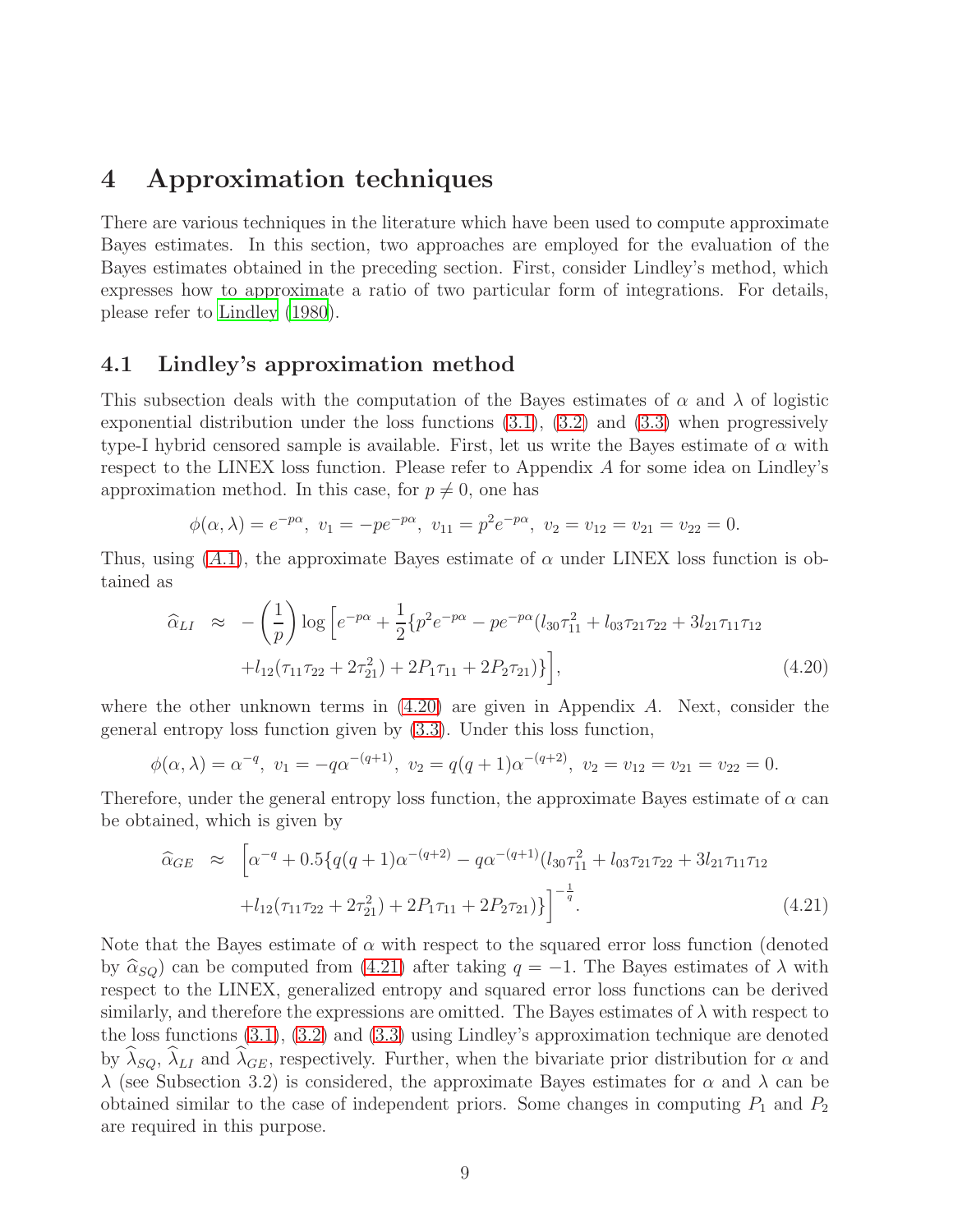#### 4.2 Importance sampling method

In this subsection, importance sampling method is used to evaluate the Bayes estimates of the parameters  $\alpha$  and  $\lambda$  with respect to the squared error, LINEX and generalized entropy loss functions. The main advantage of this method over the Lindley's approximation method is that this method can be used to construct HPD credible intervals. In this method, one needs to rewrite the posterior PDF given by Equation [\(3.9\)](#page-6-1) as

<span id="page-9-0"></span>
$$
\pi(\alpha, \lambda | \underline{x}) \propto G_{\lambda} \left( D + c, d - \sum_{i=1}^{D} x_i \right) G_{\alpha | \lambda} \left( D + a, b - \sum_{i=1}^{D} \log(e^{\lambda x_i} - 1) \right) h(\alpha, \lambda), \quad (4.22)
$$

where  $G(a_1, a_2)$  represents gamma distribution with parameters  $a_1$  and  $a_2$ , and

$$
h(\alpha, \lambda) = \left[ b - \sum_{i=1}^{D} \log(e^{\lambda x_i} - 1) \right]^{-(D+a)} \left( d - \sum_{i=1}^{D} x_i \right)^{-(D+c)} \left[ 1 + (e^{\lambda T} - 1)^{\alpha} \right]^{-R_D^*} \times \prod_{i=1}^{D} \frac{\left[ 1 + (e^{\lambda x_i} - 1)^{\alpha} \right]^{-(R_i + 2)}}{e^{\lambda x_i} - 1}.
$$
\n(4.23)

Further, in Eq. [\(4.22\)](#page-9-0),  $G_{\lambda} \left( D + c, d - \sum_{i=1}^{D} x_i \right)$  and  $G_{\alpha|\lambda} \left( D + a, b - \sum_{i=1}^{D} \log(e^{\lambda x_i} - 1) \right)$ mean

$$
\lambda \sim G\left(D+c, d-\sum_{i=1}^{D}x_i\right)
$$
 and  $\alpha|\lambda \sim G\left(D+a, b-\sum_{i=1}^{D}\log(e^{\lambda x_i}-1)\right)$ .

Now, the algorithm comprising of the following steps can be used to obtain Bayes estimates of  $\phi(\alpha, \lambda)$  with respect to the loss functions given by [\(3.1\)](#page-5-0), [\(3.2\)](#page-5-1) and [\(3.3\)](#page-5-2).

 $\mathcal{L}=\{1,2,3,4\}$  , we can consider the constraint of  $\mathcal{L}=\{1,2,3,4\}$ 

 $\mathcal{L}=\{1,2,3,4\}$  , we can consider the constraint of  $\mathcal{L}=\{1,2,3,4\}$ 

Algorithm-1

- Step-1: Generate  $\lambda$  from  $G\left(D+c,d-\sum_{i=1}^D x_i\right)$  distribution.
- Step-2: For the given value of  $\lambda$  in Step-1, generate  $\alpha$  from  $G\left(D+a, b-\sum_{i=1}^D \log(e^{\lambda x_i}-1)\right)$ distribution.
- Step-3: Repeat Step-1 and Step-2, for N times to obtain  $(\alpha_1, \lambda_1), \ldots, (\alpha_N, \lambda_N)$ .

Based on the values as in Step-3, the Bayes estimates of a parametric function  $\phi(\alpha, \lambda)$  under LINEX and generalized entropy loss functions are obtained as

 $\frac{1}{2}$  , and the contribution of the contribution of  $\frac{1}{2}$  ,  $\frac{1}{2}$  ,  $\frac{1}{2}$  ,  $\frac{1}{2}$  ,  $\frac{1}{2}$  ,  $\frac{1}{2}$  ,  $\frac{1}{2}$  ,  $\frac{1}{2}$  ,  $\frac{1}{2}$  ,  $\frac{1}{2}$  ,  $\frac{1}{2}$  ,  $\frac{1}{2}$  ,  $\frac{1}{2}$  ,  $\frac{1}{2}$ 

<span id="page-9-1"></span>
$$
\tilde{\phi}_{LI} = -\left(\frac{1}{p}\right) \log \left[\frac{\sum_{i=1}^{N} e^{-p\phi(\alpha_i, \lambda_i)} h(\alpha_i, \lambda_i)}{\sum_{i=1}^{N} h(\alpha_i, \lambda_i)}\right]
$$
\n(4.24)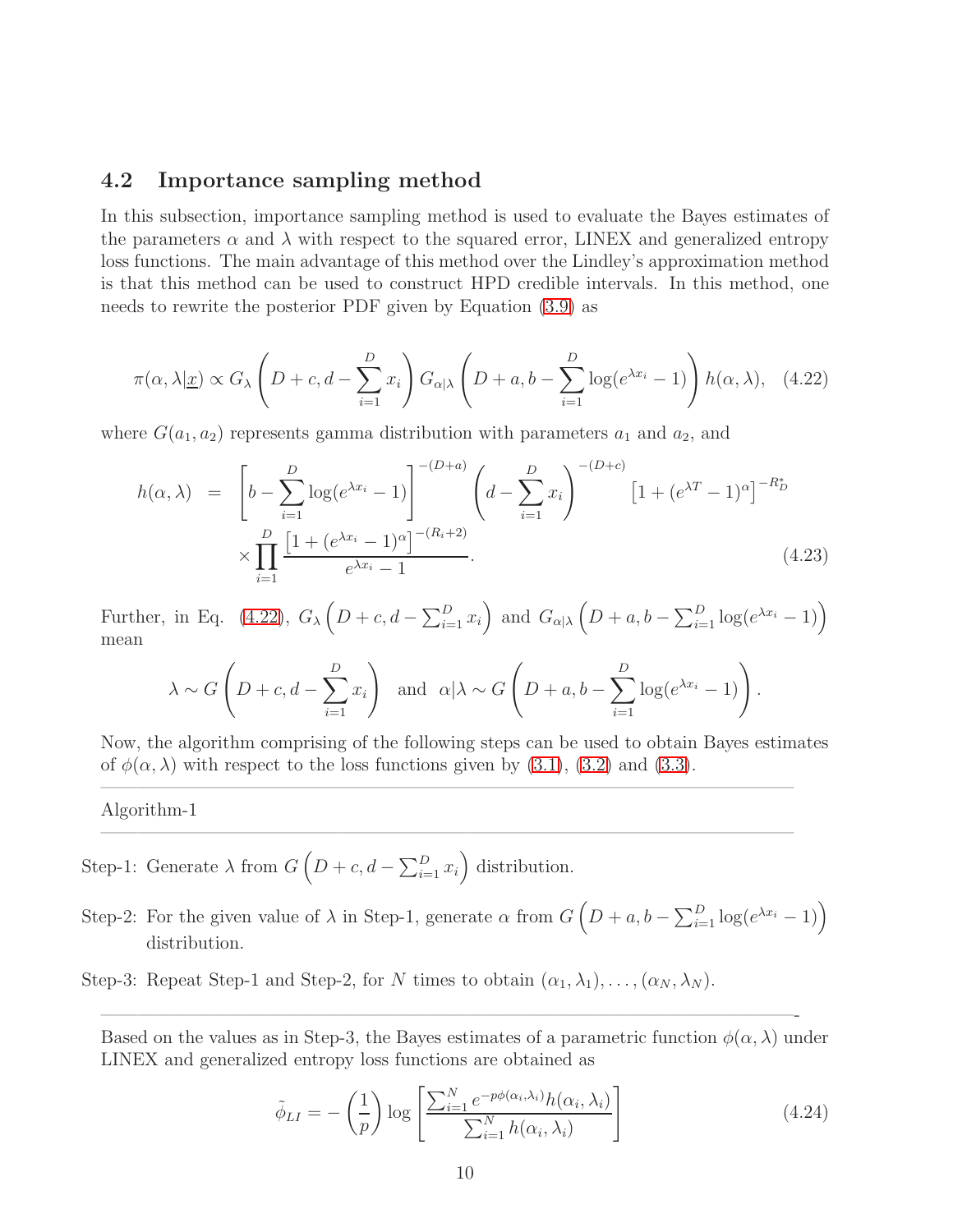and

<span id="page-10-0"></span>
$$
\tilde{\phi}_{GE} = \left[ \frac{\sum_{i=1}^{N} \phi^{-q}(\alpha_i, \lambda_i) h(\alpha_i, \lambda_i)}{\sum_{i=1}^{N} h(\alpha_i, \lambda_i)} \right]^{-\frac{1}{q}},
$$
\n(4.25)

respectively. The Bayes estimate with respect to the squared error loss function, denoted by  $\phi_{SQ}$  can be obtained from [\(4.25\)](#page-10-0) when  $q = -1$ . Further, the Bayes estimates of  $\alpha$  with respect to the loss functions [\(3.2\)](#page-5-1) and [\(3.3\)](#page-5-2) can be respectively obtained from [\(4.24\)](#page-9-1) and [\(4.25\)](#page-10-0) after substituting  $\alpha_i$  in place of  $\phi(\alpha_i, \lambda_i)$ . Similarly, the Bayes estimates of  $\lambda$  can be evaluated. The Bayes estimates of  $\alpha$  (respectively  $\lambda$ ) with respect to the loss functions given by [\(3.1\)](#page-5-0), [\(3.2\)](#page-5-1) and [\(3.3\)](#page-5-2) obtained using importance sampling method are denoted by  $\tilde{\alpha}_{SQ}$  (respectively  $\tilde{\lambda}_{SQ}$ ),  $\tilde{\alpha}_{LI}$  (respectively  $\tilde{\lambda}_{LI}$ ) and  $\tilde{\alpha}_{GE}$  (respectively  $\tilde{\lambda}_{GE}$ ), respectively. It is known that the credible intervals are constructed based on the posterior distribution. Further, if the credible interval satisfies the condition of HPD interval, then it is called as the HPD credible interval. In this paper, the  $100(1 - \beta)$ % HPD credible intervals of the parameters  $\alpha$  and  $\lambda$  are constructed numerically based on the generated posterior samples. In this context, the idea proposed by [Chen and Shao \(1999](#page-32-5)) has been used.

### 5 Interval estimation

In this section, two methods are employed to construct confidence intervals of  $\alpha$  and  $\lambda$ . Using the asymptotic normality property of the MLEs  $\hat{\alpha}$  and  $\hat{\lambda}$ , the 100(1 – β)% confidence intervals of the unknown model parameters  $\alpha$  and  $\lambda$  can be constructed. In doing so, the variances of  $\hat{\alpha}$  and  $\lambda$  are required, which can be obtained from the inverse of the observed Fisher information matrix. Note that under some regularity conditions, the MLEs  $(\hat{\alpha}, \lambda)$ follow approximately bivariate normal distribution with mean vector  $(\alpha, \lambda)$  and variancecovariance matrix  $I^{-1}(\widehat{\alpha}, \lambda)$ . That is,

<span id="page-10-1"></span>
$$
(\widehat{\alpha},\widehat{\lambda}) \sim N((\alpha,\lambda),\widehat{I}^{-1}(\widehat{\alpha},\widehat{\lambda})),
$$

where  $\widehat{I}(\widehat{\alpha}, \widehat{\lambda})$  is the observed Fisher information matrix given by

$$
\widehat{I}(\widehat{\alpha},\widehat{\lambda}) = \begin{bmatrix} -l_{20} & -l_{11} \\ -l_{11} & -l_{02} \end{bmatrix}_{(\alpha,\lambda)=(\widehat{\alpha},\widehat{\lambda})}.
$$
\n(5.1)

The elements of the observed Fisher information matrix given by [\(5.1\)](#page-10-1) are provided in Appendix A. Note that the variances of  $\hat{\alpha}$  and  $\hat{\lambda}$ , respectively denoted by  $Var(\hat{\alpha})$  and  $Var(\lambda)$  can be obtained from the main diagonal entries of the matrix  $\tilde{I}^{-1}(\hat{\alpha}, \lambda)$ . Thus, the  $100(1 - \beta)\%$  approximate confidence intervals for  $\alpha$  and  $\lambda$  are constructed as

$$
\left(\widehat{\alpha} \pm z_{\frac{\beta}{2}}\sqrt{Var(\widehat{\alpha})}\right)
$$
 and  $\left(\widehat{\lambda} \pm z_{\frac{\beta}{2}}\sqrt{Var(\widehat{\lambda})}\right)$ ,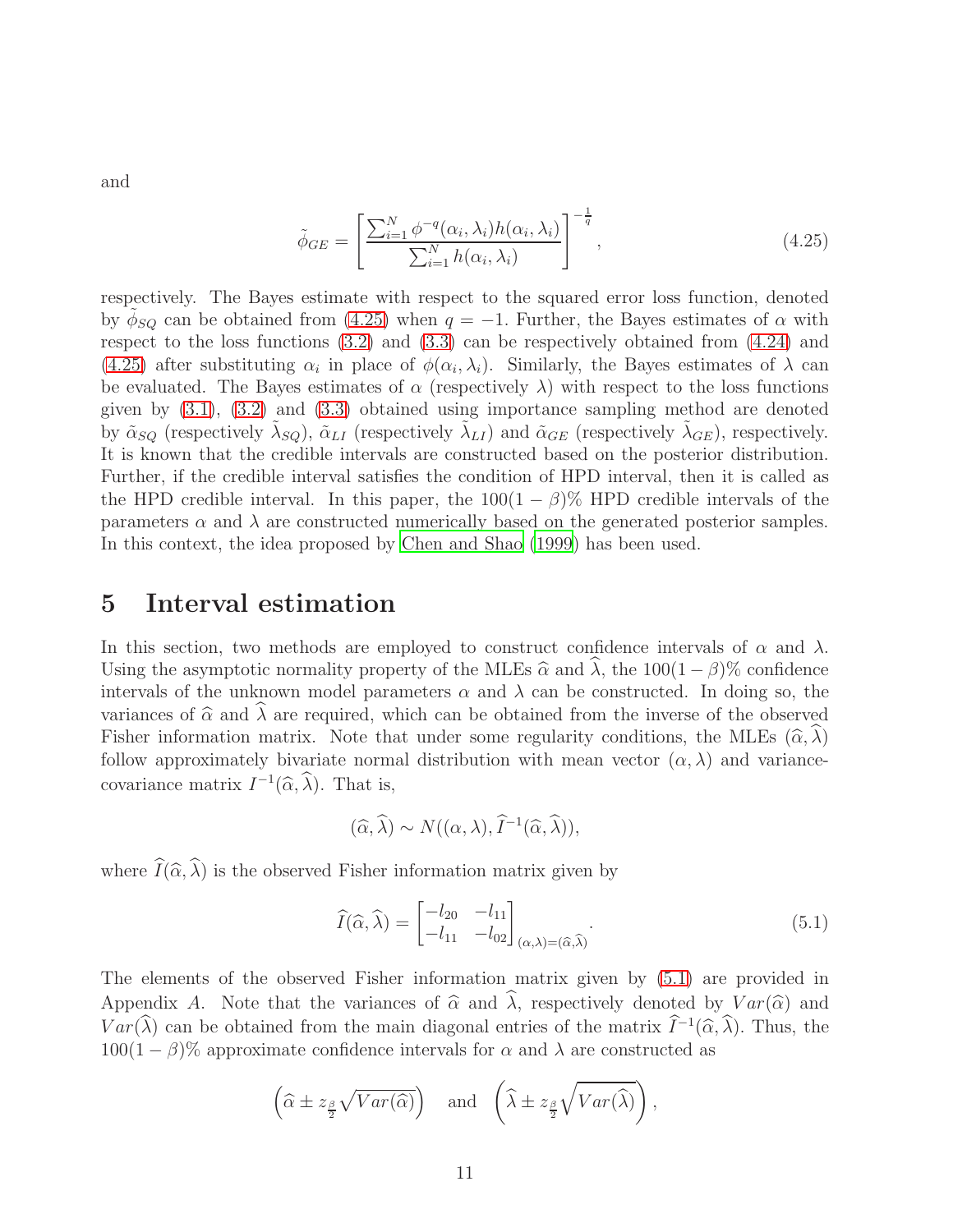where  $z_{\beta/2}$  is the percentile of the standard normal distribution with right-tail probability  $β/2$ . In some cases, the 100(1 –  $β$ )% confidence interval has negative lower bound when the parameter takes positive value. This is a drawback of the normal approximation of the MLEs. To overcome this drawback, [Meeker and Escobar \(2014\)](#page-33-10) introduced log-transformed MLE-based confidence intervals. According to these authors, the confidence interval obtained based on logarithm transformed MLEs has better coverage probability. Based on the logtransformed MLEs, the  $100(1 - \beta)\%$  confidence intervals of  $\alpha$  and  $\lambda$  are respectively given by

$$
\left(\widehat{\alpha} \exp\left\{\pm \frac{z_{\frac{\beta}{2}}\sqrt{\tau_{11}}}{\widehat{\alpha}}\right\}\right) \quad \text{and} \quad \left(\widehat{\lambda} \exp\left\{\pm \frac{z_{\frac{\beta}{2}}\sqrt{\tau_{22}}}{\widehat{\lambda}}\right\}\right).
$$

### 6 A simulation study

In this section, a Monte Carlo simulation is performed to investigate the performance of the proposed estimates of parameters of the logistic exponential distribution under progressve type-I hybrid censored sample. The comparative performance of the estimates is studied in terms of their average and mean squared error (MSE) values. In doing so, 2000 progressve type-I hybrid censored samples are generated using various censoring schemes. Several combinations of  $(n, m)$  values are considered. The values of T are taken as 0.5 and 0.65. The R 3.4.0 software is used for the purpose of simulation. Two different (total) sample sizes  $n = 35$  and 40 are considered here. The numerical study includes the following steps:

- (i) Consider the true values of the model parameters as  $\alpha = 1.5$  and  $\lambda = 0.75$ .
- (ii) Generate progressive type-I hybrid censored sample of size n and m number of failures. When  $n = 35$ , three values of m are considered such that the percentage of failure information  $(\frac{m}{n} * 100\%)$  are approximately 29%, 43% and 71%. Again, the percentage of failure is considered as  $25\%, 50\%$  and  $75\%$  when the total sample size  $n = 40$ .
- (iii) In the tables,  $(0*3)$  and  $(1*5)$  represent  $(0,0,0)$  and  $(1,1,1,1,1)$ , respectively. For each censored schemes, in Tables [1,](#page-15-0) [2,](#page-17-0) [5](#page-21-0) and [6,](#page-23-0) the first row represents the average values of the MLEs and Bayes estimates under univariate priors. The MSEs are provided in the second row. The third and fourth rows are respectively for the average and MSE values of the Bayes estimates under bivariate priors. To compute the MSE of the maximum likelihood and Bayes estimates, the following formula is used:

$$
MSE = \frac{1}{M} \sum_{i=1}^{M} \left[ \theta_k^{(i)} - \theta_k \right]^2; \quad i = 1, 2,
$$

where  $\theta_1 = \alpha$ ,  $\theta_2 = \lambda$  and  $M = 2000$ .

(iv) Based on 2000 progressive type-I hybrid censored samples, compute the average values of the MLEs of  $\alpha$  and  $\lambda$ . The Bayes estimates of  $\alpha$  and  $\lambda$  with respect to symmetric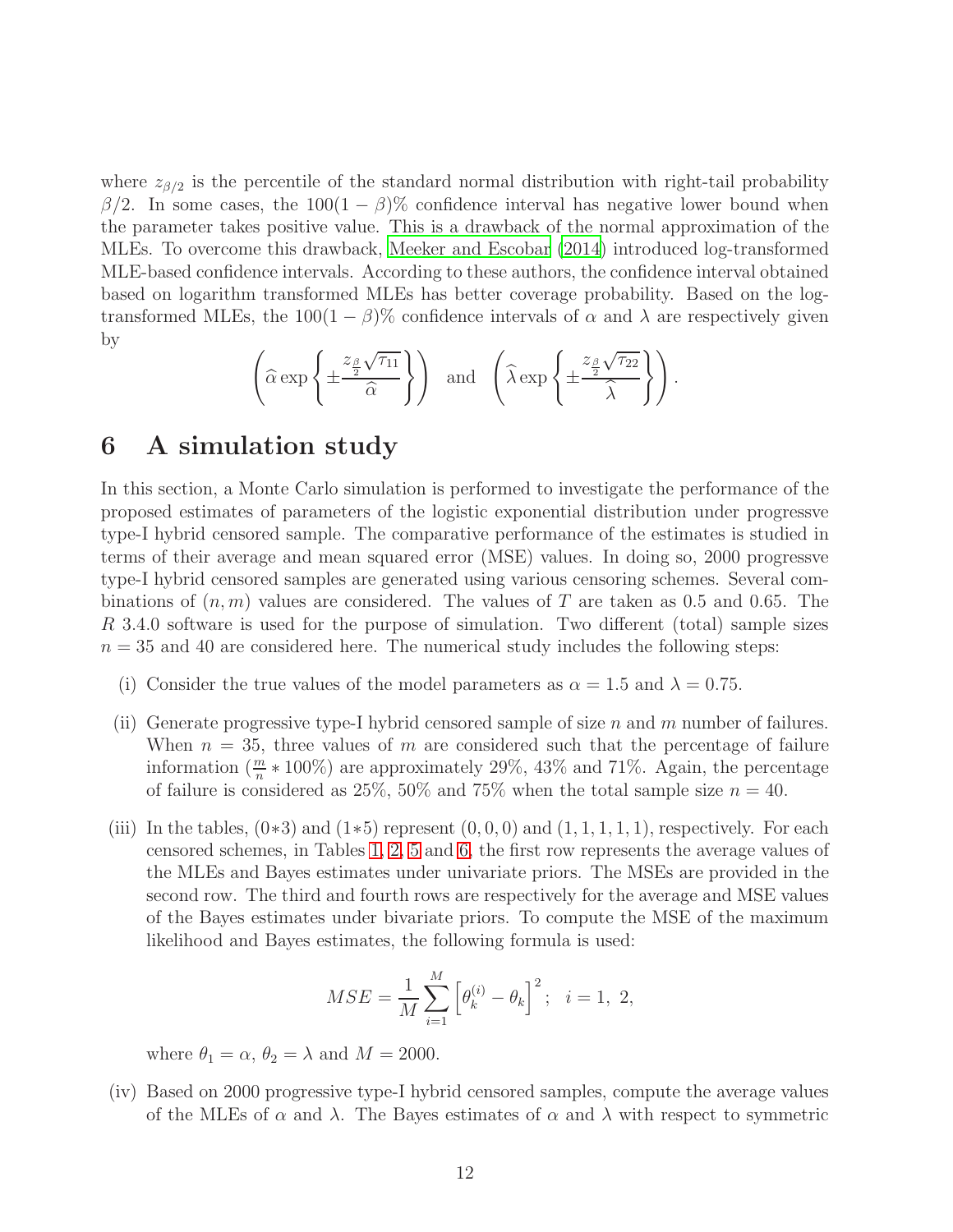loss function (squared error loss) and asymmetric loss functions (LINEX loss and generalized entropy loss) are computed. In this purpose,  $a = 3$ ,  $b = 2$ ,  $c = 3$ ,  $d = 4$  are considered.

- (v) In Tables 1, 2, 3 and 4, to find Bayes estimates under LINEX and generalized entropy loss functions, three choices of p and q are considered. These are  $p = (-0.05, 0.5, 1)$ and  $q = (-0.5, -0.25, 0.25)$ .
- (vi) In Tables [3](#page-18-0) and [7,](#page-24-0) the average lengths of the 90% and 95% confidence intervals for  $\alpha$  and  $\lambda$  are calculated using normal approximation to MLEs (NA) and normal approximation to the log-transform MLEs (NL) methods. The average lengths of the HPD credible intervals of the parameters are also provided.

From the tabulated values, the following points are noticed.

- (i) In Tables [1](#page-15-0) and [5,](#page-21-0) the average and MSE values are reported for the parameter  $\alpha$  for  $T = 0.5$  and 0.65, respectively. It is observed that under same censoring schemes the MSE values become smaller when  $T$  increases. For fixed  $n$ , when  $m$  increases, then MSE values decrease. For the parameter  $\alpha$ , most of the time the Bayes estimates under generalized entropy loss function perform better than other estimates.
- (ii) In Tables [2](#page-17-0) and [6,](#page-23-0) the average and MSE values are presented for the parameter  $\lambda$  when  $T = 0.5$  and 0.65, respectively. Similar observations as in the case of the estimates of the parameter  $\alpha$  are noticed.
- (iii) In Tables [1,](#page-15-0) [2,](#page-17-0) [5](#page-21-0) and [6,](#page-23-0) it is seen that the average values of the Bayes estimates under LINEX loss and generalized entropy loss functions decrease when the values of p and q increase. Further, the Bayes estimates under squared error loss function are almost equal to that under LINEX loss function when  $p$  is nearly 0.
- (iv) In Tables [3](#page-18-0) and [7,](#page-24-0) the confidence interval estimates are provided for the parameters  $\alpha$ and  $\lambda$ , respectively. It is observed that interval lengths decrease when T increases. For each censoring schemes, the lengths of the NA-based confidence intervals are smaller than NL-based confidence intervals. The HPD credible interval lengths are smaller than other simulated interval lengths.

In this part of the section, the coverage probabilities of the unknown parameters are discussed. To this aim, the asymptotic pivotal quantities are defined as

$$
Q_1 = \frac{\widehat{\alpha} - \alpha}{\widehat{\lambda}\sqrt{\tau_{11}}}, \qquad Q_2 = \frac{\widehat{\alpha} - \alpha}{\lambda\sqrt{\tau_{11}}}, \qquad Q_3 = \frac{\widehat{\lambda} - \lambda}{\widehat{\lambda}\sqrt{\tau_{22}}}.
$$

By using Monte Carlo simulation, the coverage probabilities

$$
P(-1.65 \le Q_i \le 1.65)
$$
 and  $P(-1.96 \le Q_i \le 1.96)$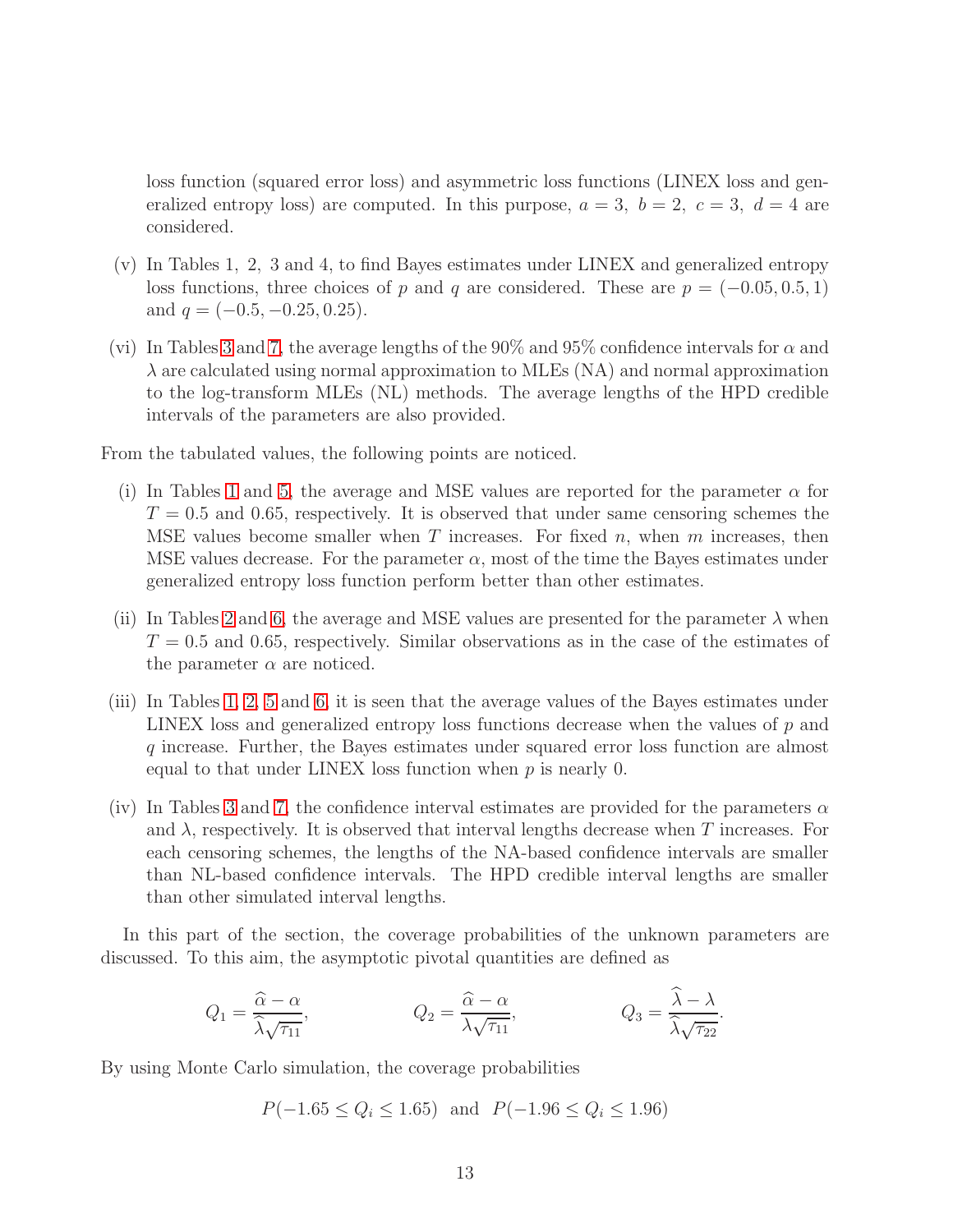for  $i = 1, 2, 3$  are computed, which are approximately 90% and 95%, respectively. In Tables [4](#page-19-0) and [8,](#page-25-0) the simulated coverage probabilities are presented for different censoring schemes. From these tables, it is observed that the coverage probabilities increase when  $m$  and  $T$  both increase. It is further seen that coverage probabilities under  $Q_2$  are much better than other two pivotal quantities.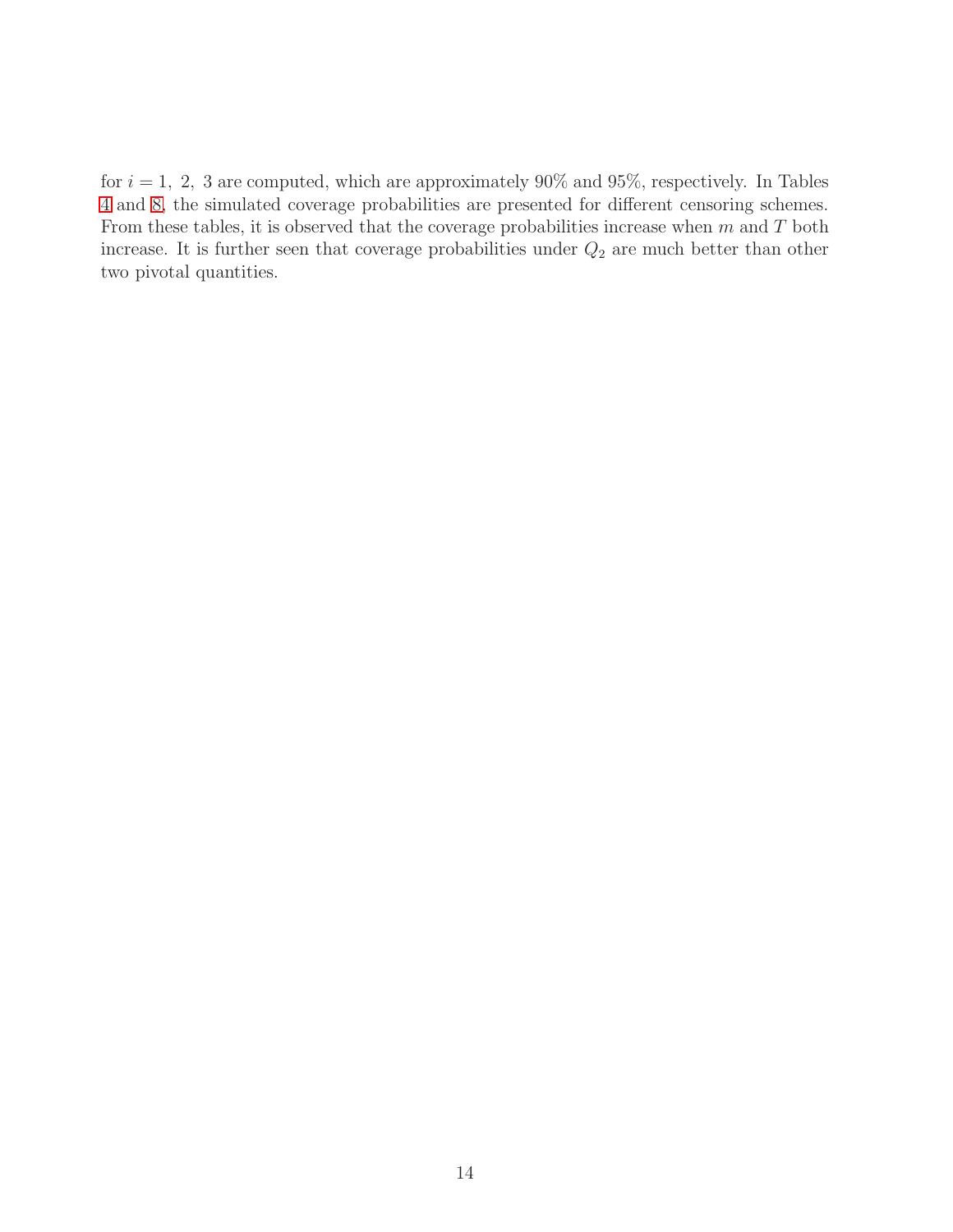| (n,m)   | scheme       | prior        | $\widehat{\alpha}$ |             | $\widehat{\alpha}_{\underline{L}\underline{I}}$ |           |            | $\widehat{\alpha}_{\underline{G}\underline{E}}$ |            | $\widehat{\alpha}_{SQ}$ |
|---------|--------------|--------------|--------------------|-------------|-------------------------------------------------|-----------|------------|-------------------------------------------------|------------|-------------------------|
|         |              |              |                    | $p = -0.05$ | $p = 0.5$                                       | $p=1$     | $q = -0.5$ | $q = -0.25$                                     | $q = 0.25$ |                         |
| (35,10) | $(0*9,25)$   | U            | 1.771619           | 1.652421    | 1.591323                                        | 1.546754  | 1.614254   | 1.599343                                        | 1.572183   | 1.646427                |
|         |              |              | 0.073776           | 0.023232    | 0.008339                                        | 0.002186  | 0.013054   | 0.009869                                        | 0.005210   | 0.021441                |
|         |              | $_{\rm B}$   |                    | 1.662605    | 1.598138                                        | 1.548260  | 1.621872   | 1.605445                                        | 1.574819   | 1.656455                |
|         |              |              |                    | 0.026440    | 0.009631                                        | 0.0023290 | 0.014852   | 0.011118                                        | 0.005597   | 0.024478                |
|         | $(0*5, 5*5)$ | U            | 1.755488           | 1.578983    | 1.533541                                        | 1.502111  | 1.550221   | 1.539328                                        | 1.519986   | 1.574396                |
|         |              |              | 0.065274           | 0.006238    | 0.001125                                        | 0.000445  | 0.002522   | 0.001547                                        | 0.000399   | 0.005535                |
|         |              | $\, {\bf B}$ |                    | 1.609190    | 1.536798<br>0.001354                            | 1.478549  | 1.571560   | 1.537360                                        | 1.503243   | 1.593726                |
|         |              |              |                    | 0.011922    |                                                 | 0.000460  | 0.005120   | 0.001395                                        | 0.000011   | 0.008785                |
|         | $(5*5,0*5)$  | U            | 1.815058           | 1.637626    | 1.590575                                        | 1.558134  | 1.608592   | 1.597617                                        | 1.578055   | 1.632873                |
|         |              |              | 0.099262           | 0.018941    | 0.008204                                        | 0.003379  | 0.011792   | 0.009529                                        | 0.006092   | 0.017655                |
|         |              | B            |                    | 1.692690    | 1.627522                                        | 1.575453  | 1.653611   | 1.637681                                        | 1.607398   | 1.686568                |
|         |              |              |                    | 0.037129    | 0.016261                                        | 0.005690  | 0.023596   | 0.018956                                        | 0.011534   | 0.034807                |
|         | $(25,0^*9)$  | U            | 1.705954           | 1.520137    | 1.476363                                        | 1.446427  | 1.491789   | 1.481120                                        | 1.462359   | 1.515694                |
|         |              |              | 0.042417           | 0.000405    | 0.000558                                        | 0.002870  | 0.000067   | 0.000356                                        | 0.001417   | 0.000246                |
|         |              | $\, {\bf B}$ |                    | 1.643128    | 1.575045                                        | 1.523950  | 1.599971   | 1.582810                                        | 1.552510   | 1.636552                |
|         |              |              |                    | 0.020485    | 0.005631                                        | 0.000573  | 0.009994   | 0.006857                                        | 0.002757   | 0.018646                |
| (35,15) | $(0*14,20)$  | U            | 1.692854           | 1.489757    | 1.432195                                        | 1.394377  | 1.452081   | 1.438135                                        | 1.414133   | 1.483845                |
|         |              |              | 0.037192           | 0.000105    | 0.004597                                        | 0.011156  | 0.002296   | 0.003827                                        | 0.007373   | 0.000261                |
|         |              | $_{\rm B}$   |                    | 1.654617    | 1.594337                                        | 1.547952  | 1.616521   | 1.601222                                        | 1.572762   | 1.648842                |
|         |              |              |                    | 0.023906    | 0.008899                                        | 0.002299  | 0.013577   | 0.010245                                        | 0.005294   | 0.022153                |
|         | $(0*11,5*4)$ | U            | 1.720407           | 1.515420    | 1.460664                                        | 1.424673  | 1.480033   | 1.466939                                        | 1.444323   | 1.509792                |
|         |              |              | 0.048579           | 0.000238    | 0.001547                                        | 0.005674  | 0.000398   | 0.0010930                                       | 0.003099   | 0.000096                |
|         |              | B            |                    | 1.652227    | 1.595911                                        | 1.551615  | 1.616488   | 1.601974                                        | 1.574741   | 1.646917                |
|         |              |              |                    | 0.023173    | 0.009198                                        | 0.002664  | 0.013569   | 0.010398                                        | 0.005586   | 0.021584                |
|         | $(5*4,0*11)$ | U            | 1.768181           | 1.563571    | 1.513551                                        | 1.480486  | 1.531948   | 1.520226                                        | 1.499818   | 1.558434                |
|         |              |              | 0.071921           | 0.004041    | 0.000183                                        | 0.000381  | 0.001021   | 0.000409                                        | 0.000003   | 0.003414                |
|         |              | B            |                    | 1.692836    | 1.621890                                        | 1.566216  | 1.648336   | 1.630235                                        | 1.596254   | 1.686130                |
|         |              |              |                    | 0.037185    | 0.014857                                        | 0.004384  | 0.022003   | 0.016961                                        | 0.009264   | 0.034644                |
|         | $(20,0*14)$  | U            | 1.711001           | 1.560953    | 1.494817                                        | 1.448675  | 1.518232   | 1.501868                                        | 1.472823   | 1.554349                |
|         |              |              | 0.044521           | 0.003715    | 0.000026                                        | 0.002634  | 0.000332   | 0.000034                                        | 0.000738   | 0.002953                |
|         |              | B            |                    | 1.673311    | 1.617668                                        | 1.569930  | 1.637470   | 1.622236                                        | 1.592586   | 1.662838                |
|         |              |              |                    | 0.030036    | 0.013845                                        | 0.004890  | 0.018898   | 0.014941                                        | 0.008572   | 0.026516                |
| (35,25) | $(0*24,10)$  | U            | 1.721768           | 1.526516    | 1.476479                                        | 1.442949  | 1.494265   | 1.445148                                        | 1.423157   | 1.487370                |
|         |              |              | 0.049181           | 0.000703    | 0.000553                                        | 0.003254  | 0.000033   | 0.003008                                        | 0.005904   | 0.000159                |
|         |              | B            |                    | 1.632083    | 1.575166                                        | 1.530225  | 1.593323   | 1.580653                                        | 1.552716   | 1.626688                |
|         |              |              |                    | 0.017445    | 0.005649                                        | 0.001444  | 0.008709   | 0.006504                                        | 0.002778   | 0.016049                |
|         | $(0*20,2*5)$ | U            | 1.692317           | 1.486031    | 1.433151                                        | 1.424814  | 1.474809   | 1.462871                                        | 1.441940   | 1.501585                |
|         |              |              | 0.036985           | 0.000195    | 0.004468                                        | 0.005652  | 0.000634   | 0.001378                                        | 0.003370   | 0.000025                |
|         |              | Β            |                    | 1.641037    | 1.583336                                        | 1.538010  | 1.604181   | 1.589221                                        | 1.561179   | 1.635556                |
|         |              |              |                    | 0.019891    | 0.006944                                        | 0.000972  | 0.010853   | 0.007958                                        | 0.003742   | 0.018375                |
|         | $(2*5,0*20)$ | U            | 1.717205           | 1.548423    | 1.504107                                        | 1.473088  | 1.519921   | 1.509062                                        | 1.489735   | 1.543970                |
|         |              |              | 0.047177           | 0.002344    | 0.000017                                        | 0.000724  | 0.000396   | 0.000082                                        | 0.000105   | 0.001933                |
|         |              | B            |                    | 1.634657    | 1.576830                                        | 1.531183  | 1.597735   | 1.582447                                        | 1.554087   | 1.629177                |
|         |              |              |                    | 0.018132    | 0.005856                                        | 0.000972  | 0.009552   | 0.006797                                        | 0.002925   | 0.016152                |
|         | $(10,0*24)$  | U            | 1.678180           | 1.520925    | 1.472859                                        | 1.438844  | 1.489468   | 1.477395                                        | 1.455875   | 1.516124                |
|         |              |              | 0.031748           | 0.000437    | 0.000736                                        | 0.003740  | 0.000110   | 0.000510                                        | 0.001946   | 0.000259                |
|         |              | B            |                    | 1.631481    | 1.584887                                        | 1.547215  | 1.601521   | 1.589215                                        | 1.565864   | 1.627094                |
|         |              |              |                    | 0.017287    | 0.007205                                        | 0.002229  | 0.010306   | 0.007959                                        | 0.004338   | 0.016152                |

Table 1: Average values and MSEs of the estimates of  $\alpha$  for  $T=0.5$ .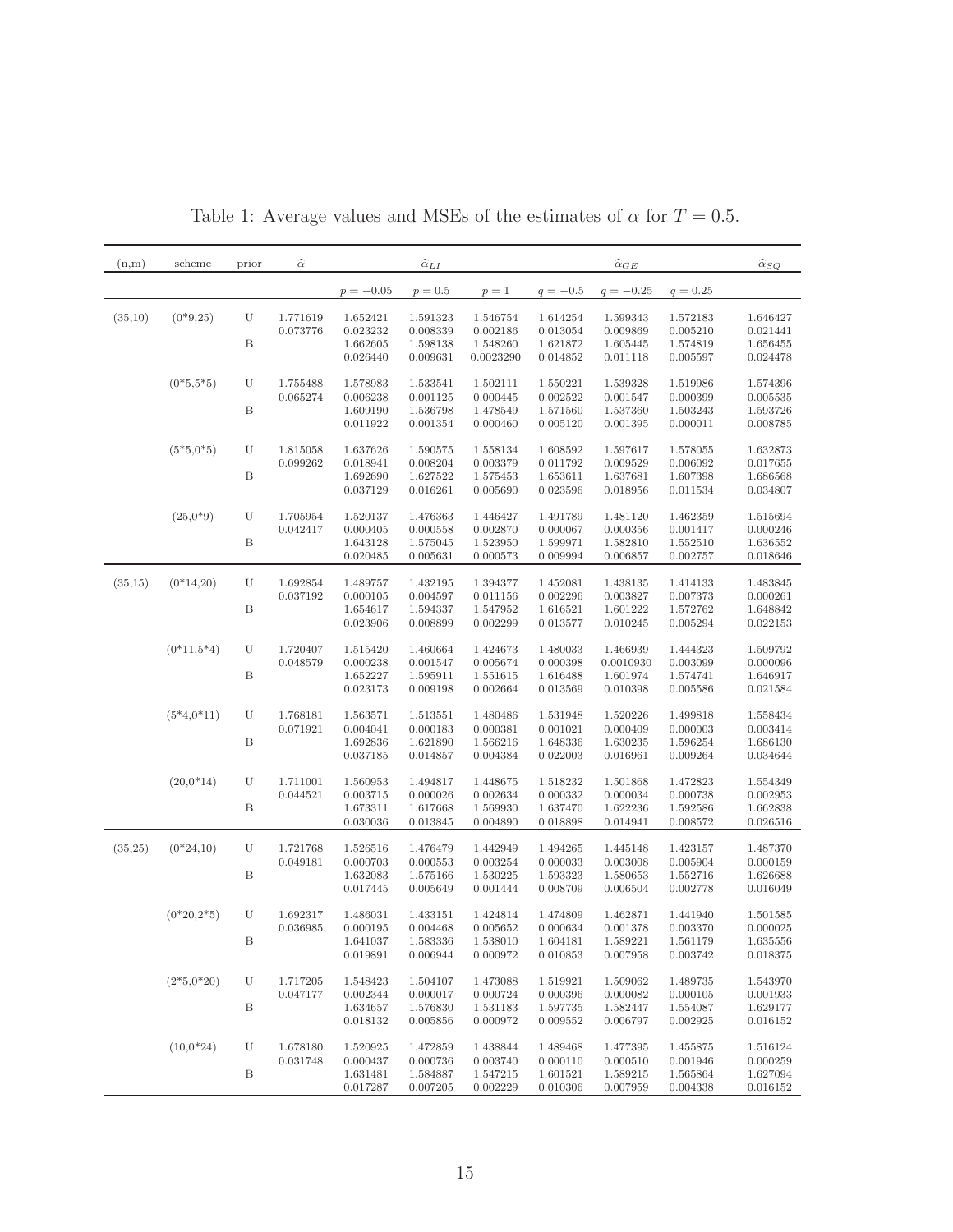Table 1: Continued

<span id="page-15-0"></span>

| (n,m)   | scheme        | prior | $\widehat{\alpha}$   |                      | $\widehat{\alpha}_{\underline{L}\underline{I}}$ |                      |                      | $\widehat{\alpha}_{\underline{GE}}$ |                      | $\widehat{\alpha}_{SQ}$ |
|---------|---------------|-------|----------------------|----------------------|-------------------------------------------------|----------------------|----------------------|-------------------------------------|----------------------|-------------------------|
|         |               |       |                      | $p = -0.05$          | $p = 0.5$                                       | $p=1$                | $q = -0.5$           | $q = -0.25$                         | $q = 0.25$           |                         |
| (40,10) | $(0*9,30)$    | U     | 1.710466             | 1.541018             | 1.496512                                        | 1.465394             | 1.512302             | 1.501366                            | 1.481926             | 1.536544                |
|         |               |       | 0.044295             | 0.001682             | 0.000013                                        | 0.001197             | 0.000151             | 0.000015                            | 0.000327             | 0.001335                |
|         |               | B     |                      | 1.647404<br>0.021727 | 1.581534<br>0.006647                            | 1.531235<br>0.000975 | 1.605595<br>0.011140 | 1.588833<br>0.007891                | 1.557778<br>0.003338 | 1.641086<br>0.019905    |
|         |               |       |                      |                      |                                                 |                      |                      |                                     |                      |                         |
|         | $(0*5,6*5)$   | U     | 1.758593             | 1.568412             | 1.525236                                        | 1.495877             | 1.541091             | 1.530841                            | 1.512775             | 1.564020                |
|         |               | B     | 0.066870             | 0.004680<br>1.700668 | 0.000636<br>1.638719                            | 0.000017<br>1.589525 | 0.001688<br>1.662018 | 0.000951<br>1.646258                | 0.000163<br>1.616498 | 0.004098<br>1.694822    |
|         |               |       |                      | 0.040267             | 0.019242                                        | 0.008014             | 0.026249             | 0.021391                            | 0.013571             | 0.037955                |
|         | $(6*5, 0*5)$  | U     | 1.807899             | 1.589734             | 1.541614                                        | 1.510388             | 1.559788             | 1.548796                            | 1.529740             | 1.584751                |
|         |               |       | 0.094802             | 0.008052             | 0.001731                                        | 0.000107             | 0.003574             | 0.002381                            | 0.000884             | 0.007182                |
|         |               | B     |                      | 1.754271             | 1.716852                                        | 1.684597             | 1.731330             | 1.721686                            | 1.702814             | 1.750840                |
|         |               |       |                      | 0.064653             | 0.047024                                        | 0.034076             | 0.053513             | 0.049144                            | 0.041133             | 0.062920                |
|         | $(30,0*9)$    | U     | 1.677087             | 1.609199             | 1.539409                                        | 1.486064             | 1.563971             | 1.545777                            | 1.512163             | 1.602519                |
|         |               |       | 0.031359             | 0.011924             | 0.001553                                        | 0.000194             | 0.004092             | 0.002095                            | 0.000147             | 0.010510                |
|         |               | B     |                      | 1.661899             | 1.607821                                        | 1.571682             | 1.626976             | 1.612196                            | 1.583526             | 1.656497                |
|         |               |       |                      | 0.026211             | 0.011625                                        | 0.005138             | 0.016122             | 0.012587                            | 0.006976             | 0.024491                |
| (40,20) | $(0*19,20)$   | U     | 1.671588             | 1.504242             | 1.460297                                        | 1.429463             | 1.475384             | 1.464372                            | 1.444833             | 1.499831                |
|         |               |       | 0.029442             | 0.000019             | 0.001576                                        | 0.004975             | 0.000605             | 0.001269                            | 0.003043             | 0.000002                |
|         |               | B     |                      | 1.596693<br>0.009349 | 1.546118<br>0.002126                            | 1.505826<br>0.000033 | 1.563671<br>0.004053 | 1.550172<br>0.002517                | 1.524772<br>0.000613 | 1.591907<br>0.008446    |
|         |               |       |                      |                      |                                                 |                      |                      |                                     |                      |                         |
|         | $(0*10,2*10)$ | U     | 1.675703             | 1.491840             | 1.441120                                        | 1.40661              | 1.458492             | 1.445946                            | 1.424013             | 1.486694                |
|         |               |       | 0.030871             | 0.000066             | 0.003466                                        | 0.008721             | 0.001722             | 0.002921                            | 0.005774             | 0.000177                |
|         |               | B     |                      | 1.608879<br>0.011854 | 1.561750<br>0.003813                            | 1.524114<br>0.000581 | 1.578332<br>0.006135 | 1.565853<br>0.004336                | 1.542323<br>0.001791 | 1.604417<br>0.010902    |
|         |               |       |                      |                      |                                                 |                      |                      |                                     |                      |                         |
|         | $(2*10,0*10)$ | U     | 1.680253             | 1.551898             | 1.510194                                        | 1.479317             | 1.524767             | 1.514128                            | 1.494743             | 1.547804                |
|         |               |       | 0.032491             | 0.002693             | 0.000104                                        | 0.000427             | 0.000614             | 0.000199                            | 0.000028             | 0.002285                |
|         |               | B     |                      | 1.639801<br>0.019544 | 1.588931<br>0.007908                            | 1.548434<br>0.002345 | 1.607295<br>0.011512 | 1.594033<br>0.008842                | 1.569015<br>0.004763 | 1.634989<br>0.018222    |
|         |               |       |                      |                      |                                                 |                      |                      |                                     |                      |                         |
|         | $(20,0*19)$   | Ι     | 1.683461             | 1.555318             | 1.508496                                        | 1.474052             | 1.524877             | 1.512961                            | 1.491314             | 1.550717                |
|         |               | B     | 0.033658             | 0.003060<br>1.625319 | 0.000072<br>1.585424                            | 0.000673<br>1.552415 | 0.000618<br>1.599511 | 0.000167<br>1.588801                | 0.000075<br>1.568274 | 0.002572<br>1.621593    |
|         |               |       |                      | 0.015704             | 0.007297                                        | 0.002747             | 0.009902             | 0.007885                            | 0.004661             | 0.014784                |
|         |               |       |                      |                      |                                                 |                      |                      |                                     |                      |                         |
| (40,30) | $(0*29,10)$   | U     | 1.655863             | 1.492664             | 1.44555                                         | 1.412431             | 1.461489             | 1.449567                            | 1.428431             | 1.487944<br>0.000145    |
|         |               | B     | 0.024293             | 0.000054<br>1.611730 | 0.002964<br>1.563415                            | 0.007668<br>1.524225 | 0.001483<br>1.580294 | 0.002543<br>1.567336                | 0.005122<br>1.542744 | 1.607191                |
|         |               |       |                      | 0.012483             | 0.004021                                        | 0.000586             | 0.006447             | 0.004534                            | 0.001827             | 0.011489                |
|         |               |       |                      |                      |                                                 |                      |                      |                                     |                      |                         |
|         | $(20*0,1*10)$ | U     | 1.686905<br>0.034933 | 1.536708<br>0.001347 | 1.491995<br>0.000064                            | 1.459925<br>0.001605 | 1.507610<br>0.000058 | 1.496377<br>0.000014                | 1.476206<br>0.000566 | 1.532262<br>0.001041    |
|         |               | В     |                      | 1.600942             | 1.550708                                        | 1.511551             | 1.568424             | 1.555294                            | 1.530799             | 1.596139                |
|         |               |       |                      | 0.010189             | 0.002571                                        | 0.000133             | 0.004681             | 0.003057                            | 0.000948             | 0.009242                |
|         | $(1*10,0*20)$ | U     | 1.660849             |                      |                                                 |                      | 1.522731             |                                     |                      |                         |
|         |               |       | 0.025872             | 1.545809<br>0.002098 | 1.510560<br>0.000111                            | 1.483800<br>0.000262 | 0.000516             | 1.513578<br>0.000184                | 1.496721<br>0.000012 | 1.542378<br>0.001795    |
|         |               | B     |                      | 1.628323             | 1.574672                                        | 1.531298             | 1.593634             | 1.579344                            | 1.552251             | 1.623286                |
|         |               |       |                      | 0.016466             | 0.005575                                        | 0.000979             | 0.008767             | 0.006295                            | 0.002730             | 0.015199                |
|         | $(10,0*29)$   | U     | 1.667034             | 1.533096             | 1.488167                                        | 1.455271             | 1.503642             | 1.492143                            | 1.471326             | 1.528669                |
|         |               |       | 0.027902             | 0.001095             | 0.000140                                        | 0.002001             | 0.000013             | 0.000062                            | 0.000822             | 0.000821                |
|         |               | B     |                      | 1.588786             | 1.549420                                        | 1.516958             | 1.562875             | 1.552121                            | 1.531573             | 1.585103                |
|         |               |       |                      | 0.007882             | 0.002442                                        | 0.000287             | 0.003953             | 0.002716                            | 0.000996             | 0.007242                |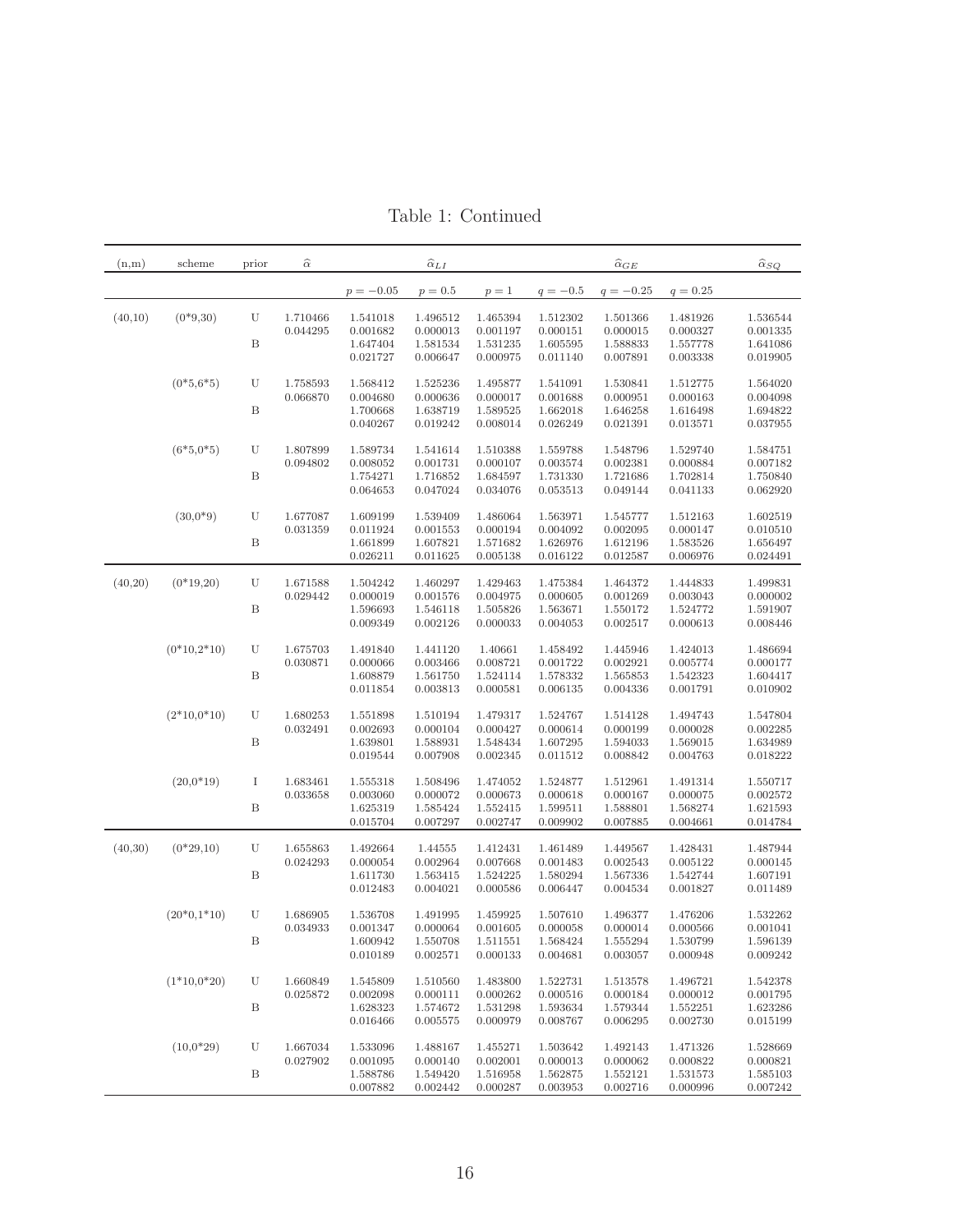| (n,m)   | scheme       | prior            | $\widehat{\lambda}$  |                      | $\widehat{\lambda}_{LI}$ |                      |                      | $\widehat{\lambda}_{\underline{G}\underline{E}}$ |                      | $\widehat{\lambda}_{SQ}$ |
|---------|--------------|------------------|----------------------|----------------------|--------------------------|----------------------|----------------------|--------------------------------------------------|----------------------|--------------------------|
|         |              |                  |                      | $p = -0.05$          | $p = 0.5$                | $p=1$                | $q = -0.5$           | $q = -0.25$                                      | $q = 0.25$           |                          |
| (35,10) | $(0*9,25)$   | U                | 0.797018             | 0.754931             | 0.745785                 | 0.737947             | 0.743763             | 0.738885                                         | 0.729774             | 0.754079                 |
|         |              |                  | 0.000022             | 0.000024             | 0.000018                 | 0.000145             | 0.000038             | 0.000123                                         | 0.000409             | 0.000016                 |
|         |              | B                |                      | 0.697543<br>0.002751 | 0.690076<br>0.003590     | 0.684072<br>0.004346 | 0.688570<br>0.003773 | 0.684913<br>0.004236                             | 0.678515<br>0.005110 | 0.696827<br>0.002827     |
|         | $(0*5, 5*5)$ | U                | 0.811228             | 0.732895             | 0.725589                 | 0.719587             | 0.724225             | 0.720601                                         | 0.714086             | 0.732202                 |
|         |              |                  | 0.003749             | 0.000293             | 0.000595                 | 0.000924             | 0.000664             | 0.000864                                         | 0.001289             | 0.000316                 |
|         |              | $\boldsymbol{B}$ |                      | 0.733996             | 0.726534                 | 0.719758             | 0.725085             | 0.721336                                         | 0.713014             | 0.733289                 |
|         |              |                  |                      | 0.000256             | 0.000550                 | 0.000914             | 0.000620             | 0.000821                                         | 0.001367             | 0.000279                 |
|         | $(5*5,0*5)$  | U                | 0.851289             | 0.753085             | 0.742969                 | 0.734896             | 0.741641             | 0.736990                                         | 0.728842             | 0.752112                 |
|         |              | $\boldsymbol{B}$ | 0.000102             | 0.000009<br>0.731963 | 0.000049<br>0.722988     | 0.000228<br>0.716162 | 0.000069<br>0.722125 | 0.000169<br>0.718326                             | 0.000447<br>0.711988 | 0.000004<br>0.731082     |
|         |              |                  |                      | 0.000325             | 0.000729                 | 0.001145             | 0.000777             | 0.001003                                         | 0.001444             | 0.000357                 |
|         | $(25,0*9)$   | U                | 0.793357             | 0.791262             | 0.777013                 | 0.764357             | 0.773680             | 0.765723                                         | 0.750462             | 0.789961                 |
|         |              |                  | 0.001879             | 0.170255             | 0.072974                 | 0.020613             | 0.056077             | 0.024723                                         | 0.000021             | 0.001596                 |
|         |              | B                |                      | 0.652103             | 0.642994                 | 0.625706             | 0.652905             | 0.640005                                         | 0.621142             | 0.651154                 |
|         |              |                  |                      | 0.009583             | 0.011450                 | 0.015448             | 0.009427             | 0.011996                                         | 0.016604             | 0.009770                 |
| (35,15) | $(0*14,20)$  | U                | 0.771336             | 0.668039             | 0.660304                 | 0.654174             | 0.658611             | 0.654842                                         | 0.648394             | 0.667293                 |
|         |              |                  | 0.000455             | 0.006717             | 0.008045                 | 0.009182             | 0.008351             | 0.009054                                         | 0.010323             | 0.006840                 |
|         |              | B                |                      | 0.684055             | 0.676235                 | 0.669897             | 0.674424             | 0.670470                                         | 0.663523             | 0.683308                 |
|         |              |                  |                      | 0.004348             | 0.005441                 | 0.006416             | 0.005711             | 0.006325                                         | 0.007478             | 0.004447                 |
|         | $(0*11,5*4)$ | U                | 0.773861             | 0.687476             | 0.679994                 | 0.673917             | 0.678275             | 0.674486                                         | 0.667807             | 0.686762                 |
|         |              |                  | 0.000569             | 0.003903             | 0.004900                 | 0.005788             | 0.005144             | 0.005702                                         | 0.006755             | 0.003999                 |
|         |              | B                |                      | 0.690132<br>0.003584 | 0.682719                 | 0.676632<br>0.005382 | 0.680924<br>0.004771 | 0.677087                                         | 0.670248             | 0.689428<br>0.003668     |
|         |              |                  |                      |                      | 0.004526                 |                      |                      | 0.005316                                         | 0.006360             |                          |
|         | $(5*4,0*11)$ | Ι                | 0.858391             | 0.764134             | 0.755307                 | 0.748219             | 0.754210             | 0.750149                                         | 0.742972             | 0.763287                 |
|         |              |                  | 0.000117             | 0.000199             | 0.000028                 | 0.000031             | 0.000017             | 0.000002                                         | 0.000049             | 0.000176                 |
|         |              | B                |                      | 0.674075<br>0.005764 | 0.664013<br>0.007393     | 0.656444<br>0.008752 | 0.662552<br>0.007647 | 0.658198<br>0.008427                             | 0.651148<br>0.009771 | 0.673083<br>0.006135     |
|         |              |                  |                      |                      |                          |                      |                      |                                                  |                      |                          |
|         | $(20,0*14)$  | U                | 0.780281<br>0.000916 | 0.698090<br>0.002694 | 0.681021<br>0.004758     | 0.667209<br>0.006854 | 0.677118<br>0.005311 | 0.668521<br>0.006638                             | 0.653616<br>0.009289 | 0.696464<br>0.002866     |
|         |              | B                |                      | 0.672759             | 0.661646                 | 0.653186             | 0.659821             | 0.654867                                         | 0.646754             | 0.671669                 |
|         |              |                  |                      | 0.005966             | 0.007806                 | 0.009372             | 0.008132             | 0.009050                                         | 0.010659             | 0.006135                 |
| (35,25) | $(0*24,10)$  | U                | 0.813386             | 0.7196612            | 0.712468                 | 0.706686             | 0.711219             | 0.727422                                         | 0.719884             | 0.740615                 |
|         |              |                  | 0.004017             | 0.000920             | 0.001408                 | 0.001876             | 0.001503             | 0.000509                                         | 0.000906             | 0.000088                 |
|         |              | B                |                      | 0.681410             | 0.673870                 | 0.667711             | 0.672010             | 0.668118                                         | 0.661227             | 0.680692                 |
|         |              |                  |                      | 0.004704             | 0.005795                 | 0.006771             | 0.006082             | 0.006704                                         | 0.007880             | 0.004803                 |
|         | $(0*20,2*5)$ | U                | 0.810219             | 0.740019             | 0.731615                 | 0.714779             | 0.719476             | 0.715809                                         | 0.709255             | 0.727589                 |
|         |              |                  | 0.003626             | 0.000099             | 0.000337                 | 0.001240             | 0.000931             | 0.001168                                         | 0.001660             | 0.000502                 |
|         |              | Β                |                      | 0.684416<br>0.004977 | 0.677006<br>0.005327     | 0.670965<br>0.006246 | 0.675233<br>0.005590 | 0.671437<br>0.006591                             | 0.667724<br>0.006769 | 0.683710<br>0.004394     |
|         |              |                  |                      |                      |                          |                      |                      |                                                  |                      |                          |
|         | $(2*5,0*20)$ | U                | 0.821242             | 0.734396             | 0.726881                 | 0.720781             | 0.725607             | 0.721978                                         | 0.715525             | 0.733679                 |
|         |              | B                | 0.005075             | 0.000243<br>0.682937 | 0.000534<br>0.674695     | 0.000853             | 0.000594<br>0.672889 | 0.000785                                         | 0.001188<br>0.661717 | 0.000266                 |
|         |              |                  |                      | 0.004497             | 0.005670                 | 0.668082<br>0.006610 | 0.005946             | 0.668809<br>0.006591                             | 0.007793             | 0.682146<br>0.004604     |
|         |              |                  | 0.812556             |                      |                          |                      |                      |                                                  |                      |                          |
|         | $(10,0*24)$  | U                | 0.003913             | 0.729638<br>0.000414 | 0.720263<br>0.000884     | 0.712620<br>0.001397 | 0.718535<br>0.000990 | 0.713931<br>0.001301                             | 0.705741<br>0.001958 | 0.728745<br>0.000451     |
|         |              | B                |                      | 0.698614             | 0.691289                 | 0.685239             | 0.689435             | 0.685723                                         | 0.678879             | 0.697920                 |
|         |              |                  |                      | 0.002640             | 0.003446                 | 0.004193             | 0.003668             | 0.004131                                         | 0.005058             | 0.002712                 |

Table 2: Average values and MSEs of the estimates of  $\lambda$  for  $T=0.5$  .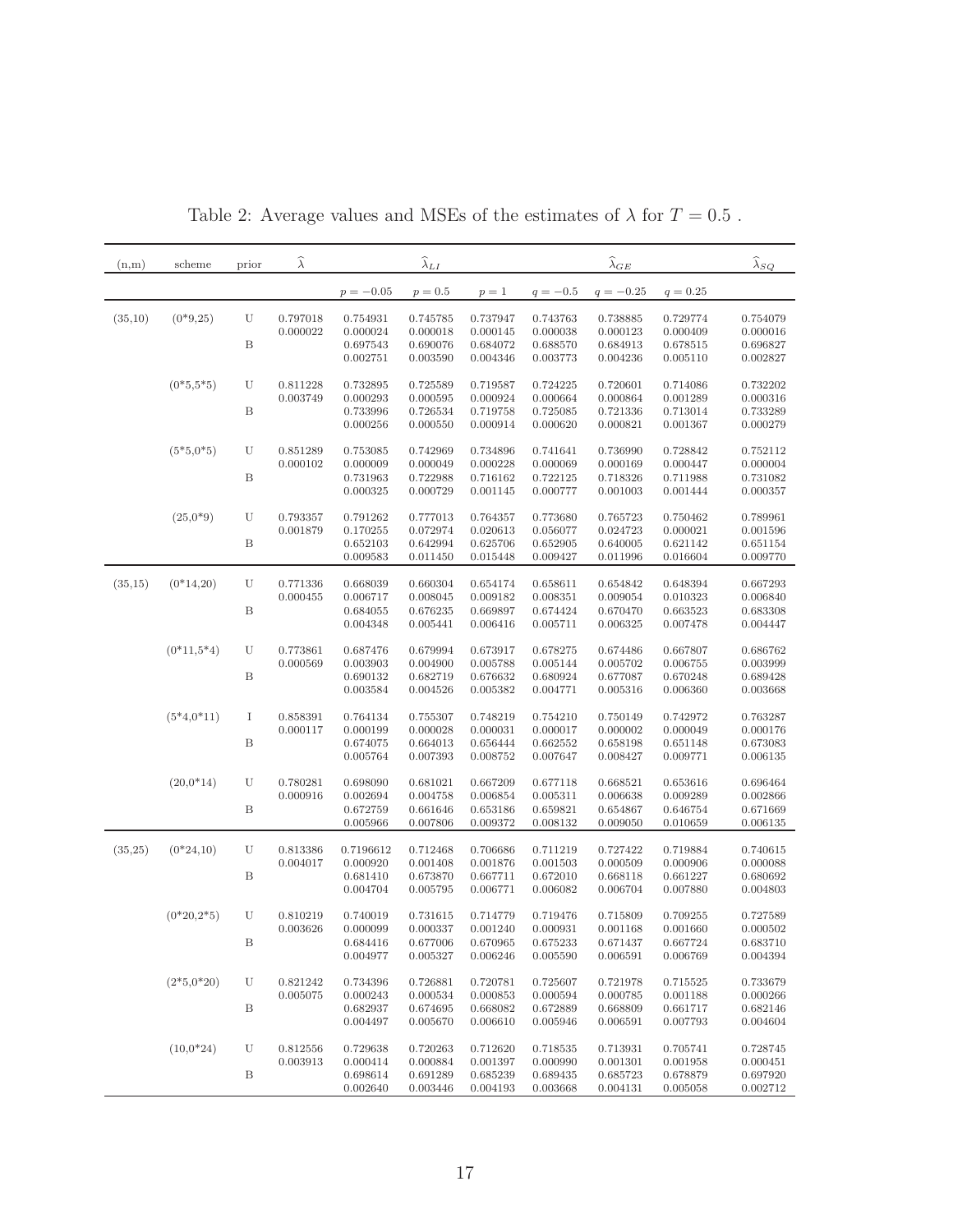Table 2: Continued

<span id="page-17-0"></span>

| (n,m)   | scheme        | Prior        | $\widehat{\lambda}$ |             | $\widehat{\lambda}_{LI}$ |           |            | $\widehat{\lambda}_{GE}$ |               | $\widehat{\lambda}_{SQ}$ |
|---------|---------------|--------------|---------------------|-------------|--------------------------|-----------|------------|--------------------------|---------------|--------------------------|
|         |               |              |                     | $p = -0.05$ | $p = 0.5$                | $p=1$     | $q = -0.5$ | $q = -0.25$              | $q = 0.25$    |                          |
| (40,10) | $(0*9,30)$    | U            | 0.845521            | 0.785725    | 0.778613                 | 0.772627  | 0.777522   | 0.774004                 | 0.767494      | 0.785057                 |
|         |               |              | 0.009124            | 0.001276    | 0.000818                 | 0.000512  | 0.000757   | 0.000576                 | 0.000306      | 0.001229                 |
|         |               | B            |                     | 0.712985    | 0.705478                 | 0.699449  | 0.704117   | 0.700503                 | 0.694165      | 0.712264                 |
|         |               |              |                     | 0.001370    | 0.001982                 | 0.002555  | 0.002105   | 0.002449                 | 0.003117      | 0.001424                 |
|         | $(0*5,6*5)$   | U            | 0.866151            | 0.773211    | 0.766208                 | 0.760573  | 0.765411   | 0.762212                 | 0.756526      | 0.772539                 |
|         |               |              | 0.013491            | 0.000538    | 0.000262                 | 0.000111  | 0.000237   | 0.000149                 | 0.000042      | 0.000508                 |
|         |               | B            |                     | 0.747083    | 0.740197                 | 0.734518  | 0.739002   | 0.735609                 | 0.729471      | 0.746430                 |
|         |               |              |                     | 0.000008    | 0.000096                 | 0.000239  | 0.000120   | 0.002071                 | 0.000626      | 0.000012                 |
|         | $(6*5, 0*5)$  | U            | 0.910257            | 0.814200    | 0.805374                 | 0.798305  | 0.804760   | 0.800897                 | 0.794022      | 0.813352                 |
|         |               |              | 0.025682            | 0.004121    | 0.003066                 | 0.002333  | 0.002998   | 0.002590                 | 0.001937      | 0.004013                 |
|         |               | B            |                     | 0.749210    | 0.740485                 | 0.734170  | 0.739734   | 0.735889                 | 0.729141      | 0.748405                 |
|         |               |              |                     | 0.000001    | 0.000090                 | 0.000250  | 0.000105   | 0.000199                 | 0.000435      | 0.000002                 |
|         | $(30,0^*9)$   | U            | 0.855981            | 0.737669    | 0.714021                 | 0.695884  | 0.711113   | 0.700754                 | 0.683581      | 0.735368                 |
|         |               |              | 0.011232            | 0.000152    | 0.001294                 | 0.002928  | 0.001512   | 0.002425                 | 0.004411      | 0.000214                 |
|         |               | B            |                     | 0.723034    | 0.715329                 | 0.711609  | 0.717185   | 0.716185                 | 0.716335      | 0.722150                 |
|         |               |              |                     | 0.000727    | 0.001202                 | 0.001473  | 0.001076   | 0.001143                 | 0.001133      | 0.000775                 |
| (40,20) | $(0*19,20)$   | U            | 0.807366            | 0.732083    | 0.725048                 | 0.7192451 | 0.723690   | 0.720167                 | 0.713807      | 0.731416                 |
|         |               |              | 0.003291            | 0.000321    | 0.000622                 | 0.000945  | 0.000692   | 0.000890                 | 0.001309      | 0.000345                 |
|         |               | B            |                     | 0.734382    | 0.727547                 | 0.721973  | 0.726240   | 0.722853                 | 0.716716      | 0.733645                 |
|         |               |              |                     | 0.000243    | 0.000504                 | 0.000560  | 0.000480   | 0.000736                 | 0.001107      | 0.000205                 |
|         | $(0*10,2*10)$ | I            | 0.811323            | 0.745353    | 0.737745                 | 0.731394  | 0.736274   | 0.732415                 | 0.725367      | 0.744636                 |
|         |               |              | 0.003761            | 0.002158    | 0.015018                 | 0.034614  | 0.018836   | 0.030921                 | 0.060677      | 0.002877                 |
|         |               | B            |                     | 0.736329    | 0.729378                 | 0.723641  | 0.728070   | 0.724601                 | 0.718331      | 0.735670                 |
|         |               |              |                     | 0.000186    | 0.000425                 | 0.000694  | 0.000480   | 0.000645                 | 0.001002      | 0.000205                 |
|         | $(2*10,0*10)$ | U            | 0.828051            | 0.768328    | 0.759282                 | 0.751685  | 0.757697   | 0.753148                 | 0.744785      | 0.767478                 |
|         |               |              | 0.006092            | 0.033592    | 0.000086                 | 0.000284  | 0.005924   | 0.000992                 | 0.002719      | 0.000305                 |
|         |               | B            |                     | 0.739901    | 0.732397                 | 0.726318  | 0.731193   | 0.727603                 | 0.721224      | 0.739183                 |
|         |               |              |                     | 0.000101    | 0.000243                 | 0.000560  | 0.000353   | 0.000501                 | 0.000828      | 0.000117                 |
|         | $(20,0*19)$   | U            | 0.807743            | 0.755645    | 0.743051                 | 0.732431  | 0.740487   | 0.7339757                | 0.722043      | 0.754465                 |
|         |               |              | 0.003334            | 0.003186    | 0.000048                 | 0.030866  | 0.009049   | 0.025677                 | 0.078154      | 0.001995                 |
|         |               | B            |                     | 0.739457    | 0.731582                 | 0.725206  | 0.730316   | 0.726550                 | 0.719867      | 0.738704                 |
|         |               |              |                     | 0.000111    | 0.000339                 | 0.000614  | 0.000387   | 0.000549                 | 0.000907      | 0.000127                 |
| (40,30) | $(0*29,10)$   | U            | 0.806883            | 0.730199    | 0.723064                 | 0.717189  | 0.721687   | 0.718121                 | 0.711698      | 0.729522                 |
|         |               |              | 0.003235            | 0.039205    | 0.072334                 | 0.107655  | 0.080162   | 0.101625                 | 0.146699      | 0.000419                 |
|         |               | B            |                     | 0.751015    | 0.744227                 | 0.738640  | 0.743099   | 0.739781                 | 0.733784      | 0.751371                 |
|         |               |              |                     | 0.000001    | 0.000033                 | 0.000129  | 0.000047   | 0.000104                 | 0.000262      | 0.000002                 |
|         | $(20*0,1*10)$ | U            | 0.811869            | 0.739195    | 0.732045                 | 0.726127  | 0.730694   | 0.727112                 | 0.720619      | 0.738518                 |
|         |               |              | 0.003827            | 0.000116    | 0.000322                 | 0.000569  | 0.000372   | 0.000523                 | 0.000863      | 0.000131                 |
|         |               | $\, {\bf B}$ |                     | 0.727560    | 0.720432                 | 0.714624  | 0.719135   | 0.715644                 | 0.709421      | 0.726881                 |
|         |               |              |                     | 0.000503    | 0.000874                 | 0.001251  | 0.000952   | 0.001180                 | 0.001646      | 0.000534                 |
|         | $(1*10,0*20)$ | U            | 0.810024            | 0.746077    | 0.738953                 | 0.732989  | 0.73756    | 0.733928                 | 0.727272      | 0.745406                 |
|         |               |              | 0.003602            | 0.000015    | 0.000122                 | 0.000289  | 0.000154   | 0.000258                 | 0.000516      | 0.000021                 |
|         |               | B            |                     | 0.731106    | 0.723787                 | 0.717795  | 0.722437   | 0.718827                 | 0.712358      | 0.730409                 |
|         |               |              |                     | 0.000356    | 0.000687                 | 0.001037  | 0.000759   | 0.000971                 | 0.001416      | 0.000383                 |
|         | $(10.0*29)$   | Ι            | 0.813438            | 0.746205    | 0.737162                 | 0.729638  | 0.735438   | 0.730876                 | ${ 0.722583}$ | 0.745351                 |
|         |               |              | 0.004024            | 0.001440    | 0.016479                 | 0.041458  | 0.021203   | 0.000365                 | 0.075167      | 0.000022                 |
|         |               | B            |                     | 0.735040    | 0.727743                 | 0.721737  | 0.726380   | 0.722753                 | 0.716218      | 0.734347                 |
|         |               |              |                     | 0.000223    | 0.000495                 | 0.000798  | 0.000557   | 0.000742                 | 0.001141      | 0.000245                 |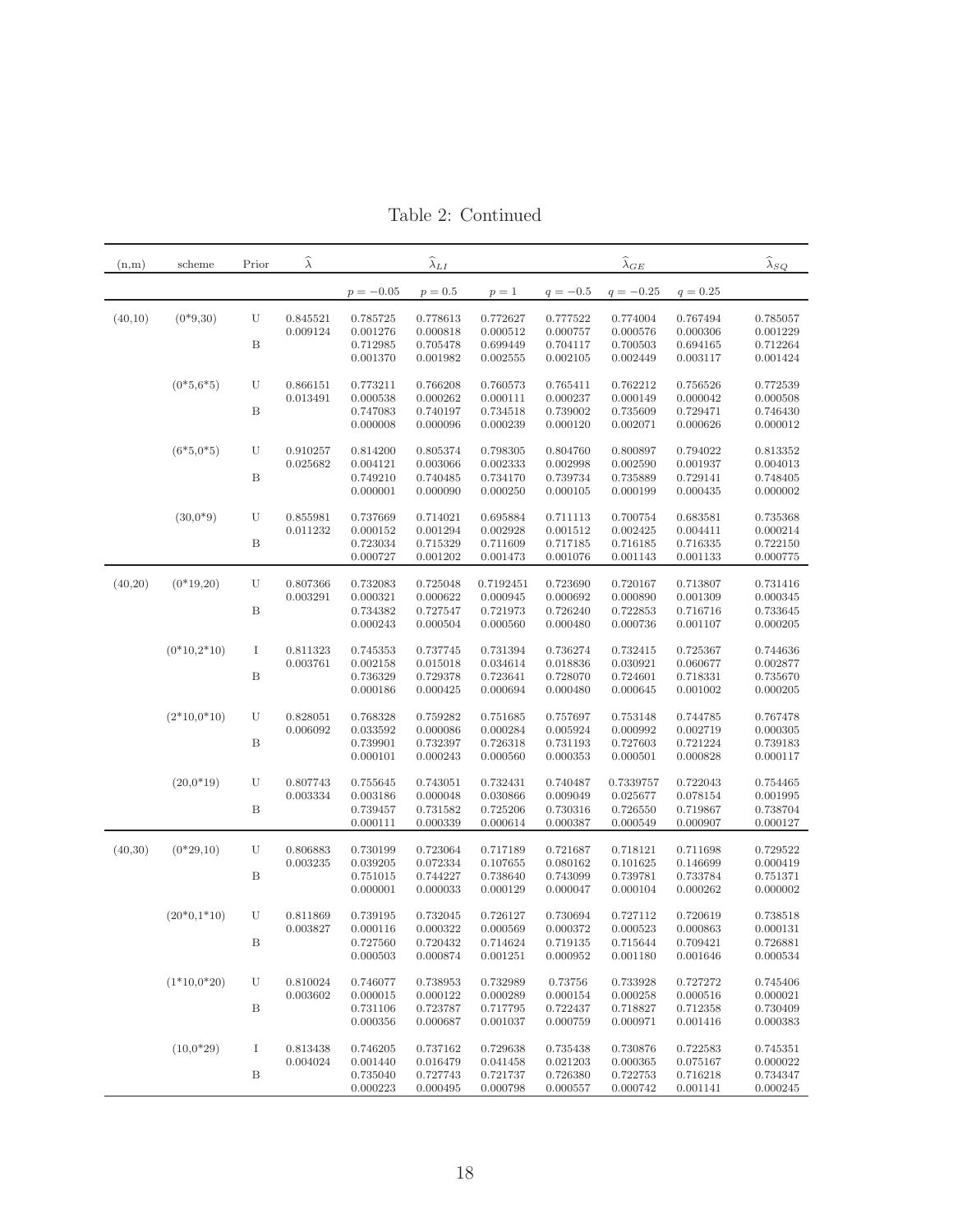|         |               |                      | 90% confidence interval |                      |                      | 95% confidence interval |                      |
|---------|---------------|----------------------|-------------------------|----------------------|----------------------|-------------------------|----------------------|
| (n,m)   | scheme        | NA                   | NL                      | <b>HPD</b>           | NA                   | NL                      | <b>HPD</b>           |
| (35,10) | $(0*9.25)$    | 1.662900             | 1.724621                | 1.347014             | 1.975324             | 2.079246                | 1.532994             |
|         |               | 0.624599             | 0.640706                | 0.531508             | 0.741948             | 0.769030                | 0.632295             |
|         | $(0*5, 5*5)$  | 1.528562             | 1.577310                | 1.125026             | 1.815746             | 1.897750                | 1.131955             |
|         |               | 0.607505             | 0.621800                | 0.577517             | 0.721642             | 0.745673                | 0.674827             |
|         | $(5*5,0*5)$   | 1.553188             | 1.601013                | 1.163564             | 1.844999             | 1.925646                | 1.290128             |
|         |               | 0.726851             | 0.749132                | 0.697847             | 0.863410             | 0.900899                | 0.821357             |
|         | $(25,0^*9)$   | 1.519845             | 1.570609                | 1.163126             | 1.805392             | 1.890829                | 1.298437             |
|         |               | 0.752925             | 0.781501                | 0.715040             | 0.894385             | 0.942504                | 0.851844             |
| (35,15) | $(0*14,20)$   | 1.668365             | 1.736048                | 1.31918              | 1.981816             | 2.095825                | 1.497293             |
|         |               | 0.636133             | 0.6545915               | 0.608156             | 0.7556489            | 0.7866983               | 0.712385             |
|         | $(0*11,5*4)$  | 1.705169             | 1.775827                | 0.959026             | 2.025534             | 2.144567                | 1.062896             |
|         |               | 0.626288             | 0.643520                | 0.500201             | 0.743954             | 0.772936                | 0.597847             |
|         | $(5*4,0*11)$  | 1.640762             | 1.700266                | 1.075443             | 1.949026             | 2.049206                | 1.201778             |
|         |               | 0.682176             | 0.700271                | 0.653973             | 0.810343             | 0.840771                | 0.765516             |
|         | $(20,0*14)$   | 1.766647             | 1.846175                | 1.254274             | 2.098562             | 2.232597                | 1.385436             |
|         |               | 0.884193             | 0.932265                | 0.744514             | 1.050314             | 1.131424                | 0.873779             |
|         |               |                      |                         |                      |                      |                         |                      |
| (35,25) | $(0*24,10)$   | 1.708772             | 1.780958                | 1.296620             | 2.029814             | 2.151433                | 1.399677             |
|         |               | 0.625575             | 0.641205                | 0.517554             | 0.743107             | 0.769387                | 0.609452             |
|         | $(0*20,2*5)$  | 1.584549             | 1.643226                | 1.242404             | 1.882253             | 1.981050                | 1.446924             |
|         |               | 0.617701             | 0.632767                | 0.518356             | 0.733754             | 0.759083                | 0.625169             |
|         | $(2*5,0*20)$  | 1.571370             | 1.627798                | 1.354149             | 1.866598             | 1.961595                | 1.532948             |
|         |               | 0.661035             | 0.679511                | 0.573648             | 0.785222             | 0.816305                | 0.672999             |
|         | $(10,0*24)$   | 1.536179             | 1.590377                | 1.379903             | 1.824794             | 1.916031                | 1.569639             |
|         |               | $0.680936\,$         | 0.701037                | 0.601988             | 0.808870             | 0.842684                | 0.717719             |
| (40,10) | $(0*9,30)$    | 1.503518             | 1.552392                | 1.323993             | 1.732248             | 1.785997                | 1.498628             |
|         |               | 0.574461             | 0.585573                | 0.543190             | 0.682389             | 0.701061                | 0.6284428            |
|         | $(0*5,6*5)$   | 1.518605             | 1.566231                | 1.478622             | 1.803919             | 1.884054                | 1.752855             |
|         |               | 0.621611             | 0.635037                | 0.593233             | 0.738399             | 0.760963                | 0.661112             |
|         | $(6*5, 0*5)$  | 1.639116             | 1.695835                | 1.461939             | 1.947071             | 2.042544                | 1.653235             |
|         |               | 0.685168             | 0.701458                | 0.657897             | 0.813896             | 0.841281                | 0.801696             |
|         | $(30,0*9)$    | 1.720554             | 1.797007                | 1.680008             | 2.043809             | 2.172652                | 1.980084             |
|         |               | 0.855615             | 0.897024                | 0.800181             | 1.016368             | 1.086185                | 0.990415             |
|         |               |                      |                         |                      |                      |                         |                      |
| (40,20) | $(0*19,20)$   | 1.491926             | 1.541941                | 1.450229             | 1.772228             | 1.856404                | 1.712500             |
|         |               | 0.593455             | 0.606905                | 0.573032<br>1.527493 | 0.704952             | 0.727561                | 0.673965<br>1.853912 |
|         | $(0*10,2*10)$ | 1.615110<br>0.599880 | 1.678358<br>0.613638    | 0.566066             | 1.918555<br>0.712585 | 2.025075<br>0.735711    | 0.630888             |
|         | $(2*10,0*10)$ | 1.400833             | 1.441757                | 1.375785             | 1.664020             | 1.732860                | 1.625065             |
|         |               | 0.639620             | 0.655641                | 0.617997             | 0.759791             | 0.786727                | 0.710105             |
|         | $(20,0*19)$   | 1.477324             | 1.525186                | 1.457825             | 1.754882             | 1.835424                | 1.717736             |
|         |               | 0.737058             | 0.762897                | 0.700185             | 0.875536             | 0.919031                | 0.819991             |
|         |               |                      |                         |                      |                      |                         |                      |
| (40,30) | $(0*29,10)$   | 1.531566             | 1.586747                | 1.323700             | 1.819314             | 1.912214                | 1.774169             |
|         |               | 0.599093             | 0.612949                | 0.485393             | 0.711650             | 0.734941                | 0.665450             |
|         | $(20*0,1*10)$ | 1.476999             | 1.524632                | 1.426656             | 1.754496             | 1.834652                | 1.700332             |
|         |               | 0.593539             | 0.606846                | 0.550496             | 0.705053             | 0.727418                | 0.653898             |
|         | $(1*10,0*20)$ | 1.279943             | 1.311853                | 1.233060             | 1.520417             | 1.574067                | 1.474245             |
|         |               | 0.580307             | 0.592797                | 0.542255             | 0.689335             | 0.710325                | 0.628923             |
|         | $(10,0*29)$   | 1.457166             | 1.504002                | 1.341740             | 1.730937             | 1.809749                | 1.684616             |
|         |               | 0.648755             | 0.666087                | 0.596387             | 0.770642             | 0.799787                | 0.695473             |

<span id="page-18-0"></span>Table 3: Average lengths of the interval estimates of  $\alpha$  and  $\lambda$  for  $T=0.5$  .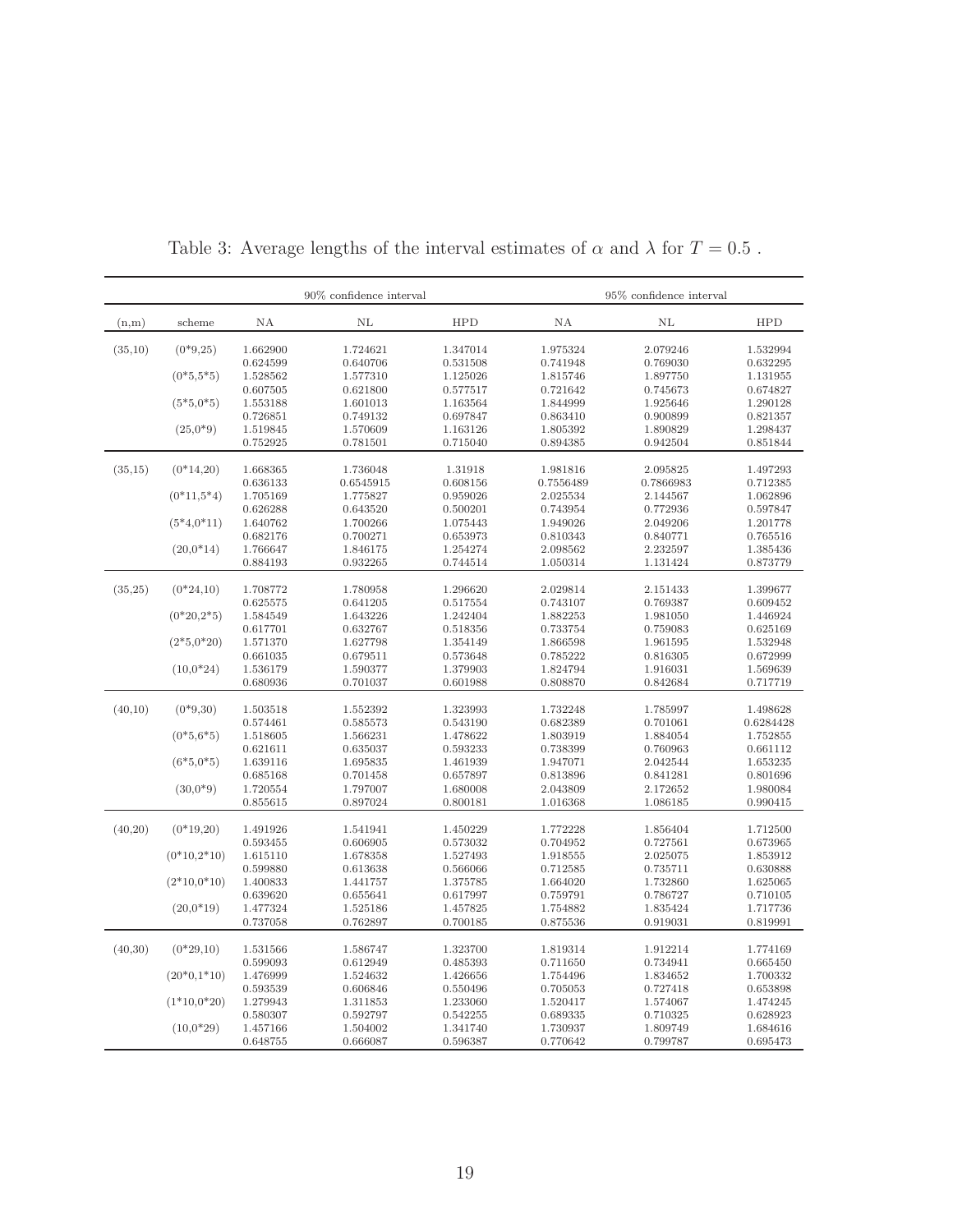|          |                |                 | 90% confidence interval |             |       | 95% confidence interval<br>$\mathcal{Q}_1$<br>$\mathbb{Q}_2$<br>0.805<br>0.813<br>0.781<br>0.788<br>0.734<br>0.737<br>0.677<br>0.733<br>0.844<br>0.808<br>0.798<br>0.829<br>0.767<br>0.785<br>0.754<br>$\,0.813\,$<br>0.818<br>0.853<br>0.834<br>0.863<br>0.812<br>0.755<br>0.757<br>0.821<br>0.797<br>0.796<br>0.799<br>0.799 |           |  |  |  |
|----------|----------------|-----------------|-------------------------|-------------|-------|--------------------------------------------------------------------------------------------------------------------------------------------------------------------------------------------------------------------------------------------------------------------------------------------------------------------------------|-----------|--|--|--|
| (n,m)    | scheme         | $\mathcal{Q}_1$ | $\mathbb{Q}_2$          | $Q_3$       |       |                                                                                                                                                                                                                                                                                                                                | $Q_3$     |  |  |  |
| (35,10)  | $(0*9,25)$     | $0.738\,$       | 0.759                   | 0.695       |       |                                                                                                                                                                                                                                                                                                                                | 0.772     |  |  |  |
|          | $(0*5, 5*5)$   | 0.712           | 0.714                   | 0.665       |       |                                                                                                                                                                                                                                                                                                                                | 0.751     |  |  |  |
|          | $(0*5, 5*5)$   | 0.663           | 0.670                   | 0.639       |       |                                                                                                                                                                                                                                                                                                                                | 0.742     |  |  |  |
|          | $(25,0^*9)$    | 0.622           | 0.656                   | 0.601       |       |                                                                                                                                                                                                                                                                                                                                | 0.696     |  |  |  |
| (35,15)  | $(0*14,20)$    | 0.753           | 0.780                   | 0.776       |       |                                                                                                                                                                                                                                                                                                                                | 0.836     |  |  |  |
|          | $(0*11, 5*4)$  | 0.746           | 0.783                   | 0.745       |       |                                                                                                                                                                                                                                                                                                                                | 0.805     |  |  |  |
|          | $(5*4,0*11)$   | 0.699           | 0.726                   | 0.675       |       |                                                                                                                                                                                                                                                                                                                                | 0.780     |  |  |  |
|          | $(20,0*14)$    | $0.706\,$       | 0.753                   | $0.768\,$   |       |                                                                                                                                                                                                                                                                                                                                | 0.804     |  |  |  |
| (35,25)  | $(0*24,10)$    | 0.772           | 0.799                   | 0.756       |       |                                                                                                                                                                                                                                                                                                                                | 0.830     |  |  |  |
|          | $(0*20, 2*5)$  | 0.775           | 0.815                   | 0.772       |       |                                                                                                                                                                                                                                                                                                                                | 0.833     |  |  |  |
|          | $(2*5,0*20)$   | 0.695           | 0.742                   | $0.725\,$   |       |                                                                                                                                                                                                                                                                                                                                | 0.801     |  |  |  |
|          | $(10,0*24)$    | $0.704\,$       | 0.738                   | 0.729       |       |                                                                                                                                                                                                                                                                                                                                | 0.804     |  |  |  |
| (40,10)  | $(0*9,30)$     | $0.738\,$       | 0.743                   | 0.646       |       |                                                                                                                                                                                                                                                                                                                                | 0.738     |  |  |  |
|          | $(0*5,6*5)$    | 0.735           | 0.736                   | 0.685       |       |                                                                                                                                                                                                                                                                                                                                | 0.776     |  |  |  |
|          | $(6*5, 0*5)$   | 0.724           | 0.730                   | $\,0.621\,$ | 0.780 | 0.773                                                                                                                                                                                                                                                                                                                          | 0.736     |  |  |  |
|          | $(30,0*9)$     | 0.676           | 0.740                   | $0.776\,$   | 0.735 | 0.802                                                                                                                                                                                                                                                                                                                          | $0.804\,$ |  |  |  |
| (40,20)  | $(0*19,20)$    | 0.755           | 0.783                   | 0.754       | 0.826 | 0.845                                                                                                                                                                                                                                                                                                                          | 0.819     |  |  |  |
|          | $(0*10, 2*10)$ | 0.786           | 0.818                   | 0.757       | 0.840 | 0.874                                                                                                                                                                                                                                                                                                                          | 0.826     |  |  |  |
|          | $(2*10,0*10)$  | 0.711           | 0.730                   | 0.745       | 0.795 | 0.800                                                                                                                                                                                                                                                                                                                          | 0.802     |  |  |  |
|          | $(20,0*19)$    | 0.668           | 0.708                   | $0.725\,$   | 0.728 | 0.777                                                                                                                                                                                                                                                                                                                          | 0.785     |  |  |  |
| (40, 30) | $(0*29,10)$    | 0.765           | 0.807                   | 0.754       | 0.825 | 0.862                                                                                                                                                                                                                                                                                                                          | 0.825     |  |  |  |
|          | $(0*20,1*10)$  | 0.743           | 0.765                   | 0.753       | 0.799 | 0.822                                                                                                                                                                                                                                                                                                                          | 0.832     |  |  |  |
|          | $(1*10,0*20)$  | 0.679           | 0.701                   | 0.709       | 0.748 | 0.777                                                                                                                                                                                                                                                                                                                          | 0.788     |  |  |  |
|          | $(10,0*29)$    | 0.717           | 0.754                   | 0.727       | 0.780 | 0.815                                                                                                                                                                                                                                                                                                                          | 0.810     |  |  |  |

<span id="page-19-0"></span>Table 4: Coverage probabilities for the pivotal quantities under MLEs for  $T=0.5$  .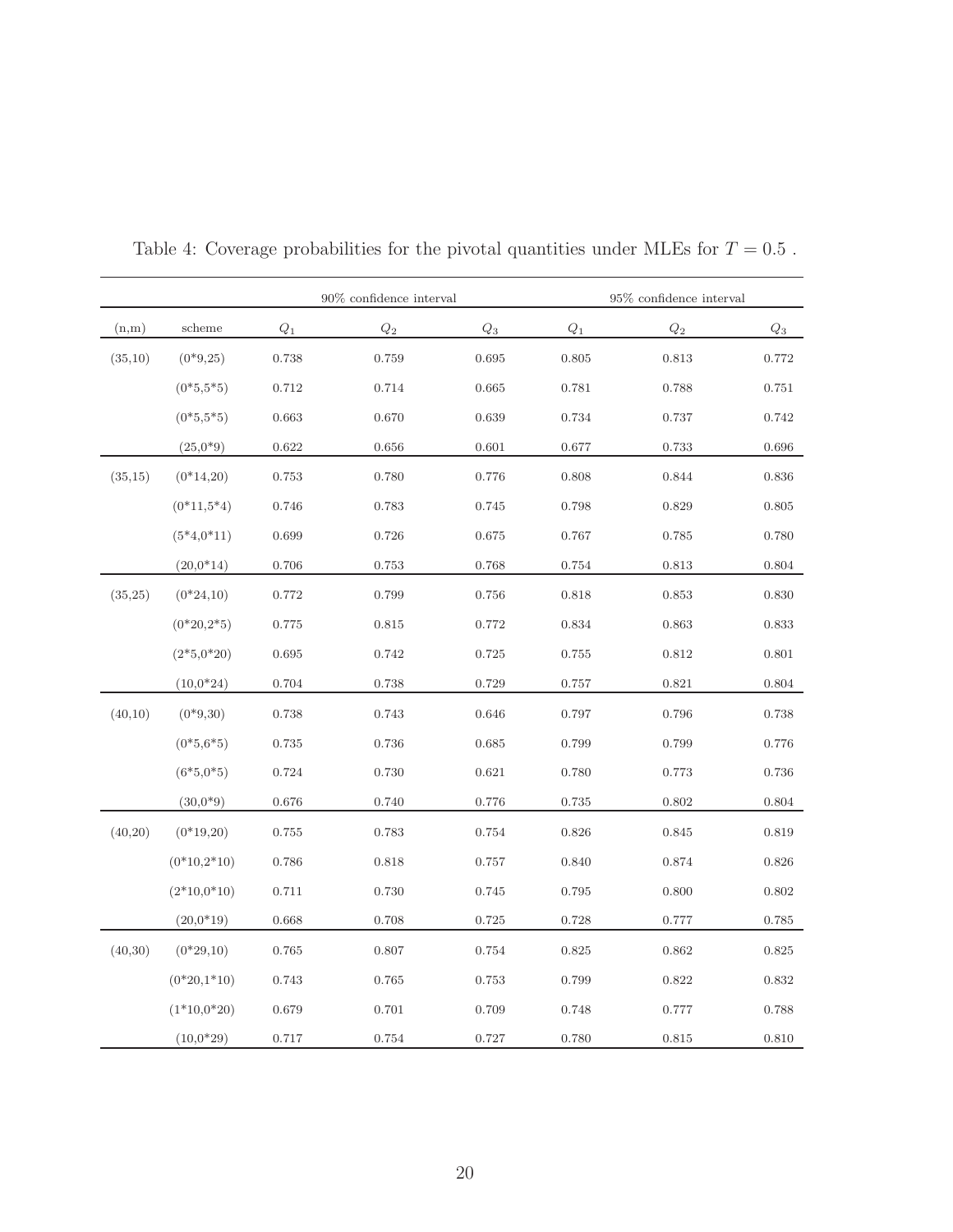| (n,m)   | scheme       | prior      | $\widehat{\alpha}$ |                      | $\widehat{\alpha}_{\underline{L}\underline{I}}$ |                      |                      | $\widehat{\alpha}_{\underline{GE}}$ |                      | $\widehat{\alpha}_{SQ}$ |
|---------|--------------|------------|--------------------|----------------------|-------------------------------------------------|----------------------|----------------------|-------------------------------------|----------------------|-------------------------|
|         |              |            |                    | $p = -0.05$          | $p = 0.5$                                       | $p=1$                | $q = -0.5$           | $q = -0.25$                         | $q = 0.25$           |                         |
| (35,10) | $(0*9,25)$   | U          | 1.755758           | 1.577079             | 1.533046                                        | 1.502635             | 1.549213             | 1.538673                            | 1.519967             | 1.572629                |
|         |              |            | 0.065412           | 0.005941             | 0.001092                                        | 0.000069             | 0.002421             | 0.001495                            | 0.000398             | 0.005275                |
|         |              | $_{\rm B}$ |                    | 1.675713             | 1.613192                                        | 1.565564             | 1.636644             | 1.621037                            | 1.592086             | 1.669702                |
|         |              |            |                    | 0.030875             | 0.012812                                        | 0.004298             | 0.018671             | 0.014649                            | 0.008479             | 0.028798                |
|         | $(0*5, 5*5)$ | U          | 1.752999           | 1.524370             | 1.476346                                        | 1.445685             | 1.493755             | 1.482615                            | 1.463567             | 1.519365                |
|         |              | B          | 0.064008           | 0.000593<br>1.562626 | 0.000559<br>1.483886                            | 0.002950<br>1.432783 | 0.000039<br>1.512362 | 0.000302<br>1.493740                | 0.001327<br>1.461657 | 0.000375<br>1.554554    |
|         |              |            |                    | 0.003922             | 0.000259                                        | 0.004518             | 0.000152             | 0.000039                            | 0.001470             | 0.002976                |
|         | $(5*5,0*5)$  | U          | 1.732273           | 1.562288             | 1.514638                                        | 1.481471             | 1.531825             | 1.520241                            | 1.499651             | 1.557494                |
|         |              |            | 0.053950           | 0.003879             | 0.000214                                        | 0.000343             | 0.001012             | 0.000409                            | 0.000012             | 0.003305                |
|         |              | B          |                    | 1.659551             | 1.590802                                        | 1.538459             | 1.616133             | 1.598743                            | 1.566543             | 1.652955                |
|         |              |            |                    | 0.025456             | 0.008245                                        | 0.001479             | 0.013486             | 0.009750                            | 0.004427             | 0.023395                |
|         | $(25,0^*9)$  | U          | 1.628299           | 1.501656             | 1.463726                                        | 1.435444             | 1.476372             | 1.466420                            | 1.448294             | 1.497938                |
|         |              |            | 0.016460           | 0.000002             | 0.001315                                        | 0.004167             | 0.000558             | 0.001127                            | 0.002673             | 0.000005                |
|         |              | B          |                    | 1.585389<br>0.007291 | 1.543663<br>0.001906                            | 1.509558<br>0.000091 | 1.557914<br>0.003354 | 1.546554<br>0.002167                | 1.524940<br>0.000622 | 1.587412<br>0.007640    |
| (35,15) | $(0*14,20)$  | U          | 1.639232           | 1.478803             | 1.433274                                        | 1.401089             | 1.448455             | 1.436819                            | 1.416164             | 1.474250                |
|         |              |            | 0.0193855          | 0.000449             | 0.004452                                        | 0.009783             | 0.002656             | 0.003991                            | 0.007028             | 0.000663                |
|         |              | $_{\rm B}$ |                    | 1.606425             | 1.554223                                        | 1.511731             | 1.572225             | 1.558116                            | 1.531263             | 1.601537                |
|         |              |            |                    | 0.011326             | 0.002940                                        | 0.000137             | 0.005216             | 0.003377                            | 0.000977             | 0.010309                |
|         | $(0*11,5*4)$ | U          | 1.644062           | 1.501181             | 1.456620                                        | 1.424348             | 1.471611             | 1.460131                            | 1.439495             | 1.496769                |
|         |              |            | 0.020753           | 0.000002             | 0.001881                                        | 0.005723             | 0.000805             | 0.001589                            | 0.003660             | 0.000011                |
|         |              | B          |                    | 1.612526             | 1.558042                                        | 1.513773             | 1.576945             | 1.562230                            | 1.534300             | 1.607425                |
|         |              |            |                    | 0.012662             | 0.003368                                        | 0.000189             | 0.005920             | 0.003872                            | 0.001176             | 0.011540                |
|         | $(5*4,0*11)$ | U          | 1.638290           | 1.520098             | 1.475159                                        | 1.441610             | 1.490287             | 1.478521                            | 1.457069             | 1.515708                |
|         |              |            | 0.019124           | 0.000404             | 0.000617                                        | 0.003409             | 0.000095             | 0.000461                            | 0.001843             | 0.000246                |
|         |              | B          |                    | 1.572027             | 1.515842                                        | 1.471989             | 1.534992             | 1.519976                            | 1.492020             | 1.566671                |
|         |              |            |                    | 0.005871             | 0.000250                                        | 0.000784             | 0.001224             | 0.000399                            | 0.000063             | 0.004445                |
|         | $(20,0*14)$  | U          | 1.622487           | 1.489554             | 1.449535                                        | 1.420012             | 1.462771             | 1.452280                            | 1.433282             | 1.485617                |
|         |              |            | 0.015003           | 0.000109             | 0.002546                                        | 0.006398             | 0.001386             | 0.002277                            | 0.004451             | 0.000206                |
|         |              | B          |                    | 1.600837<br>0.010168 | 1.550345<br>0.002534                            | 1.508651<br>0.00074  | 1.567575<br>0.004566 | 1.553706<br>0.002884                | 1.527208<br>0.000740 | 1.596137<br>0.009242    |
|         |              |            |                    |                      |                                                 |                      |                      |                                     |                      |                         |
| (35,25) | $(0*24,10)$  | U          | 1.616442           | 1.481292             | 1.440702                                        | 1.410863             | 1.454035             | 1.443376                            | 1.424117             | 1.477294                |
|         |              |            | 0.013558           | 0.000349<br>1.571527 | 0.003516                                        | 0.007945<br>1.491560 | 0.002112             | 0.003206                            | 0.005758             | 0.051558                |
|         |              | B          |                    | 0.005116             | 1.527415<br>0.000751                            | 0.000071             | 1.542282<br>0.001787 | 1.530208<br>0.000912                | 1.507311<br>0.000053 | 1.567380<br>0.004540    |
|         |              |            |                    |                      |                                                 |                      |                      |                                     |                      |                         |
|         | $(0*20,2*5)$ | U          | 1.636754           | 1.498211             | 1.455208                                        | 1.423829             | 1.469597             | 1.458446                            | 1.438342             | 1.493965                |
|         |              | Β          | 0.018701           | 0.000003<br>1.576959 | 1.455208<br>1.517040                            | 0.005802<br>1.470185 | 0.000924<br>1.537454 | 0.001726<br>1.521401                | 0.003801<br>1.491495 | 0.000036<br>1.571261    |
|         |              |            |                    | 0.005922             | 0.000290                                        | 0.000888             | 0.001402             | 0.000458                            | 0.000072             | 0.005078                |
|         | $(2*5,0*20)$ | U          | 1.628495           | 1.490792             | 1.448680                                        | 1.417882             | 1.462664             | 1.451692                            | 1.431901             | 1.486636                |
|         |              |            | 0.016510           | 0.000084             | 0.002633                                        | 0.006743             | 0.001393             | 0.002333                            | 0.004637             | 0.000178                |
|         |              | B          |                    | 1.561880             | 1.512938                                        | 1.476078             | 1.530151             | 1.517240                            | 1.493081             | 1.557317                |
|         |              |            |                    | 0.003829             | 0.000167                                        | 0.000572             | 0.000909             | 0.000297                            | 0.000047             | 0.003285                |
|         | $(10,0*24)$  | U          | 1.629139           | 1.504233             | 1.462157                                        | 1.430884             | 1.476182             | 1.465146                            | 1.445078             | 1.500110                |
|         |              |            | 0.016676           | 0.000015             | 0.001432                                        | 0.004777             | 0.000567             | 0.001214                            | 0.003016             | 0.000001                |
|         |              | $_{\rm B}$ |                    | 1.595649             | 1.551545                                        | 1.515252             | 1.566659             | 1.554623                            | 1.531651             | 1.591526                |
|         |              |            |                    | 0.009148             | 0.002656                                        | 0.000252             | 0.004443             | 0.002983                            | 0.001001             | 0.008377                |

Table 5: Average and MSE values of the estimates of  $\alpha$  for  $T=0.65$  .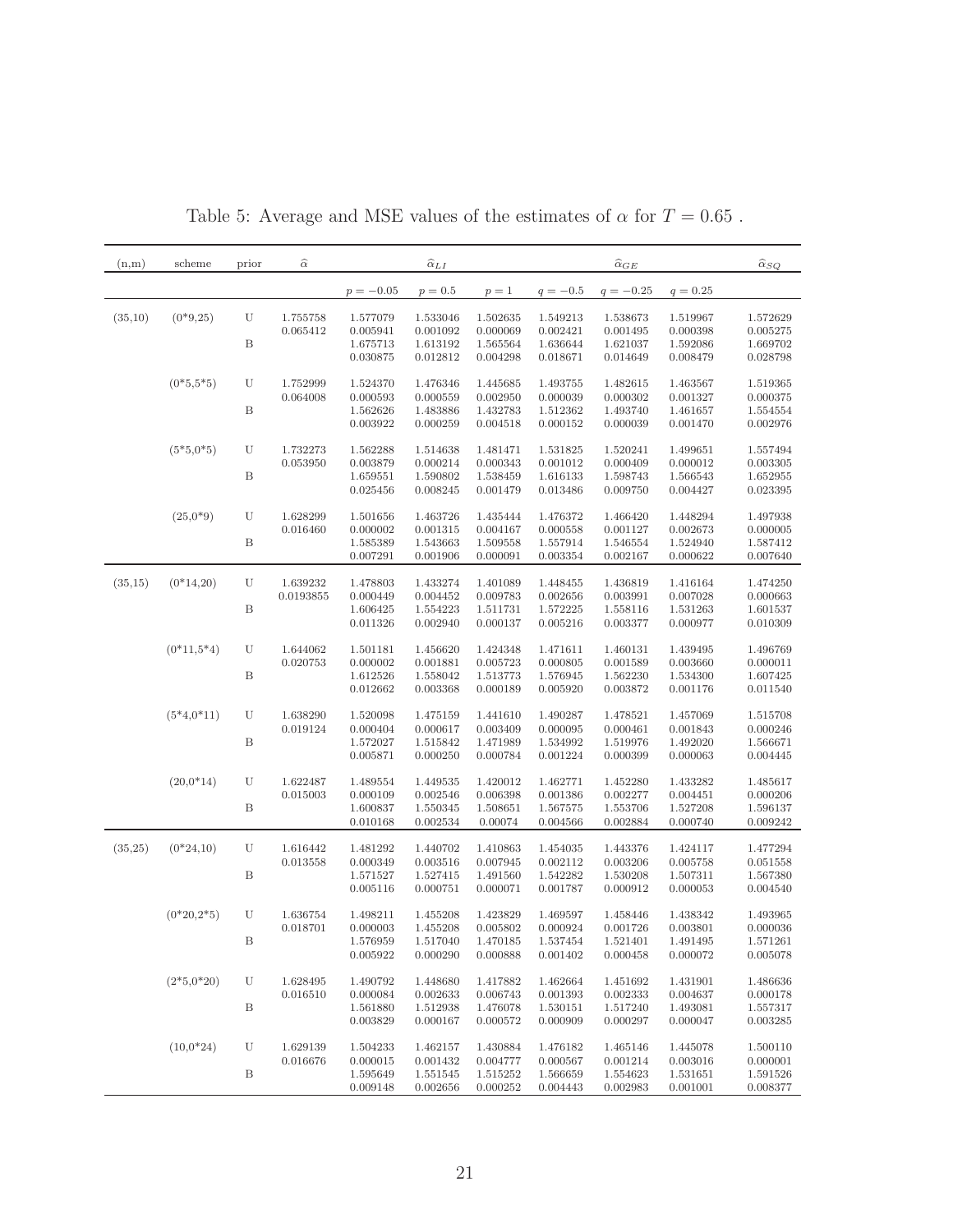<span id="page-21-0"></span>

| (n,m)   | scheme        | prior  | $\widehat{\lambda}$  |                                              | $\widehat{\lambda}_{LI}$                     |                                              |                                              | $\widehat{\lambda}_{\underline{GE}}$         |                                              | $\widehat{\lambda}_{\underline{SQ}}$         |
|---------|---------------|--------|----------------------|----------------------------------------------|----------------------------------------------|----------------------------------------------|----------------------------------------------|----------------------------------------------|----------------------------------------------|----------------------------------------------|
|         |               |        |                      | $p = -0.05$                                  | $p = 0.5$                                    | $p=1$                                        | $q = -0.5$                                   | $q = -0.25$                                  | $q = 0.25$                                   |                                              |
| (40,10) | $(0*9,30)$    | U<br>B | 1.783662<br>0.080463 | 1.522876<br>0.000523<br>1.592267<br>0.008513 | 1.474542<br>0.000648<br>1.488595<br>0.000130 | 1.445300<br>0.002992<br>1.423320<br>0.005879 | 1.492383<br>0.000016<br>1.526622<br>0.000708 | 1.481579<br>0.000339<br>1.502484<br>0.000006 | 1.463504<br>0.001331<br>1.461368<br>0.001492 | 1.517733<br>0.000314<br>1.581592<br>0.006657 |
|         | $(0*5,6*5)$   | U<br>B | 1.741182<br>0.058168 | 1.582725<br>0.006843<br>1.631037<br>0.017171 | 1.543786<br>0.001917<br>1.578185<br>0.006112 | 1.515969<br>0.000255<br>1.538771<br>0.001503 | 1.558012<br>0.003365<br>1.597656<br>0.009536 | 1.548519<br>0.002354<br>1.584495<br>0.007139 | 1.531426<br>0.000987<br>1.560334<br>0.003640 | 1.578838<br>0.006215<br>1.625886<br>0.015847 |
|         | $(6*5, 0*5)$  | U<br>B | 1.705975<br>0.042425 | 1.523356<br>0.000545<br>1.644855<br>0.020982 | 1.479326<br>0.000427<br>1.593627<br>0.008766 | 1.449086<br>0.002592<br>1.553132<br>0.002823 | 1.494851<br>0.000027<br>1.612252<br>0.012601 | 1.484097<br>0.000253<br>1.599009<br>0.009802 | 1.465149<br>0.001214<br>1.574101<br>0.005490 | 1.518896<br>0.000357<br>1.639990<br>0.019597 |
|         | $(30,0*9)$    | U<br>B | 1.602302<br>0.010465 | 1.551268<br>0.002628<br>1.561916<br>0.003833 | 1.510596<br>0.000112<br>1.517697<br>0.000313 | 1.477597<br>0.000501<br>1.481585<br>0.000339 | 1.524090<br>0.000580<br>1.532407<br>0.001050 | 1.512884<br>0.000166<br>1.520184<br>0.000407 | 1.491663<br>0.000069<br>1.496969<br>0.000009 | 1.547435<br>0.002250<br>1.557769<br>0.003337 |
| (40,20) | $(0*19,20)$   | U<br>B | 1.601344<br>0.010270 | 1.501141<br>0.000001<br>1.561225<br>0.003748 | 1.469574<br>0.000925<br>1.522100<br>0.000488 | 1.445053<br>0.003019<br>1.489905<br>0.000102 | 1.479908<br>0.000403<br>1.535122<br>0.001233 | 1.471376<br>0.000819<br>1.524285<br>0.000589 | 1.455548<br>0.001975<br>1.503623<br>0.000013 | 1.498096<br>0.000004<br>1.557560<br>0.003313 |
|         | $(0*10,2*10)$ | U<br>B | 1.625690<br>0.015797 | 1.493949<br>0.000037<br>1.588263<br>0.007790 | 1.455570<br>0.001974<br>1.543684<br>0.001908 | 1.427154<br>0.005306<br>1.507181<br>0.000051 | 1.468315<br>0.003598<br>1.558887<br>0.003467 | 1.458261<br>0.001003<br>1.546716<br>0.002182 | 1.440016<br>0.003598<br>1.523545<br>0.000554 | 1.490177<br>0.000096<br>1.584057<br>0.007065 |
|         | $(2*10,0*10)$ | U<br>B | 1.651626<br>0.022990 | 1.531612<br>0.000998<br>1.623051<br>0.015141 | 1.494623<br>0.000028<br>1.577896<br>0.006067 | 1.466779<br>0.001103<br>1.540599<br>0.001648 | 1.507262<br>0.000052<br>1.593733<br>0.008785 | 1.497638<br>0.000006<br>1.581549<br>0.006650 | 1.479998<br>0.000401<br>1.558230<br>0.003390 | 1.528001<br>0.000784<br>1.618840<br>0.014122 |
|         | $(20,0*19)$   | U<br>B | 1.601475<br>0.010297 | 1.487853<br>0.000147<br>1.575060<br>0.005634 | 1.450399<br>0.002460<br>1.526404<br>0.000697 | 1.421998<br>0.006084<br>1.486324<br>0.000187 | 1.462592<br>0.001399<br>1.542634<br>0.001817 | 1.452554<br>0.002251<br>1.529123<br>0.000848 | 1.434155<br>0.433555<br>1.503362<br>0.000011 | 1.484209<br>0.000249<br>1.570523<br>0.004973 |
| (40,30) | $(0*29,10)$   | U<br>B | 1.606988<br>0.011446 | 1.506737<br>0.000048<br>1.518607<br>0.000346 | 1.473131<br>0.000721<br>1.463861<br>0.001306 | 1.447098<br>0.002798<br>1.422096<br>0.006069 | 1.484189<br>0.000249<br>1.481819<br>0.000330 | 1.475139<br>0.000618<br>1.467073<br>0.001084 | 1.458367<br>0.001733<br>1.439981<br>0.003602 | 1.503494<br>0.000012<br>1.513331<br>0.000177 |
|         | $(0*20,1*10)$ | U<br>Β | 1.603118<br>0.01063  | 1.503302<br>0.000011<br>1.525595<br>0.000655 | 1.470399<br>0.000876<br>1.478375<br>0.000467 | 1.444875<br>0.003038<br>1.441517<br>0.003420 | 1.481186<br>0.000353<br>1.493889<br>0.000037 | 1.472304<br>0.000767<br>1.481053<br>0.000358 | 1.455834<br>0.001950<br>1.457202<br>0.001831 | 1.500127<br>0.000001<br>1.521078<br>0.000444 |
|         | $(1*10,0*20)$ | U<br>B | 1.608010<br>0.011666 | 1.492791<br>0.000052<br>1.598569<br>0.009715 | 1.456661<br>0.001878<br>1.563835<br>0.004081 | 1.429271<br>0.005002<br>1.534117<br>0.001163 | 1.468504<br>0.000991<br>1.575617<br>0.005717 | 1.45886<br>0.001692<br>1.565914<br>0.004344  | 1.441177<br>0.003460<br>1.547406<br>0.002247 | 1.489274<br>0.000115<br>1.595368<br>0.009095 |
|         | $(10,0*29)$   | U<br>B | 1.629264<br>0.016709 | 1.522736<br>0.000516<br>1.585081<br>0.007328 | 1.484699<br>0.000234<br>1.542997<br>0.001848 | 1.455628<br>0.001968<br>1.508664<br>0.000075 | 1.497459<br>0.000006<br>1.557376<br>0.003292 | 1.487380<br>0.000159<br>1.545932<br>0.002109 | 1.468798<br>0.000973<br>1.524175<br>0.000584 | 1.519049<br>0.000362<br>1.581128<br>0.006581 |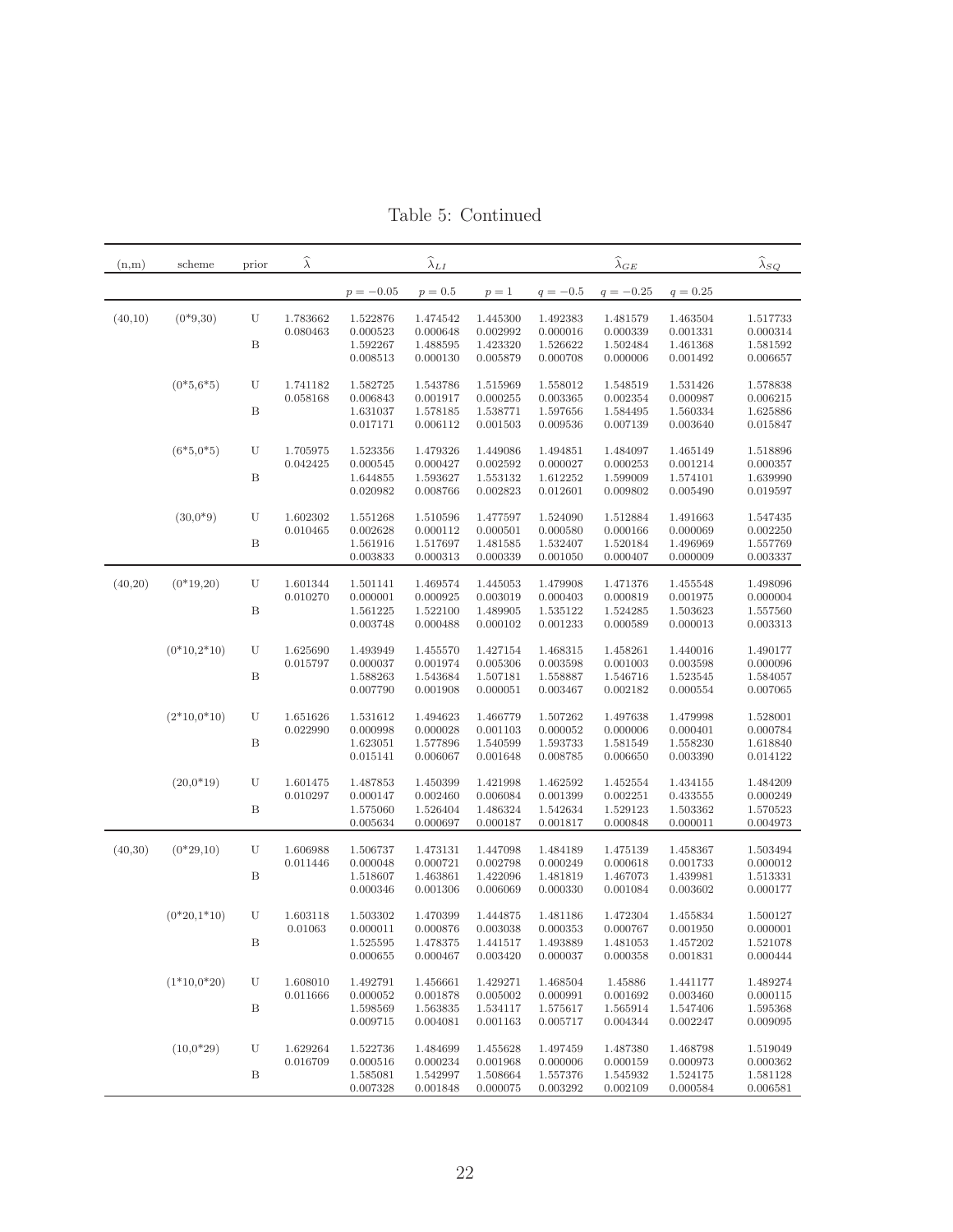| (n,m)   | scheme       | prior | $\widehat{\lambda}$   |                      | $\widehat{\lambda}_{LI}$ |                      |                      | $\widehat{\lambda}_{GE}$ |                      | $\widehat{\lambda}_{SQ}$ |
|---------|--------------|-------|-----------------------|----------------------|--------------------------|----------------------|----------------------|--------------------------|----------------------|--------------------------|
|         |              |       |                       | $p = -0.05$          | $p = 0.5$                | $p=1$                | $q = -0.5$           | $q = -0.25$              | $q = 0.25$           |                          |
| (35,10) | $(0*9,25)$   | U     | 0.860680<br>0.012250  | 0.771796<br>0.000475 | 0.764204<br>0.000201     | 0.758060<br>0.000064 | 0.763270<br>0.000176 | 0.759752<br>0.000095     | 0.753473<br>0.000012 | 0.771070<br>0.000443     |
|         |              | B     |                       | 0.758698<br>0.000075 | 0.750811<br>0.000001     | 0.744549<br>0.00029  | 0.749900<br>0.000001 | 0.746342<br>0.000013     | 0.740116<br>0.000097 | 0.757938<br>0.000063     |
|         | $(0*5, 5*5)$ | U     | 0.861994<br>0.012542  | 0.744883<br>0.000026 | 0.737664<br>0.000152     | 0.732075<br>0.000321 | 0.736941<br>0.000170 | 0.733815<br>0.000261     | 0.728484<br>0.000462 | 0.744179<br>0.000038     |
|         |              | Β     |                       | 0.706946<br>0.001853 | 0.701514<br>0.002350     | 0.697661<br>0.002739 | 0.701316<br>0.002370 | 0.699321<br>0.002568     | 0.696279<br>0.002885 | 0.706396<br>0.001901     |
|         | $(5*5,0*5)$  | U     | 0.884170<br>0.0180016 | 0.788182<br>0.001457 | 0.777970<br>0.000782     | 0.769796<br>0.000391 | 0.776977<br>0.000727 | 0.772398<br>0.000501     | 0.764302<br>0.000204 | 0.787202<br>0.001383     |
|         |              | Β     |                       | 0.759131<br>0.000083 | 0.750759<br>0.000001     | 0.744353<br>0.000031 | 0.750129<br>0.000000 | 0.746620<br>0.000011     | 0.740687<br>0.000086 | 0.758311<br>0.000069     |
|         | $(25,0^*9)$  | U     | 0.825252<br>0.005662  | 0.763243<br>0.000175 | 0.753483<br>0.000012     | 0.745317<br>0.000022 | 0.751746<br>0.000003 | 0.746845<br>0.000010     | 0.737877<br>0.000147 | 0.762324<br>0.000152     |
|         |              | B     |                       | 0.718773<br>0.000975 | 0.710219<br>0.001582     | 0.703474<br>0.002164 | 0.708914<br>0.001688 | 0.704969<br>0.002027     | 0.698170<br>0.002686 | 0.717946<br>0.001027     |
| (35,15) | $(0*14,20)$  | U     | 0.804117<br>0.002928  | 0.769715<br>0.000388 | 0.763910<br>0.000193     | 0.758868<br>0.000078 | 0.762669<br>0.000160 | 0.759550<br>0.000091     | 0.753616<br>0.000013 | 0.769177<br>0.000367     |
|         |              | Β     |                       | 0.745934<br>0.000013 | 0.740557<br>0.000089     | 0.736015<br>0.000187 | 0.739455<br>0.000111 | 0.736668<br>0.000167     | 0.731504<br>0.000327 | 0.745429<br>0.000017     |
|         | $(0*11,5*4)$ | U     | 0.809133<br>0.003496  | 0.768474<br>0.000341 | 0.762674<br>0.000160     | 0.757674<br>0.000058 | 0.761484<br>0.000131 | 0.758413<br>0.000070     | 0.752607<br>0.000006 | 0.767935<br>0.000321     |
|         |              | B     |                       | 0.746391<br>0.000013 | 0.740919<br>0.000082     | 0.736325<br>0.000187 | 0.739846<br>0.000103 | 0.737047<br>0.000167     | 0.731891<br>0.000327 | 0.745876<br>0.000017     |
|         | $(5*4,0*11)$ | U     | 0.848083<br>0.009620  | 0.805848<br>0.003119 | 0.794363<br>0.001968     | 0.784552<br>0.001193 | 0.792578<br>0.001812 | 0.786803<br>0.001354     | 0.776018<br>0.000676 | 0.804778<br>0.003001     |
|         |              | B     |                       | 0.717712<br>0.001042 | 0.709461<br>0.001643     | 0.703208<br>0.002189 | 0.708593<br>0.001714 | 0.705093<br>0.002016     | 0.699297<br>0.002507 | 0.716900<br>0.000443     |
|         | $(20,0*14)$  | U     | 0.814967<br>0.004221  | 0.786515<br>0.001333 | 0.776604<br>0.000707     | 0.767989<br>0.000323 | 0.774619<br>0.000606 | 0.769351<br>0.000374     | 0.759369<br>0.000087 | 0.785599<br>0.001267     |
|         |              | B     |                       | 0.729741<br>0.000410 | 0.721276<br>0.000825     | 0.714392<br>0.001267 | 0.719748<br>0.000915 | 0.715630<br>0.001181     | 0.708292<br>0.001739 | 0.728933<br>0.000443     |
| (35,25) | $(0*24,10)$  | U     | 0.797752<br>0.002280  | 0.775094<br>0.000629 | 0.769079<br>0.000364     | 0.763788<br>0.000190 | 0.767723<br>0.000314 | 0.764418<br>0.000207     | 0.758061<br>0.000064 | 0.774540<br>0.000602     |
|         |              | B     |                       | 0.735505<br>0.000210 | 0.730181<br>0.000392     | 0.725708<br>0.000590 | 0.729057<br>0.000438 | 0.726299<br>0.000561     | 0.721219<br>0.000828 | 0.735004<br>0.000224     |
|         | $(0*20,2*5)$ | U     | 0.794162<br>0.001950  | 0.755609<br>0.000031 | 0.749896<br>0.000001     | 0.744957<br>0.000025 | 0.748604<br>0.000002 | 0.745517<br>0.000020     | 0.739674<br>0.000106 | 0.755079<br>0.000025     |
|         |              | Β     |                       | 0.721924<br>0.000788 | 0.716328<br>0.001133     | 0.711689<br>0.001467 | 0.715152<br>0.001214 | 0.712297<br>0.001413     | 0.707117<br>0.001838 | 0.721394<br>0.000760     |
|         | $(2*5,0*20)$ | U     | 0.804638<br>0.002985  | 0.775287<br>0.000639 | 0.767916<br>0.000320     | 0.761492<br>0.000132 | 0.766337<br>0.000266 | 0.762362<br>0.000152     | 0.754792<br>0.000023 | 0.774605<br>0.000605     |
|         |              | B     |                       | 0.732025<br>0.000323 | 0.716749<br>0.001105     | 0.711615<br>0.001473 | 0.715548<br>0.001186 | 0.712438<br>0.001410     | 0.706871<br>0.001860 | 0.722428<br>0.000760     |
|         | $(10,0*24)$  | U     | 0.822506<br>0.005257  | 0.758019<br>0.000064 | 0.750716<br>0.000001     | 0.744607<br>0.000003 | 0.749404<br>0.000001 | 0.745733<br>0.000018     | 0.739000<br>0.000121 | 0.757331<br>0.000054     |
|         |              | Β     |                       | 0.748778<br>0.000001 | 0.742433<br>0.000057     | 0.737185<br>0.000164 | 0.741327<br>0.000075 | 0.738189<br>0.000139     | 0.732492<br>0.000306 | 0.748177<br>0.000003     |

Table 6: Average values and MSEs of the estimates of  $\lambda$  for  $T=0.65$  .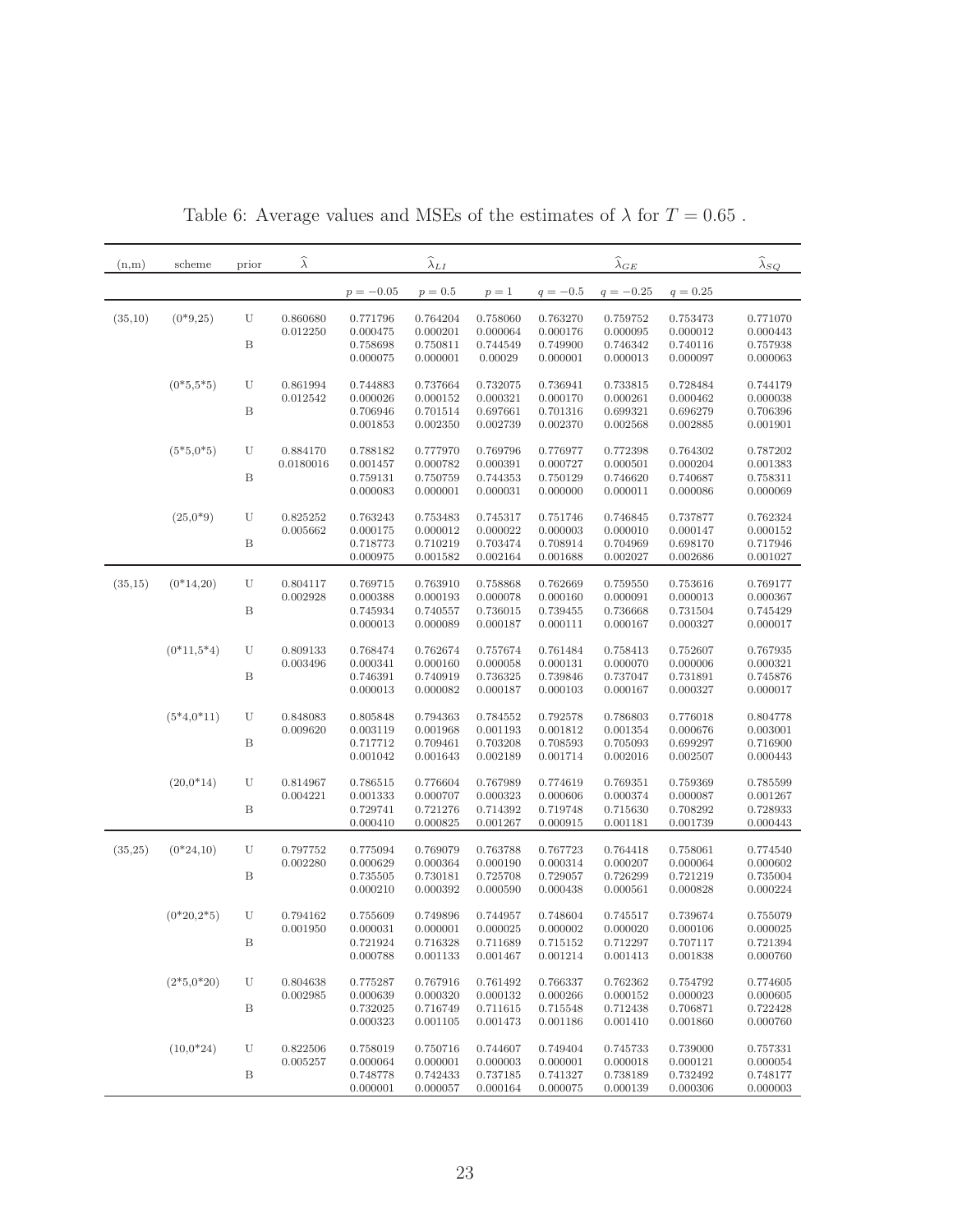| Table 6: Continued |  |  |  |
|--------------------|--|--|--|
|--------------------|--|--|--|

<span id="page-23-0"></span>

| (n,m)   | scheme        | prior  | $\widehat{\lambda}$  |                                              | $\widehat{\lambda}_{LI}$                     |                                              |                                              | $\widehat{\lambda}_{\underline{GE}}$         |                                              | $\widehat{\lambda}_{\underline{SQ}}$         |
|---------|---------------|--------|----------------------|----------------------------------------------|----------------------------------------------|----------------------------------------------|----------------------------------------------|----------------------------------------------|----------------------------------------------|----------------------------------------------|
|         |               |        |                      | $p = -0.05$                                  | $p = 0.5$                                    | $p=1$                                        | $q = -0.5$                                   | $q = -0.25$                                  | $q = 0.25$                                   |                                              |
| (40,10) | $(0*9,30)$    | U<br>B | 0.888034<br>0.019053 | 0.758097<br>0.000065<br>0.714972             | 0.751840<br>0.000004<br>0.707528             | 0.747124<br>0.000008<br>0.702401             | 0.751483<br>0.000002<br>0.707480             | 0.748947<br>0.000001<br>0.704895             | 0.744720<br>0.000028<br>0.701062             | 0.757480<br>0.000059<br>0.714280             |
|         | $(0*5,6*5)$   | U      | 0.865658             | 0.001226<br>0.779677                         | 0.001803<br>0.772274                         | 0.002265<br>0.766257                         | 0.001807<br>0.771393                         | 0.002034<br>0.767960                         | 0.002394<br>0.761801                         | 0.001275<br>0.778971                         |
|         |               | B      | 0.013376             | 0.000881<br>0.742058<br>0.000063             | 0.000496<br>0.734893<br>0.000228             | 0.000264<br>0.729409<br>0.000423             | 0.000457<br>0.734248<br>0.000248             | 0.000322<br>0.731211<br>0.000353             | 0.000139<br>0.726094<br>0.000571             | 0.000839<br>0.741356<br>0.000074             |
|         | $(6*5, 0*5)$  | U      | 0.875462<br>0.015740 | 0.763454<br>0.000181                         | 0.754660<br>0.000022                         | 0.747782<br>0.000005                         | 0.753824<br>0.000014                         | 0.748986<br>0.000001                         | 0.743359<br>0.000044                         | 0.762601<br>0.000158                         |
|         |               | B      |                      | 0.755482<br>0.000030                         | 0.747370<br>0.000007                         | 0.741110<br>0.000079                         | 0.746663<br>0.000011                         | 0.743198<br>0.000046                         | 0.737298<br>0.000161                         | 0.754690<br>0.000021                         |
|         | $(30,0*9)$    | U<br>B | 0.842494<br>0.008555 | 0.775709<br>0.000660<br>0.703136             | 0.759647<br>0.000093<br>0.693815             | 0.746392<br>0.000013<br>0.686851             | 0.757141<br>0.000051<br>0.692832             | 0.749331<br>0.000001<br>0.688945             | 0.735301<br>0.000216<br>0.682632             | 0.774192<br>0.000585<br>0.702214             |
|         |               |        |                      | 0.002196                                     | 0.003156                                     | 0.003987                                     | 0.003268                                     | 0.003727                                     | 0.004538                                     | 0.002283                                     |
| (40,20) | $(0*19,20)$   | U<br>B | 0.799606<br>0.002461 | 0.752972<br>0.000009<br>0.743537             | 0.747990<br>0.000004<br>0.738617             | 0.743720<br>0.000034<br>0.734449             | 0.746915<br>0.000010<br>0.737577             | 0.744269<br>0.000032<br>0.735004             | 0.739297<br>0.000115<br>0.730224             | 0.752507<br>0.000006<br>0.743064             |
|         |               |        |                      | 0.000041                                     | 0.000129                                     | 0.000241                                     | 0.000154                                     | 0.000224                                     | 0.000391                                     | 0.000048                                     |
|         | $(0*10,2*10)$ | U<br>B | 0.808564<br>0.003429 | 0.758745<br>0.007647<br>0.752230             | 0.753450<br>0.000012<br>0.747325             | 0.748931<br>0.000001<br>0.743172             | 0.752377<br>0.000006<br>0.746347             | 0.749607<br>0.000002<br>0.743808             | 0.744421<br>0.000031<br>0.739088             | 0.758250<br>0.000068<br>0.751770             |
|         |               |        |                      | 0.000005                                     | 0.000007                                     | 0.000046                                     | 0.000013                                     | 0.000038                                     | 0.000119                                     | 0.000003                                     |
|         | $(2*10,0*10)$ | U<br>B | 0.818756<br>0.004727 | 0.768632<br>0.000347<br>0.751029             | 0.761870<br>0.000141<br>0.744813             | 0.756110<br>0.000037<br>0.739630             | 0.760587<br>0.000112<br>0.751443             | 0.757095<br>0.000050<br>0.740561             | 0.750575<br>0.000001<br>0.734852             | 0.768001<br>0.000324<br>0.743681             |
|         |               |        |                      | 0.000001                                     | 0.000026                                     | 0.000107                                     | 0.000002                                     | 0.000089                                     | 0.000229                                     | 0.000039                                     |
|         | $(20,0*19)$   | U<br>B | 0.801110<br>0.002612 | 0.728378<br>0.000467<br>0.752000             | 0.720629<br>0.000862<br>0.744230             | 0.714219<br>0.001280<br>0.737612             | 0.719055<br>0.000957<br>0.742572             | 0.715131<br>0.001215<br>0.738481             | 0.708040<br>0.001760<br>0.730866             | 0.727644<br>0.000499<br>0.751274             |
|         |               |        |                      | 0.000004                                     | 0.000033                                     | 0.000153                                     | 0.000055                                     | 0.000132                                     | 0.000366                                     | 0.000001                                     |
| (40,30) | $(0*29,10)$   | U<br>B | 0.791742<br>0.001742 | 0.752920<br>0.000009<br>0.708652<br>0.001709 | 0.747830<br>0.000005<br>0.703169<br>0.002193 | 0.743427<br>0.000043<br>0.698694<br>0.002632 | 0.746662<br>0.000011<br>0.702046<br>0.002221 | 0.743903<br>0.000037<br>0.699307<br>0.002569 | 0.738675<br>0.000128<br>0.694423<br>0.003088 | 0.752448<br>0.000006<br>0.708130<br>0.001753 |
|         | $(0*20,1*10)$ | U      | 0.798258<br>0.002328 | 0.760374<br>0.000107                         | 0.755271<br>0.000028                         | 0.750853<br>0.000001                         | 0.754145<br>0.000018                         | 0.751396<br>0.000002                         | 0.746178<br>0.000015                         | 0.759900<br>0.000098                         |
|         |               | В      |                      | 0.713702<br>0.001317                         | 0.708305<br>0.001738                         | 0.703867<br>0.002125                         | 0.707178<br>0.001833                         | 0.704452<br>0.002074                         | 0.699550<br>0.002545                         | 0.713189<br>0.001355                         |
|         | $(1*10,0*20)$ | U      | 0.805599<br>0.003091 | 0.756230<br>0.000039                         | 0.750269<br>0.000001                         | 0.745182<br>0.000023                         | 0.749035<br>0.000001                         | 0.745907<br>0.000016                         | 0.740056<br>0.000099                         | 0.755673<br>0.000032                         |
|         |               | B      |                      | 0.754104<br>0.000016                         | 0.748490<br>0.000002                         | 0.743710<br>0.000039                         | 0.747333<br>0.000007                         | 0.744396<br>0.000031                         | 0.738911<br>0.000122                         | 0.753579<br>0.000012                         |
|         | $(10,0*29)$   | U<br>B | 0.799599<br>0.002460 | 0.755754<br>0.000033<br>0.728802             | 0.749508<br>0.000001<br>0.722917             | 0.744144<br>0.000034<br>0.718029             | 0.748152<br>0.000003<br>0.721714             | 0.744825<br>0.000027<br>0.718718             | 0.738572<br>0.000131<br>0.713272             | 0.755173<br>0.000027<br>0.728245             |
|         |               |        |                      | 0.000449                                     | 0.000733                                     | 0.001022                                     | 0.000801                                     | 0.000978                                     | 0.001348                                     | 0.000473                                     |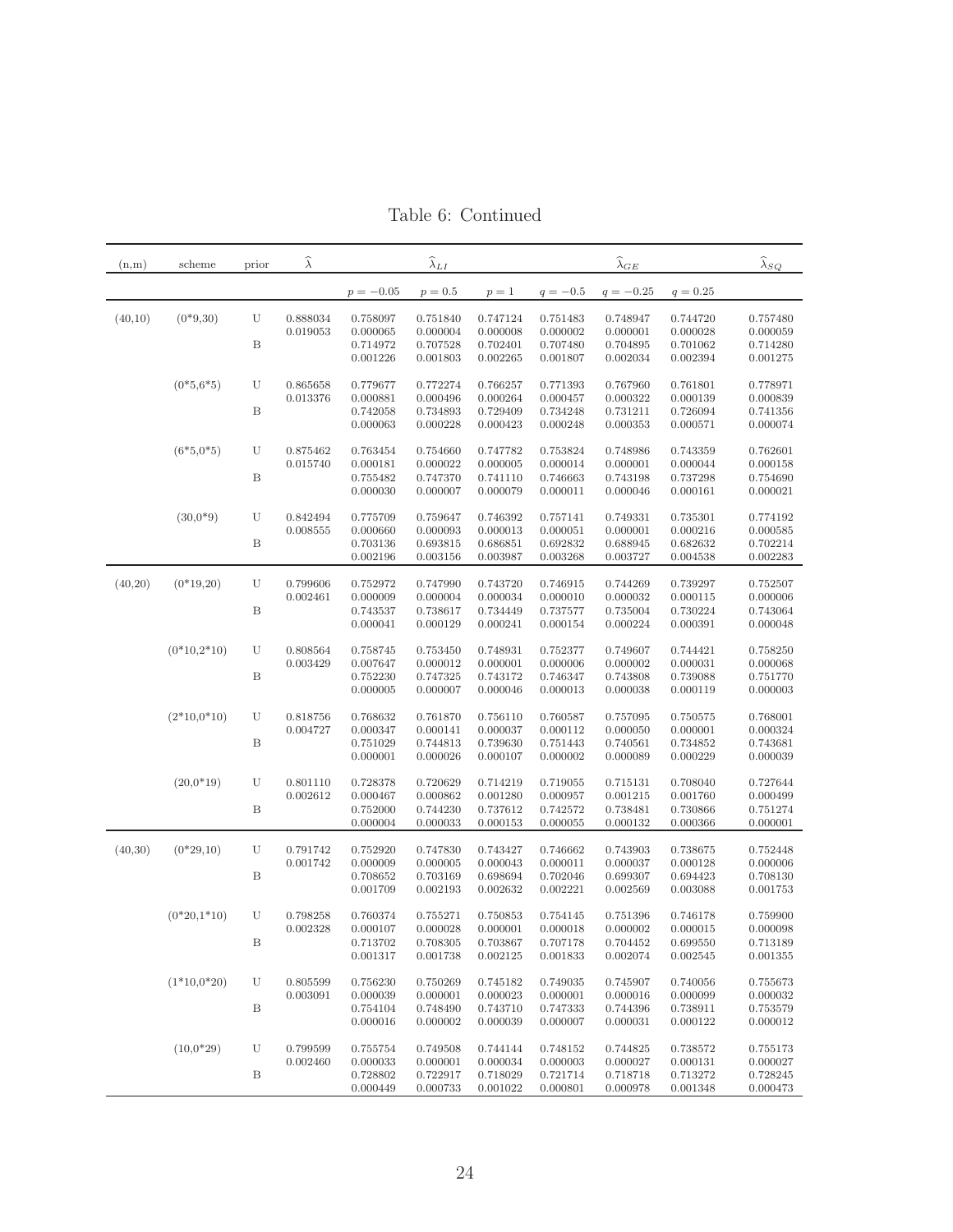|         |               |                      | 90% confidence interval |                      |                      | 95% confidence interval |                      |  |  |
|---------|---------------|----------------------|-------------------------|----------------------|----------------------|-------------------------|----------------------|--|--|
| (n,m)   | scheme        | ΝA                   | ΝL                      | <b>HPD</b>           | ΝA                   | NL                      | <b>HPD</b>           |  |  |
| (35,10) | $(0*9,25)$    | 1.511626             | 1.558747                | 1.454540             | 1.795629             | 1.874913                | 1.769558             |  |  |
|         | $(0*5, 5*5)$  | 0.634094<br>1.657463 | 0.648532<br>1.719895    | 0.619148<br>1.610198 | 0.753227<br>1.968865 | 0.777496<br>2.073993    | 0.729197<br>1.936552 |  |  |
|         |               | 0.675029             | 0.692410                | 0.660681             | 0.801852             | 0.831078                | 0.744792             |  |  |
|         | $(5*5,0*5)$   | 1.549786             | 1.601992                | 1.588753             | 1.840958             | 1.928823                | 1.757324             |  |  |
|         |               | 0.726049             | 0.746621                | 0.680476             | 0.862458             | 0.897060                | 0.848878             |  |  |
|         | $(25,0*9)$    | 1.339220             | 1.377287                | 1.309316             | 1.590831             | 1.654859                | 1.547971             |  |  |
|         |               | 0.664750             | 0.682869                | 0.647127             | 0.789643             | 0.820113                | 0.735169             |  |  |
| (35,15) | $(0*14,20)$   | 1.504370             | 1.557721                | 1.414510             | 1.787009             | 1.876822                | 1.746296             |  |  |
|         |               | 0.497177             | 0.505134                | 0.414510             | 0.590586             | 0.603950                | 0.546005             |  |  |
|         | $(0*11,5*4)$  | 1.464152             | 1.513019                | 1.373593             | 1.739235             | 1.821478                | 1.655850             |  |  |
|         |               | 0.502811             | 0.510941                | 0.486327             | 0.597279             | 0.610932                | 0.566976             |  |  |
|         | $(5*4,0*11)$  | 1.436714             | 1.483197                | 1.355396             | 1.706643             | 1.784864                | 1.666280             |  |  |
|         |               | 0.696719             | 0.716478                | 0.633861             | 0.827618             | 0.860851                | 0.798131             |  |  |
|         | $(20,0*14)$   | 1.380959             | 1.423022                | 1.343415             | 1.640412             | 1.711179                | 1.608477             |  |  |
|         |               | 0.638713             | 0.655186                | 0.613885             | 0.758714             | 0.786412                | 0.719818             |  |  |
| (35,25) | $(0*24,10)$   | 1.392959             | 1.436461                | 1.291460             | 1.654666             | 1.727862                | 1.612285             |  |  |
|         |               | 0.496879             | 0.504951                | 0.477010             | 0.590233             | 0.603787                | 0.561773             |  |  |
|         | $(0*20,2*5)$  | 1.434666             | 1.481037                | 1.412044             | 1.704209             | 1.782242                | 1.650602             |  |  |
|         |               | 0.497247             | 0.505409                | 0.468921             | 0.590669             | 0.604378                | 0.553102             |  |  |
|         | $(2*5,0*20)$  | 1.419961             | 1.465373                | 1.397091             | 1.686741             | 1.763157                | 1.628170             |  |  |
|         |               | 0.553324             | 0.564292                | 0.529671             | 0.657282             | 0.675710                | 0.633503             |  |  |
|         | $(10,0*24)$   | 1.401969             | 1.445631                | 1.330690             | 1.665369             | 1.738833                | 1.615282             |  |  |
|         |               | 0.587330             | 0.599888                | 0.542329             | 0.697677             | 0.718781                | 0.680043             |  |  |
| (40,10) | $(0*9,30)$    | 1.725610             | 1.793698                | 1.632209             | 2.049816             | 2.164492                | 1.985787             |  |  |
|         |               | 0.672530             | 0.688718                | 0.632945             | 0.798884             | 0.826097                | 0.740191             |  |  |
|         | $(0*5,6*5)$   | 1.401979             | 1.440160                | 1.347604             | 1.665381             | 1.729592                | 1.602339             |  |  |
|         |               | 0.623021             | 0.636555                | 0.587576             | 0.740074             | 0.762819                | 0.726511             |  |  |
|         | $(6*5, 0*5)$  | 1.518159             | 1.568752                | 1.459005             | 1.803388             | 1.888537                | 1.747780             |  |  |
|         |               | 0.712804             | 0.732657                | 0.682750             | 0.846725             | 0.880115                | 0.768387             |  |  |
|         | $(30,0*9)$    | 1.302959             | 1.339157                | 1.255089             | 1.547758             | 1.608637                | 1.470576             |  |  |
|         |               | 0.842233             | 0.877745                | 0.804793             | 1.000471             | 1.060301                | 0.939509             |  |  |
| (40,20) | $(0*19,20)$   | 1.198213             | 1.226362                | 1.138907             | 1.423332             | 1.470649                | 1.405985             |  |  |
|         |               | 0.475450             | 0.482485                | 0.459066             | 0.564776             | 0.576590                | 0.594159             |  |  |
|         | $(0*10,2*10)$ | 1.353430             | 1.392856                | 1.301444             | 1.607711             | 1.674031                | 1.586978             |  |  |
|         |               | 0.492425             | 0.500071                | 0.482310             | 0.584942             | 0.597781                | 0.554856             |  |  |
|         | $(2*10,0*10)$ | 1.315115             | 1.350133                | 1.218898             | 1.562197             | 1.621085                | 1.506921             |  |  |
|         |               | 0.550090             | 0.560495                | 0.524489             | 0.653440             | 0.670921                | 0.622460             |  |  |
|         | $(20,0*19)$   | 1.314422             | 1.351628                | 1.241843             | 1.561374             | 1.623953                | 1.513557             |  |  |
|         |               | 0.614041             | 0.629183                | 0.588718             | 0.729406             | 0.754864                | 0.685917             |  |  |
| (40,30) | $(0*29,10)$   | 1.233753             | 1.264277                | 1.212832             | 1.465549             | 1.516868                | 1.412703             |  |  |
|         |               | 0.471489             | 0.478487                | 0.458205             | 0.560072             | 0.571822                | 0.544493             |  |  |
|         | $(0*20,1*10)$ | 1.221089             | 1.250823                | 1.208826             | 1.450506             | 1.500493                | 1.426049             |  |  |
|         |               | 0.471077             | 0.477943                | 0.451937             | 0.559583             | 0.571111                | 0.522580             |  |  |
|         | $(1*10.0*20)$ | 1.294778             | 1.330041                | 1.231115             | 1.538040             | 1.597343                | 1.504068             |  |  |
|         |               | 0.518700             | 0.527707                | 0.507350             | 0.616153             | 0.631281                | 0.572084             |  |  |
|         | $(10,0*29)$   | 1.315101             | 1.351095                | 1.271489             | 1.562181             | 1.622714                | 1.520261             |  |  |
|         |               | 0.523748             | 0.533162                | 0.577396             | 0.622150             | 0.637963                | 0.595866             |  |  |

<span id="page-24-0"></span>Table 7: Average lengths of the interval estimates of  $\alpha$  and  $\lambda$  for  $T=0.65$  .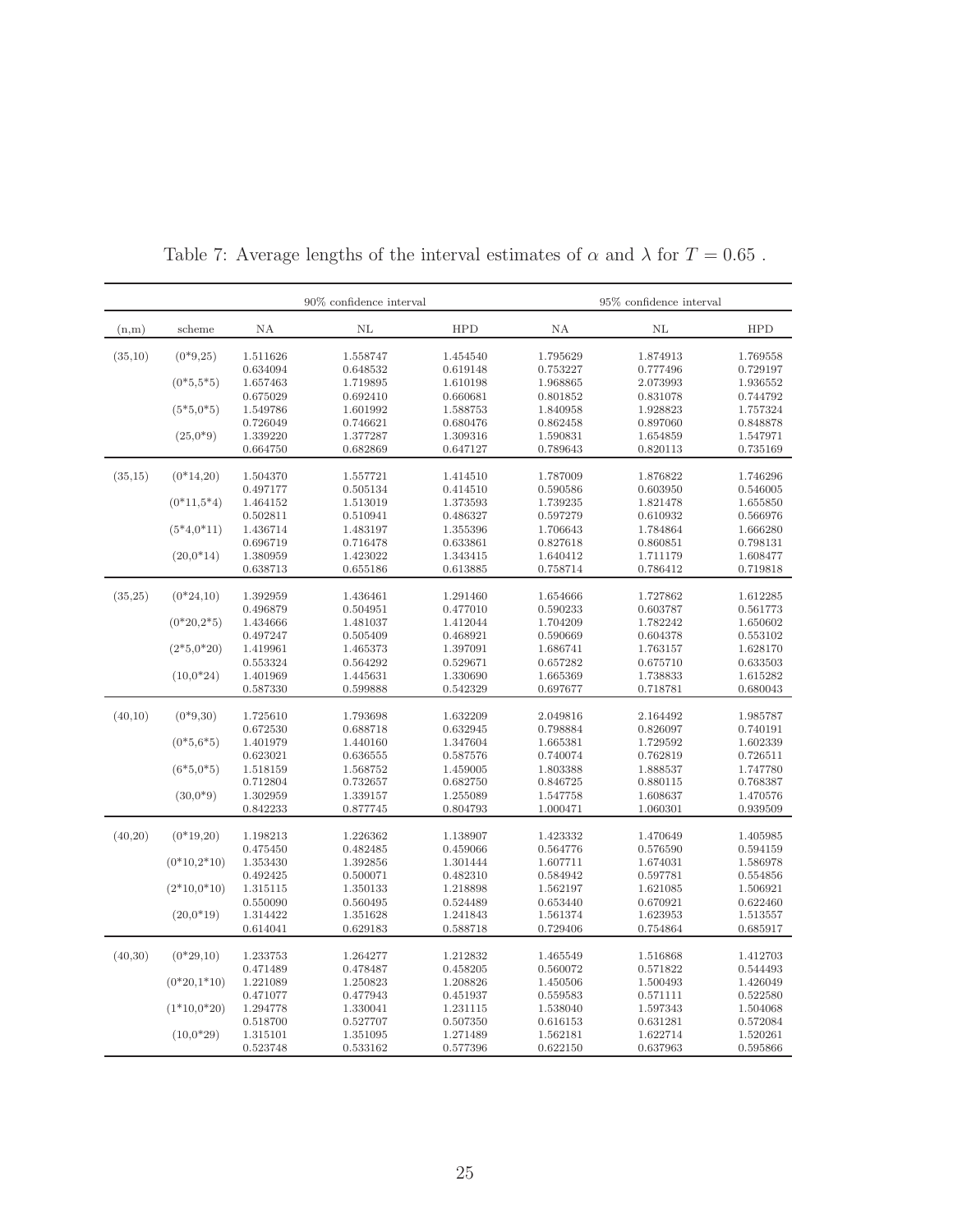|         |               |                 | 90% confidence interval |                |                 | 95% confidence interval |                 |
|---------|---------------|-----------------|-------------------------|----------------|-----------------|-------------------------|-----------------|
| (n,m)   | scheme        | $\mathcal{Q}_1$ | $\mathbb{Q}_2$          | $\mathbb{Q}_3$ | $\mathcal{Q}_1$ | $\mathcal{Q}_2$         | $\mathcal{Q}_3$ |
| (35,10) | $(0*9,25)$    | 0.758           | 0.758                   | 0.757          | 0.821           | 0.804                   | 0.836           |
|         | $(0*5,5*5)$   | 0.785           | 0.780                   | 0.789          | 0.845           | 0.835                   | 0.859           |
|         | $(5*5,0*5)$   | 0.735           | 0.743                   | 0.788          | 0.802           | 0.805                   | 0.836           |
|         | $(25,0^*9)$   | 0.643           | 0.675                   | 0.636          | 0.714           | 0.757                   | $0.712\,$       |
| (35,15) | $(0*14,20)$   | 0.796           | 0.809                   | 0.745          | 0.848           | 0.863                   | 0.813           |
|         | $(0*11,5*4)$  | 0.799           | 0.809                   | 0.755          | 0.851           | 0.870                   | 0.825           |
|         | $(5*4,0*11)$  | 0.730           | 0.751                   | 0.772          | 0.796           | 0.816                   | 0.836           |
|         | $(20,0*14)$   | 0.684           | 0.723                   | 0.708          | 0.752           | 0.796                   |                 |
| (35,25) | $(0*24,10)$   | 0.797           | 0.822                   | 0.787          | 0.853           | 0.874                   | 0.841           |
|         | $(0*20,2*5)$  | 0.775           | 0.801                   | 0.770          | 0.834           | 0.861                   | 0.835           |
|         | $(2*5,0*20)$  | 0.759           | 0.789                   | 0.764          | 0.817           | 0.855                   | 0.825           |
|         | $(10,0*24)$   | 0.736           | 0.765                   | 0.779          | 0.792           | 0.832                   | 0.834           |
| (40,10) | $(0*9, 30)$   | $0.817\,$       | 0.785                   | 0.779          | 0.873           | 0.833                   | 0.856           |
|         | $(0*5,6*5)$   | 0.743           | 0.728                   | 0.750          | 0.801           | 0.787                   | 0.826           |
|         | $(6*5, 0*5)$  | 0.762           | 0.756                   | 0.769          | 0.818           | 0.825                   | 0.841           |
|         | $(30,0*9)$    | 0.633           | 0.660                   | 0.748          | 0.692           | 0.743                   | 0.799           |
| (40,20) | $(0*19,20)$   | 0.756           | 0.773                   | 0.796          | 0.824           | 0.841                   | 0.862           |
|         | $(0*10,2*10)$ | 0.789           | 0.805                   | 0.772          | 0.843           | 0.859                   | 0.832           |
|         | $(2*10,0*10)$ | 0.758           | 0.768                   | 0.747          | 0.816           | 0.829                   | 0.832           |
|         | $(20,0*19)$   | 0.729           | 0.753                   | 0.748          | 0.783           | 0.831                   | 0.810           |
| (40,30) | $(0*29,10)$   | 0.752           | 0.783                   | 0.767          | 0.818           | 0.842                   | 0.838           |
|         | $(0*20,1*10)$ | 0.753           | 0.781                   | 0.772          | 0.823           | 0.852                   | 0.839           |
|         | $(1*10,0*20)$ | 0.771           | 0.794                   | 0.772          | 0.826           | 0.859                   | 0.838           |
|         | $(10,0*29)$   | 0.734           | 0.767                   | 0.772          | 0.811           | 0.832                   | 0.838           |

<span id="page-25-0"></span>Table 8: Coverage probabilities for the pivotal quantities under MLEs for  $T=0.65$  .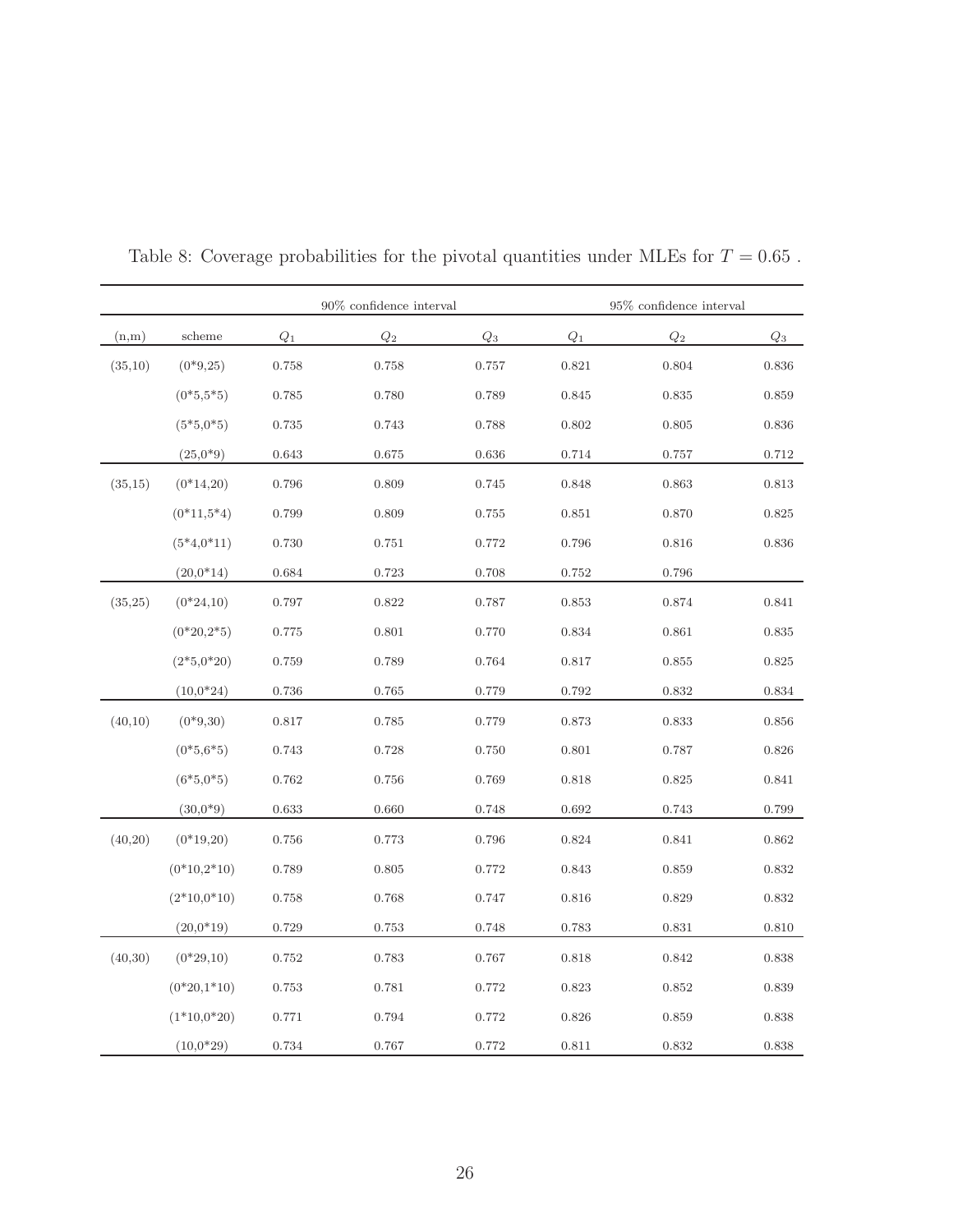### 7 Real data analysis

In this section, a real dataset given by [Bjerkedal \(1960\)](#page-32-6) is considered and analysed. The dataset describes the survival times (days) of 72 guinea pigs which are infected with virulent tubercle bacilli. The data set is given below.

12, 15, 22, 24, 24, 32, 32, 33, 34, 38, 38, 43, 44, 48, 52, 53, 54, 54, 55, 56, 57, 58, 58, 59, 60, 60, 60, 60, 61, 62, 63, 65, 65, 67, 68, 70, 70, 72, 73, 75,76,76, 81, 83, 84, 85, 87, 91, 95, 96, 98, 99, 109, 110, 121,127,129, 131,143, 146, 146, 175, 175, 211, 233, 258, 258, 263, 297, 341, 341, 376

 $\overline{\phantom{a}}$  , and the contract of the contract of the contract of the contract of the contract of the contract of the contract of the contract of the contract of the contract of the contract of the contract of the contrac

 $\frac{1}{2}$  , and the contribution of the contribution of  $\frac{1}{2}$  ,  $\frac{1}{2}$  ,  $\frac{1}{2}$  ,  $\frac{1}{2}$  ,  $\frac{1}{2}$  ,  $\frac{1}{2}$  ,  $\frac{1}{2}$  ,  $\frac{1}{2}$  ,  $\frac{1}{2}$  ,  $\frac{1}{2}$  ,  $\frac{1}{2}$  ,  $\frac{1}{2}$  ,  $\frac{1}{2}$  ,  $\frac{1}{2}$ 

For this purpose of goodness of fit test, negative log-likelihood criterion, Alkaikes-information criterion (AIC), AICc, and Bayesian information criterion(BIC) are considered. The values of these test statistics are presented in Table 9, which suggests that the logistic exponential distribution provides a best fit to the data comparison to the exponential distribution (ED), Weibull distribution (WD), inverse exponential distribution (IED), inverse Weibull distribution (IWD), gamma distribution and Burr distribution. For the purpose of goodness-of-fit test, we consider different plots in Figure 2, Figure 3, Figure 4 and Figure 5 to show that the logistic exponential distribution fits the real dataset well. In Figure 2, Q-Q plots are used to compare the given dataset to the theoretical model. Here, Q-Q plot represents the points  $(F^{-1}(i/(n+1); \hat{\alpha}, \hat{\lambda}), x_{(i)})$ , where  $i = 1, \ldots, n$ , and  $x_{(i)}$  represents the ordered values of given real data. In Figure 3, empirical cumulative distribution function (ECDF) plot has been made which represents the cumulative distribution function for observed data and it is compared with theoretical CDFs. In Figure 5, P-P plot represents the points  $(F(x_i; \hat{\alpha}, \hat{\lambda}), F_n(x_{(i)}))$ , where  $F_n(x_{(i)}) = (1/n) \sum_{i=1}^n I(X \leq x_{(i)})$  is the empirical distribution function and I is the indicator function.

Table 9: The MLEs, standard errors (SEs) and statistics for goodness-of-fit

| Model                       | $\widehat{\alpha}$ (SE)                                            | $\widehat{\lambda}$ (SE)                                            | $-logL$                          | AIC                              | AICC                             | BIC      |
|-----------------------------|--------------------------------------------------------------------|---------------------------------------------------------------------|----------------------------------|----------------------------------|----------------------------------|----------|
| <b>LED</b>                  | 1.680051 (0.171128)                                                | 0.008596(0.000695)                                                  | 393.1994                         | 790.3988                         | 790.5727                         | 790.1135 |
| ED                          |                                                                    | 0.010018(0.001168)                                                  | 403.4421                         | 808.8842                         | 808.9699                         | 808.7415 |
| <b>IED</b>                  |                                                                    | 60.09751 (7.082558)                                                 | 402.6718                         | 807.3436                         | 807.4007                         | 807.2009 |
| <b>WD</b>                   | 1.392761 (0.118424)                                                | 110.529489(9.933974)                                                | 397.1477                         | 798.2954                         | 798.4693                         | 798.0101 |
|                             |                                                                    |                                                                     |                                  |                                  |                                  | 795.0128 |
|                             |                                                                    |                                                                     |                                  |                                  |                                  | 792.2098 |
|                             |                                                                    |                                                                     |                                  |                                  |                                  | 984.8135 |
| <b>IWD</b><br>Gamma<br>Burr | 1.415144 (0.117427)<br>2.081241 (0.321162)<br>4.027607 (17.711090) | 284.285192 (125.980402)<br>0.020854(0.003628)<br>0.057153(0.251267) | 395.6491<br>394.2476<br>490.5494 | 795.2982<br>792.4952<br>985.0988 | 795.4721<br>792.6691<br>985.2727 |          |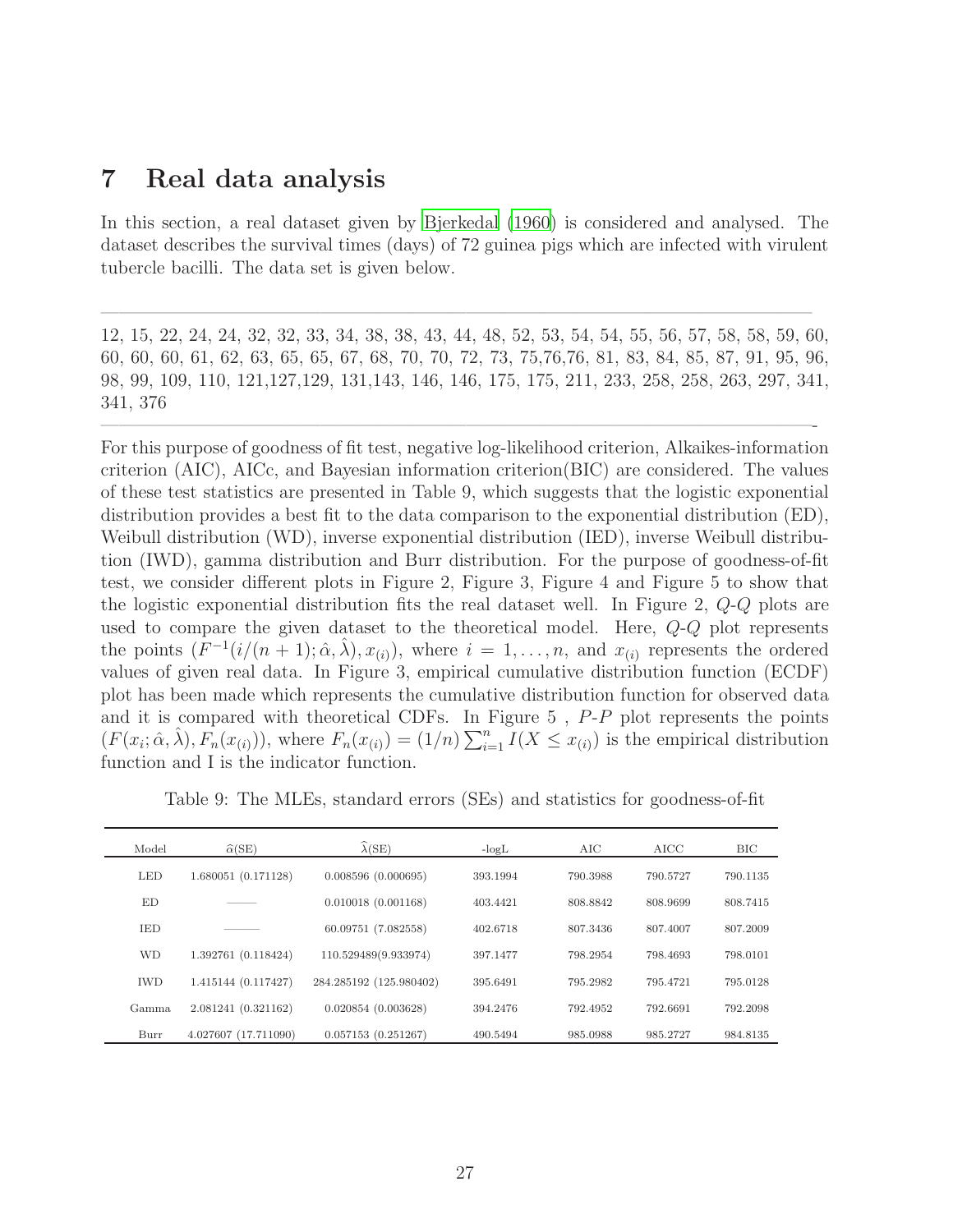| (n,m)   | T  | Prior | scheme        | MLE                  |                                  | LLF                              |                                  |                                  | <b>GELF</b>                      |                                  | <b>SELF</b>                      |
|---------|----|-------|---------------|----------------------|----------------------------------|----------------------------------|----------------------------------|----------------------------------|----------------------------------|----------------------------------|----------------------------------|
|         |    |       |               |                      | $p = -0.05$                      | $p = 0.5$                        | $p=1$                            | $q = -0.5$                       | $q = -0.25$                      | $q = 0.25$                       |                                  |
| (72,30) | 45 | U     | $(0*16,3*14)$ | 2.062302             | 1.867879                         | 1.829817                         | 1.803970                         | 1.846568                         | 1.838636                         | 1.824331                         | 1.863998                         |
|         |    | B     |               | 0.008738             | 0.008049<br>2.022519<br>0.008232 | 0.008049<br>1.971592<br>0.008231 | 0.008048<br>1.930370<br>0.008231 | 0.008009<br>1.994908<br>0.008185 | 0.007991<br>1.983801<br>0.008163 | 0.007957<br>1.962406<br>0.008121 | 0.008049<br>2.017736<br>0.008232 |
|         |    | U     | $(0*9,2*21)$  | 2.062302<br>0.008738 | 1.867879<br>0.008049             | 1.829817<br>0.008049             | 1.803970<br>0.008048             | 1.846568<br>0.008009             | 1.838636<br>0.007991             | 1.824331<br>0.007957             | 1.863998<br>0.008049             |
|         |    | B     |               |                      | 2.069587<br>0.008475             | 2.021563<br>0.008474             | 1.982229<br>0.008474             | 2.044012<br>0.008433             | 2.033711<br>0.008413             | 2.013767<br>0.008375             | 2.065096<br>0.008475             |
| (72,30) | 60 | U     | $(0*16,3*14)$ | 2.312608<br>0.009401 | 1.568385<br>0.007610             | 1.594149<br>0.007610             | 1.626408<br>0.007611             | 1.585623<br>0.007645             | 1.594064<br>0.007663             | 1.611439<br>0.007697             | 1.569860<br>0.007610             |
|         |    | B     |               |                      | 2.043068<br>0.008349             | 1.946628<br>0.008348             | 1.891724<br>0.008348             | 1.992034<br>0.008326             | 1.974113<br>0.008317             | 1.943123<br>0.008300             | 2.032706<br>0.008349             |
|         |    | U     | $(0*9,2*21)$  | 2.482657<br>0.009984 | 1.152951<br>0.007131             | 1.346757<br>0.007133             | 1.507824<br>0.007135             | 1.298995<br>0.007281             | 1.346415<br>0.007347             | 1.425006<br>0.007465             | 1.178845<br>0.007131             |
|         |    | B     |               |                      | 1.899871<br>0.008268             | 1.834741<br>0.008268             | 1.820673<br>0.008268             | 1.865143<br>0.008283             | 1.856047<br>0.008292             | 1.844050<br>0.008310             | 1.890934<br>0.008268             |

Table 10: Average values of the estimates and MSEs of  $\alpha$  and  $\lambda$  for the real dataset

Table 11: Average lengths of the interval estimates of  $\alpha$  and  $\lambda$  for the real dataset

|         |    |               |                      | 95% confidence interval<br>90\% confidence interval |                      |                      |                      |                      |
|---------|----|---------------|----------------------|-----------------------------------------------------|----------------------|----------------------|----------------------|----------------------|
| (n,m)   |    | scheme        | NA                   | NL                                                  | <b>HPD</b>           | NA                   | NL                   | <b>HPD</b>           |
| (72,30) | 45 | $(0*16.3*14)$ | 1.449476<br>0.004608 | 1.479495<br>0.004662                                | 1.425826<br>0.004472 | 1.721801<br>0.005474 | 1.772246<br>0.005563 | 1.686591<br>0.005348 |
|         |    | $(0*9,2*21)$  | 1.402861<br>0.004378 | 1.429036<br>0.004422                                | 1.293271<br>0.004169 | 1.666428<br>0.005201 | 1.710404<br>0.005274 | 1.590752<br>0.005027 |
| (72,30) | 60 | $(0*29, 42)$  | 1.249023<br>0.004277 | 1.273158<br>0.004333                                | 1.206673<br>0.004144 | 1.483688<br>0.005080 | 1.524239<br>0.005175 | 1.430438<br>0.004844 |
|         |    | $(0*9,2*21)$  | 2.74877<br>0.005259  | 2.891338<br>0.005320                                | 2.369878<br>0.004869 | 3.265205<br>0.006247 | 3.505682<br>0.006349 | 3.002334<br>0.005064 |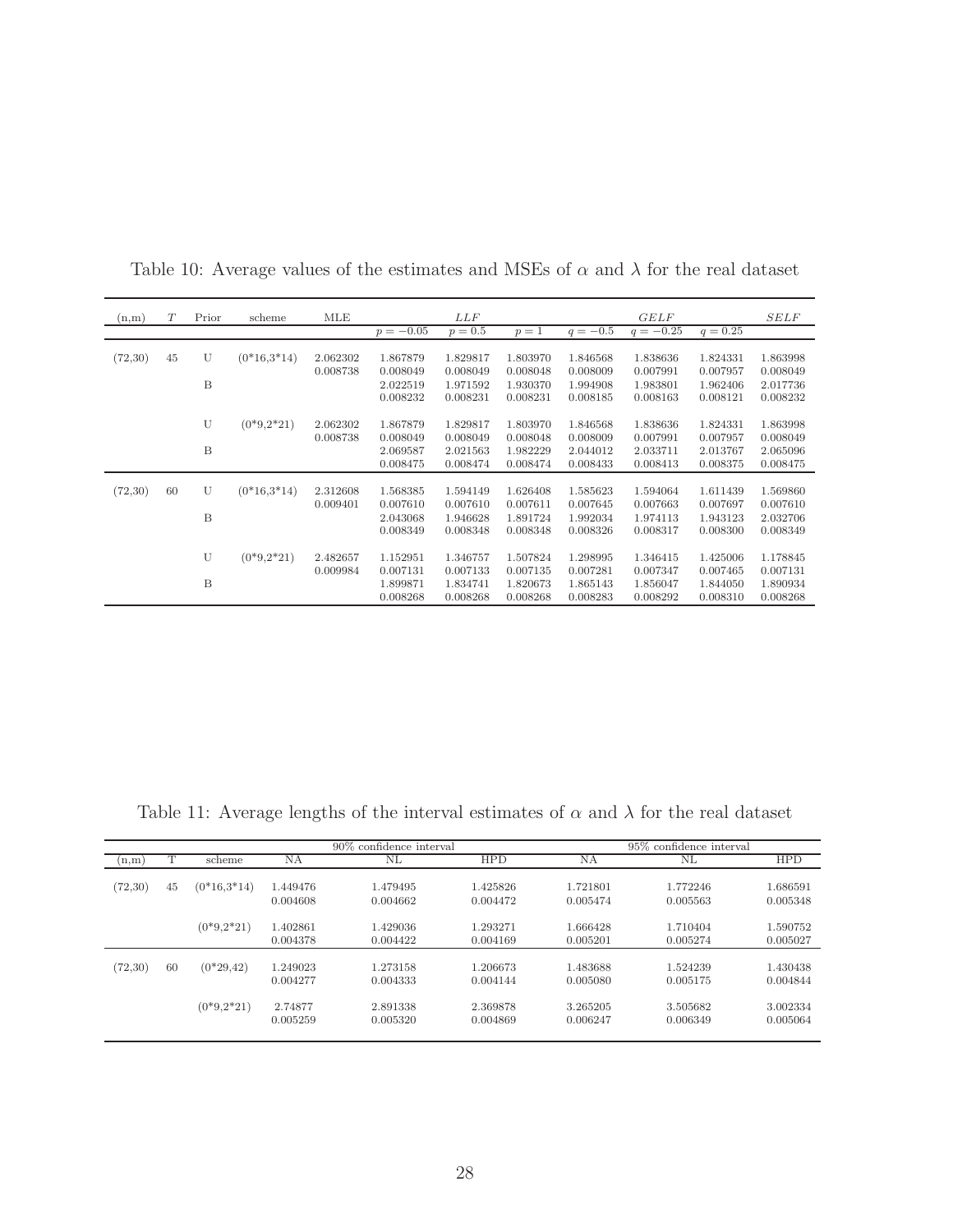



Figure 2: Q-Q plot of the real dataset.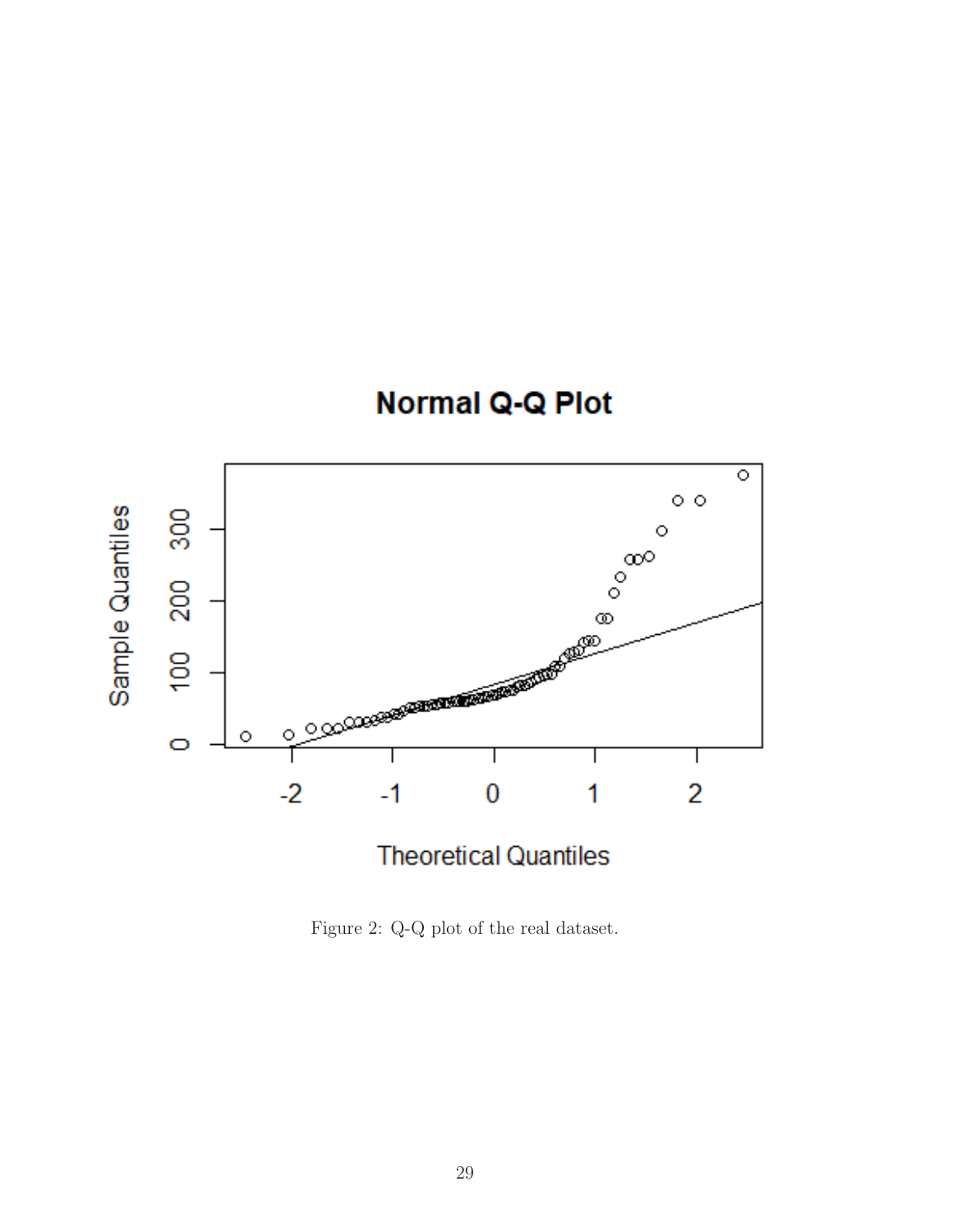

Figure 3: The ECDF and CDF comparison for various distributions fitted to the assumed real dataset.

# 8 Conclusion

In this article, statistical inference for the two parameter logistic exponential distribution under progressive type-I hybrid censoring scheme has been discussed. The MLEs are obtained. The forms of the MLEs can not be expressed explicitly. Thus, Newton-Raphson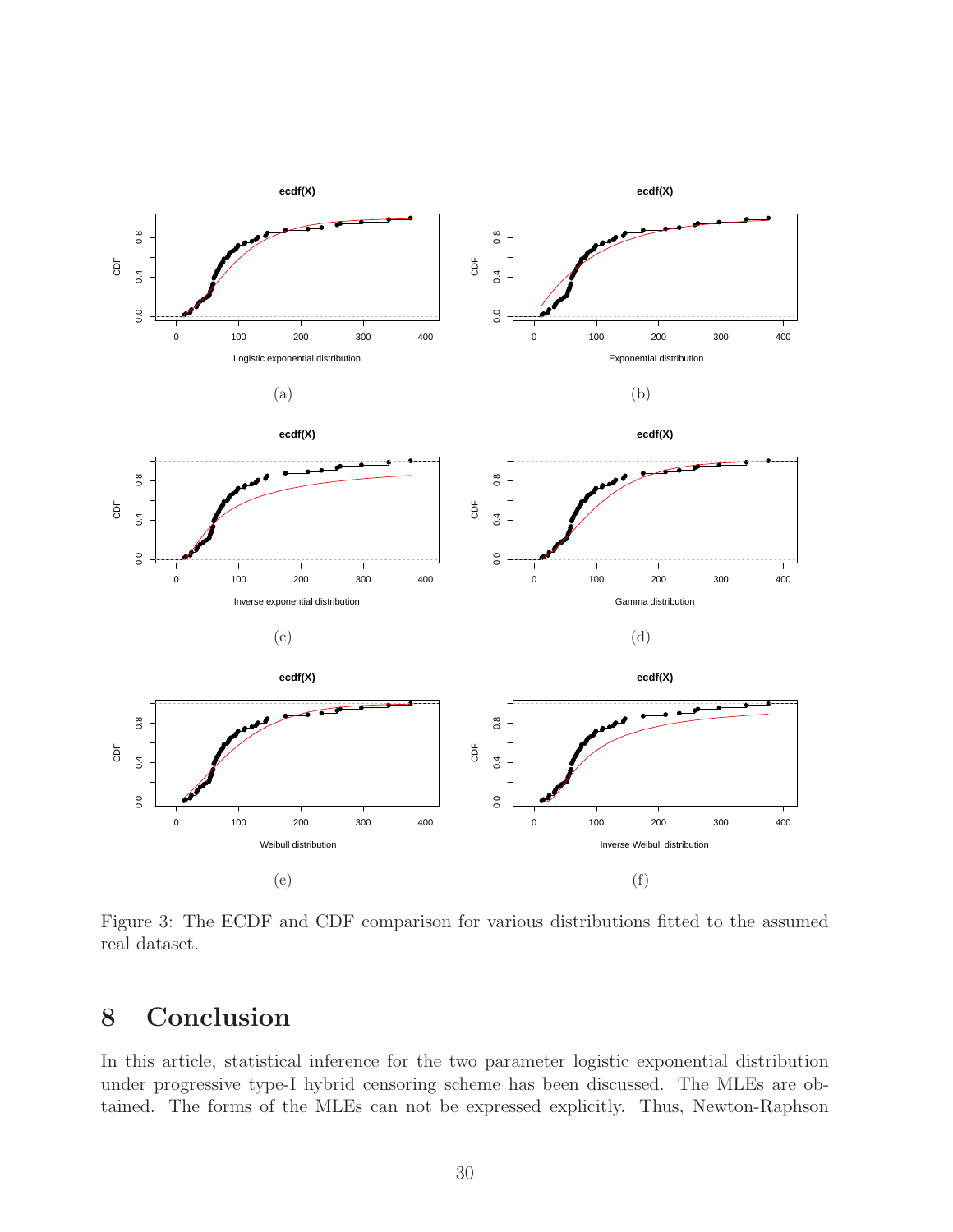

Figure 4: Histogram with density plots for various distributions fitted to given real dataset.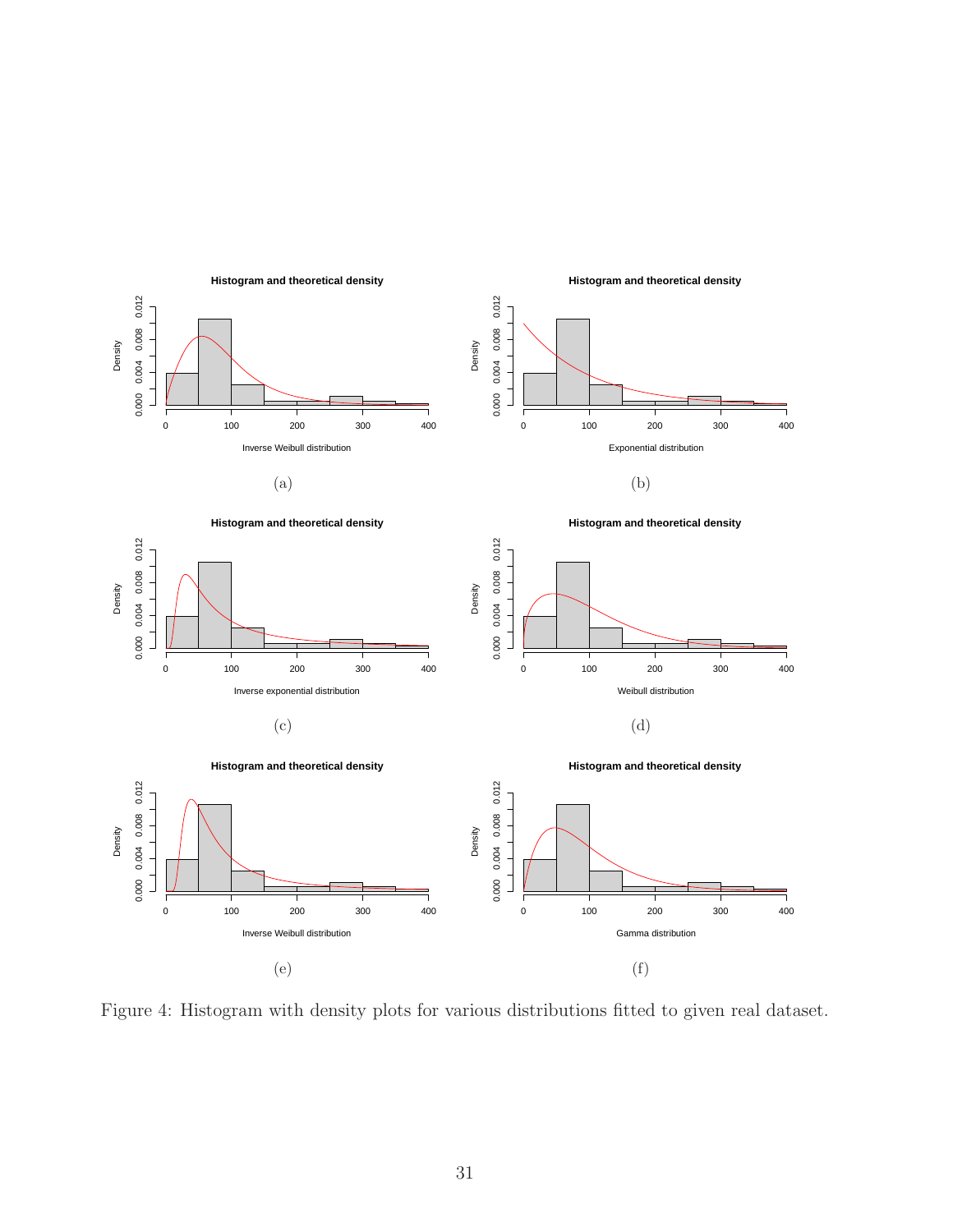

Figure 5: P-P plots for various distributions fitted to given real dataset.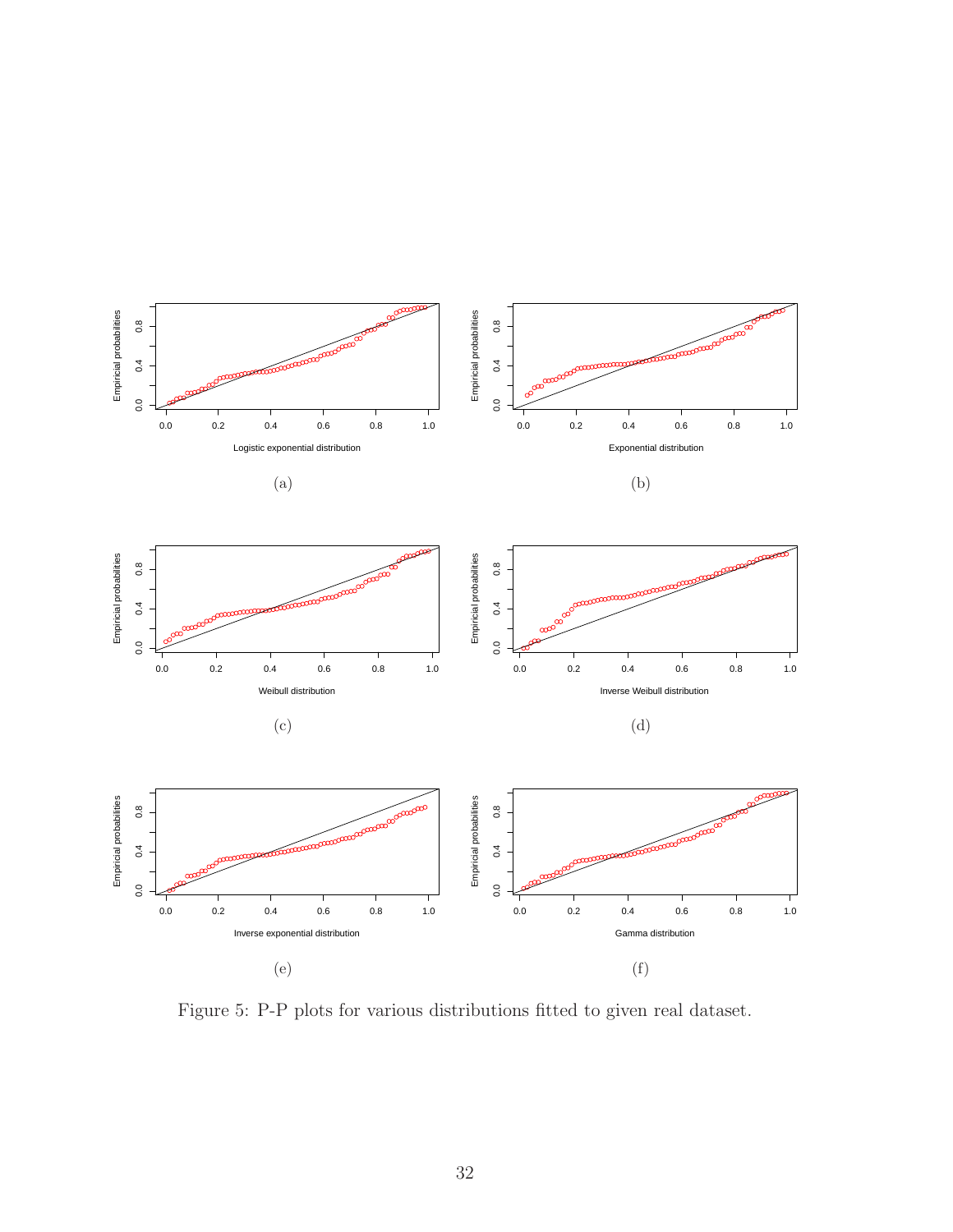iterative method is employed to compute the MLEs of the parameters. In Bayesian study, independent and bivariate priors are considered. Three loss functions are utilized. The Bayes estimates are difficult to get in closed forms. Rather, they are of the form of the ratio of two integrals. To evaluate approximate Bayes estimates, Lindley's approximation technique is applied. The HPD credible intervals are obtained by using importance sampling method. In addition to the HPD credible intervals, two methods are employed to computed the asymptotic confidence intervals of the model parameters. Monte Carlo simulation study is performed to compare the performance of the proposed estimates. From the numerical study, it is observed that the Bayes estimates with respect to the independent prior distributions perform better than the other estimates. Further, a real dataset is considered for illustrative purposes.

Acknowledgement: The author S. Dutta, thanks the Council of Scientific and Industrial Research (C.S.I.R. Grant No. 09/983(0038)/2019-EMR-I), India, for the financial assistantship received to carry out this research work. Both the authors thanks the research facilities received from the Department of Mathematics, National Institute of Technology Rourkela, India.

## References

- <span id="page-32-4"></span>Arnold, B. C. and Press, S. J. (1983). Bayesian inference for Pareto populations, *Journal of Econometrics.* **21**(3), 287–306.
- <span id="page-32-6"></span>Bjerkedal, T. (1960). Acquisition of resistance in guinea pies infected with different doses of virulent tubercle bacilli., American Journal of Hygiene. 72(1), 130–48.
- <span id="page-32-3"></span>Calabria, R. and Pulcini, G. (1994). Bayes 2-sample prediction for the inverse Weibull distribution, Communications in Statistics-Theory and Methods. 23(6), 1811–1824.
- <span id="page-32-5"></span>Chen, M. H. and Shao, Q. M. (1999). Monte Carlo estimation of Bayesian credible and HPD intervals, Journal of Computational and Graphical Statistics. 8(1), 69–92.
- <span id="page-32-0"></span>Epstein, B. (1954). Truncated life tests in the exponential case, The Annals of Mathematical Statistics. 25(3), 555–564.
- <span id="page-32-1"></span>Gamchi, F. V., Alma, O. G. and Belaghi, R. A. (2019). Classical and Bayesian inference for Burr type-III distribution based on progressive type-II hybrid censored data, Mathematical Sciences. 13(2), 79–95.
- <span id="page-32-2"></span>Goyal, T., Rai, P. K. and Maurya, S. K. (2020). Bayesian estimation for GDUS exponential distribution under type-I progressive hybrid censoring, Annals of Data Science. 7(2), 307– 345.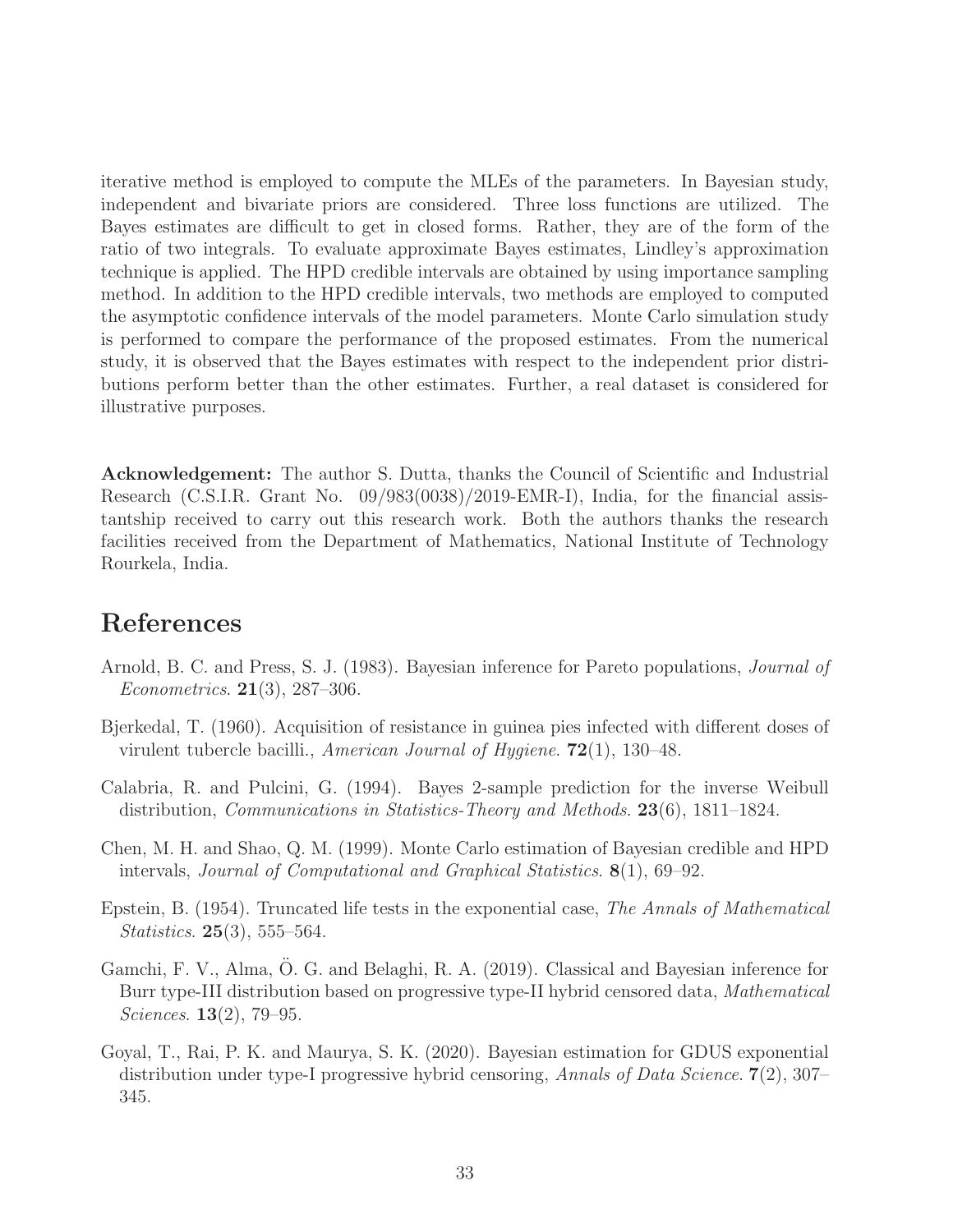- <span id="page-33-2"></span>Hemmati, F. and Khorram, E. (2013). Statistical analysis of the log-normal distribution under type-II progressive hybrid censoring schemes, Communications in Statistics-simulation and Computation.  $42(1)$ , 52–75.
- <span id="page-33-4"></span>Kayal, T., Tripathi, Y. M., Kundu, D. and Rastogi, M. (2019). Statistical inference of Chen distribution based on type-I progressive hybrid censored samples, Statistics, Optimization & Information Computing. .
- <span id="page-33-0"></span>Kundu, D. and Joarder, A. (2006). Analysis of Type-II progressively hybrid censored data, Computational Statistics  $\mathcal B$  Data Analysis. **50**(10), 2509–2528.
- <span id="page-33-6"></span>Lan, Y. and Leemis, L. M. (2008). The logistic–exponential survival distribution, Naval Research Logistics.  $55(3)$ ,  $252-264$ .
- <span id="page-33-1"></span>Lin, C.-T., Ng, H. K. T. and Chan, P. S. (2009). Statistical inference of type-II progressively hybrid censored data with Weibull lifetimes, *Communications in Statistics – Theory and* Methods. 38(10), 1710–1729.
- <span id="page-33-9"></span>Lindley, D. V. (1980). Approximate Bayesian methods, Trabajos de estadística y de investigación operativa. **31**(1), 223-245.
- <span id="page-33-7"></span>Mäkeläinen, T., Schmidt, K. and Styan, G. P. (1981). On the existence and uniqueness of the maximum likelihood estimate of a vector-valued parameter in fixed-size samples, The Annals of Statistics.  $9(4)$ , 758–767.
- <span id="page-33-10"></span>Meeker, W. Q. and Escobar, L. A. (2014). Statistical methods for reliability data, John Wiley & Sons.
- <span id="page-33-3"></span>Sultana, F., Tripathi, Y. and Kumar Rastogi, M. (2019). Parameter estimation and prediction for the generalized half normal distribution under progressive hybrid censoring, Journal of The Iranian Statistical Society. 18(1), 191–236.
- <span id="page-33-5"></span>Sultana, F., Tripathi, Y. M., Wu, S. J. and Sen, T. (2020). Inference for Kumaraswamy distribution based on type-I progressive hybrid censoring, Annals of Data Science. pp. 1– 25.
- <span id="page-33-8"></span>Varian, H. R. (1975). A Bayesian approach to real estate assessment, In Studies in Bayesian econometrics and statistics in honor of Leonard J. Savage, eds Fienberg Stephen E., and A. Zellner. pp. 195–208.

# A Appendix

In this part of the paper, the Lindley's approximation method is described. However, one may refer to [Lindley \(1980](#page-33-9)) for further elaboration. Consider an arbitrary function of  $\alpha$  and  $\lambda$ , say  $\phi(\alpha, \lambda)$ . The forms of the Bayes estimators (see Eqs. [\(3.4\)](#page-5-3), [\(3.5\)](#page-5-3) and [\(3.6\)](#page-5-3)) involve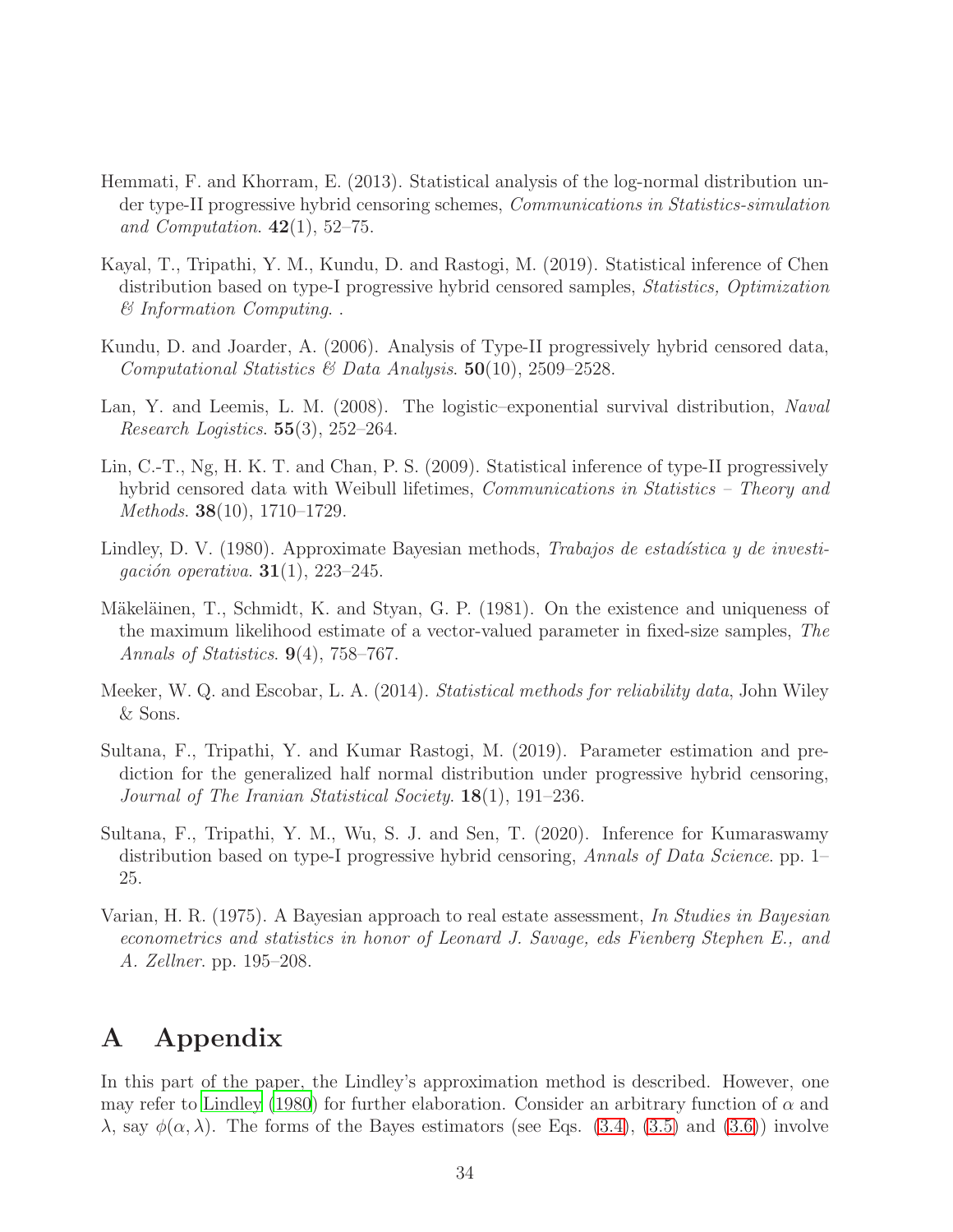expectations with respect to the posterior probability density function. The posterior mean of  $\phi(\alpha, \lambda)$  is given by

<span id="page-34-0"></span>
$$
E(\phi(\alpha,\lambda)|\underline{x}) = \frac{\int_0^\infty \int_0^\infty \phi(\alpha,\lambda)e^{l(\alpha,\lambda|\underline{x}) + P(\alpha,\lambda)}d\alpha d\lambda}{\int_0^\infty \int_0^\infty e^{l(\alpha,\lambda|\underline{x}) + P(\alpha,\lambda)}d\alpha d\lambda},\tag{A.1}
$$

where  $l(\alpha, \lambda | \underline{x})$  is the log-likelihood function and  $P(\alpha, \lambda)$  is the logarithm of joint prior distribution of  $\alpha$  and  $\lambda$ . Using the method due to [Lindley \(1980\)](#page-33-9), [\(A.1\)](#page-34-0) can be approximated as

$$
E(\phi(\alpha,\lambda)|\underline{x}) \approx \phi(\alpha,\lambda) + \frac{1}{2} \left( A + l_{30}B_{12} + l_{03}B_{21} + l_{21}C_{12} + l_{12}C_{21} + 2P_1A_{12} + 2P_2A_{21} \right),\tag{A.2}
$$

where  $A = \sum_{i=1}^{2} \sum_{j=1}^{2} v_{ij} \tau_{ij}$ ,  $\theta_1 = \alpha$ ,  $\theta_2 = \lambda$ ,  $v_i = \frac{\partial \phi}{\partial \theta_i}$  $\frac{\partial \phi}{\partial \theta_i}$ ,  $v_{ij} = \frac{\partial^2 \phi}{\partial \theta_i \partial \theta_i}$  $\frac{\partial^2 \phi}{\partial \theta_i \partial \theta_j}$ ,  $P_i = \frac{\partial P}{\partial \theta_i}$  $\frac{\partial P}{\partial \theta_i}$ ,  $A_{ij} = v_i \tau_{ii} +$  $v_j \tau_{ji}$ ,  $B_{ij} = (v_i \tau_{ii} + v_j \tau_{ij}) \tau_{ii}$ ,  $C_{ij} = 3v_i \tau_{ii} \tau_{ij} + v_j (\tau_{ii} \tau_{jj} + 2\tau_{ij}^2)$ ,  $l_{ij} = \frac{\partial^{i+j} l}{\partial \theta^i \theta^j}$  $\frac{\partial^{i+j} l}{\partial \theta_1^i \theta_2^j}$ ,  $P = \log \pi_3(\theta_1, \theta_2)$ and  $\tau_{ij}$  is the  $(i, j)$ th element of  $\left[-\frac{\partial^2 l}{\partial \theta_i^i \partial j}\right]$  $\overline{\partial \theta_1^i \partial \theta_2^j}$  $\big]^{-1}$ , where i, j = 1, 2. For the present problem, the loglikelihood function can be written as

$$
l = D \log \alpha + D \log \lambda + \lambda \sum_{i=1}^{D} x_i + (\alpha - 1) \sum_{i=1}^{D} \log(e^{\lambda x_i} - 1) - \sum_{i=1}^{D} (R_i + 2) \log U
$$
  
- $R_D^* \log V,$  (A.3)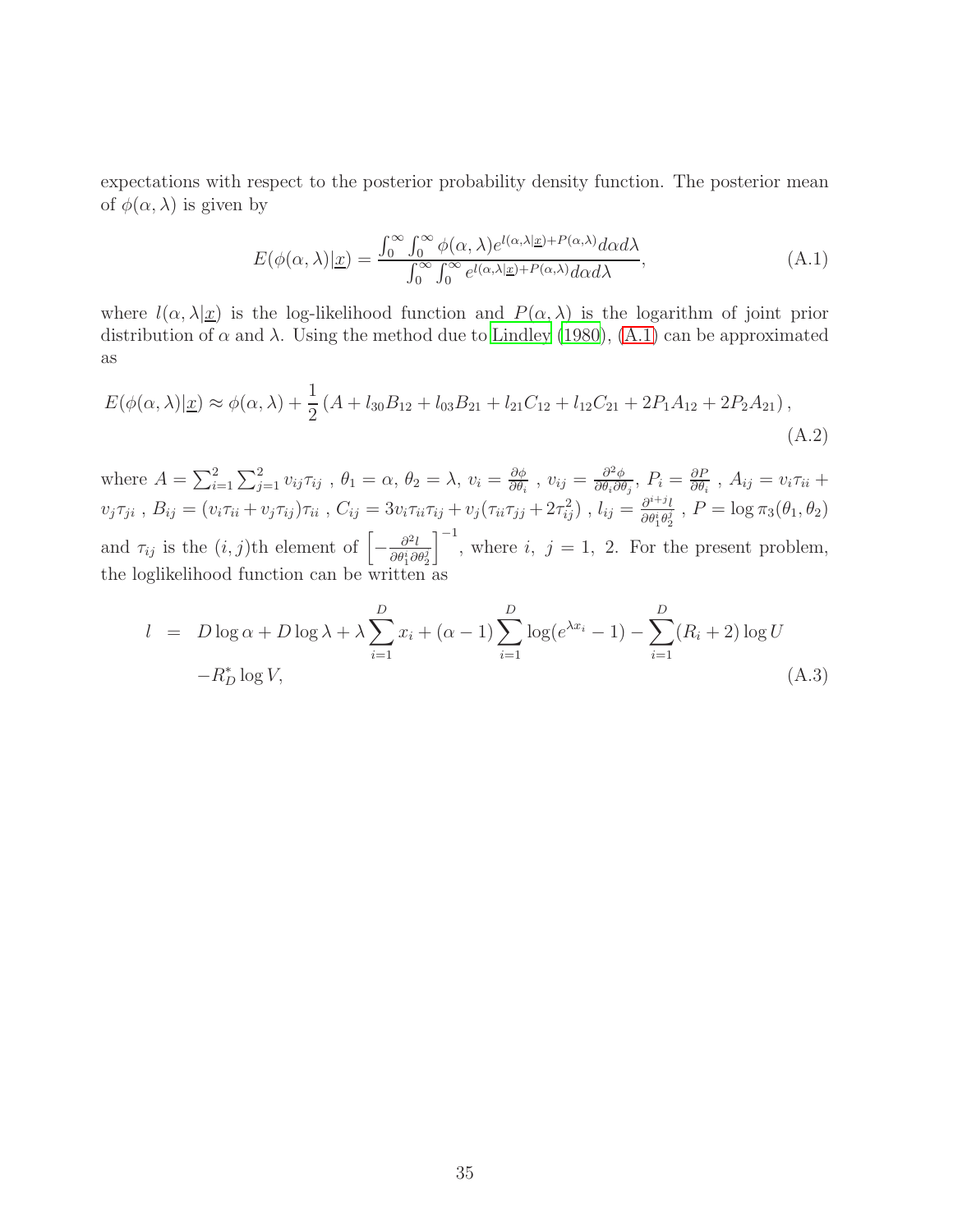where  $U \equiv U(\alpha, \lambda) = 1 + (e^{\lambda x_i} - 1)^{\alpha}$  and  $V \equiv V(\alpha, \lambda) = 1 + (e^{\lambda T} - 1)^{\alpha}$ . Next, the required partial derivatives of l with respect to  $\alpha$  and  $\lambda$  are presented.

$$
l_{10} = \frac{\partial l}{\partial \alpha} = \frac{D}{\alpha} + \sum_{i=1}^{D} \log(e^{\lambda x_i} - 1) - \sum_{i=1}^{D} (R_i + 2) \frac{U_{\alpha}}{U} - R_D^* \frac{V_{\alpha}}{V}
$$
  
\n
$$
l_{01} = \frac{\partial l}{\partial \lambda} = \frac{D}{\lambda} + \sum_{i=1}^{D} x_i + (\alpha - 1) \sum_{i=1}^{D} \frac{x_i e^{\lambda x_i}}{(e^{\lambda x_i} - 1)} - \sum_{i=1}^{D} (R_i + 2) \frac{U_{\lambda}}{U} - R_D^* \frac{V_{\lambda}}{V}
$$
  
\n
$$
l_{20} = \frac{\partial^2 l}{\partial \alpha^2} = -\frac{D}{\alpha^2} - \sum_{i=1}^{D} (R_i + 2) \left[ \frac{U U_{\alpha \alpha} - U_{\alpha}^2}{U^2} \right] - R_D^* \left[ \frac{V V_{\alpha \alpha} - V_{\alpha}^2}{V^2} \right]
$$
  
\n
$$
l_{02} = \frac{\partial^2 l}{\partial \lambda^2} = -\frac{D}{\lambda^2} - (\alpha - 1) \sum_{i=1}^{D} \frac{x_i^2 e^{\lambda x_i}}{(e^{\lambda x_i} - 1)^2} - \sum_{i=1}^{D} (R_i + 2) \left[ \frac{U U_{\lambda \lambda} - U_{\lambda}^2}{U^2} \right]
$$
  
\n
$$
l_{11} = \frac{\partial^2 l}{\partial \alpha \partial \lambda} = \sum_{i=1}^{D} \frac{x_i e^{\lambda x_i}}{(e^{\lambda x_i} - 1)} - \sum_{i=1}^{D} (R_i + 2) \left[ \frac{U U_{\alpha \lambda} - U_{\alpha} U_{\lambda}}{U^2} \right] - R_D^* \left[ \frac{V V_{\alpha \lambda} - V_{\alpha} V_{\lambda}}{V^2} \right]
$$
  
\n
$$
l_{30} = \frac{\partial^3 l}{\partial \alpha^3} = \frac{2D}{\alpha^3} - \sum_{i=1}^{D} (R_i + 2) \left[ \frac{U^2 U_{\alpha \alpha \alpha} - 3U U_{\alpha} U_{\alpha \alpha} + 2U_{\alpha}^3}{U^
$$

$$
l_{03} = \frac{\partial^3 l}{\partial \lambda^3} = (\alpha - 1) \sum_{i=1}^D x_i^3 \left[ \frac{e^{\lambda x_i} (1 + e^{\lambda x_i})}{(e^{\lambda x_i} - 1)^3} \right] - \sum_{i=1}^D (R_i + 2) \left[ \frac{U^2 U_{\lambda \lambda \lambda} - 3U U_{\lambda} U_{\lambda \lambda} + 2U_{\lambda}^3}{U^3} \right]
$$
  
\n
$$
-R_D^* \left[ \frac{V^2 V_{\lambda \lambda \lambda} - 3V V_{\lambda} V_{\lambda \lambda} + 2V_{\lambda}^3}{V^3} \right] + \frac{2D}{\lambda^3}
$$
  
\n
$$
l_{21} = \frac{\partial^3 l}{\partial \alpha^2 \partial \lambda} = -\sum_{i=1}^D (R_i + 2) \left[ \frac{U(U U_{\alpha \alpha \lambda} - U_{\lambda} U_{\alpha \alpha} - 2U_{\alpha} U_{\alpha \lambda}) + 2U_{\alpha}^2 U_{\lambda}}{U^3} \right]
$$
  
\n
$$
-R_D^* \left[ \frac{V(V V_{\alpha \alpha \lambda} - V_{\lambda} V_{\alpha \alpha} - 2V_{\alpha} V_{\alpha \lambda}) + 2V_{\alpha}^2 V_{\lambda}}{V^3} \right]
$$
  
\n
$$
l_{12} = \frac{\partial^3 l}{\partial \alpha \partial \lambda^2} = -\sum_{i=1}^D (R_i + 2) \left[ \frac{U(U U_{\alpha \lambda \lambda} - U_{\alpha} U_{\lambda \lambda} - 2U_{\lambda} U_{\alpha \lambda}) + 2U_{\alpha} U_{\lambda}^2}{U^3} \right]
$$
  
\n
$$
-R_D^* \left[ \frac{V(V V_{\alpha \lambda \lambda} - V_{\alpha} V_{\lambda \lambda} - 2V_{\lambda} V_{\alpha \lambda}) + 2V_{\alpha} V_{\lambda}^2}{V^3} \right] - \sum_{i=1}^D x_i^2 \left[ \frac{e^{\lambda x_i}}{(e^{\lambda x_i} - 1)^2} \right]
$$